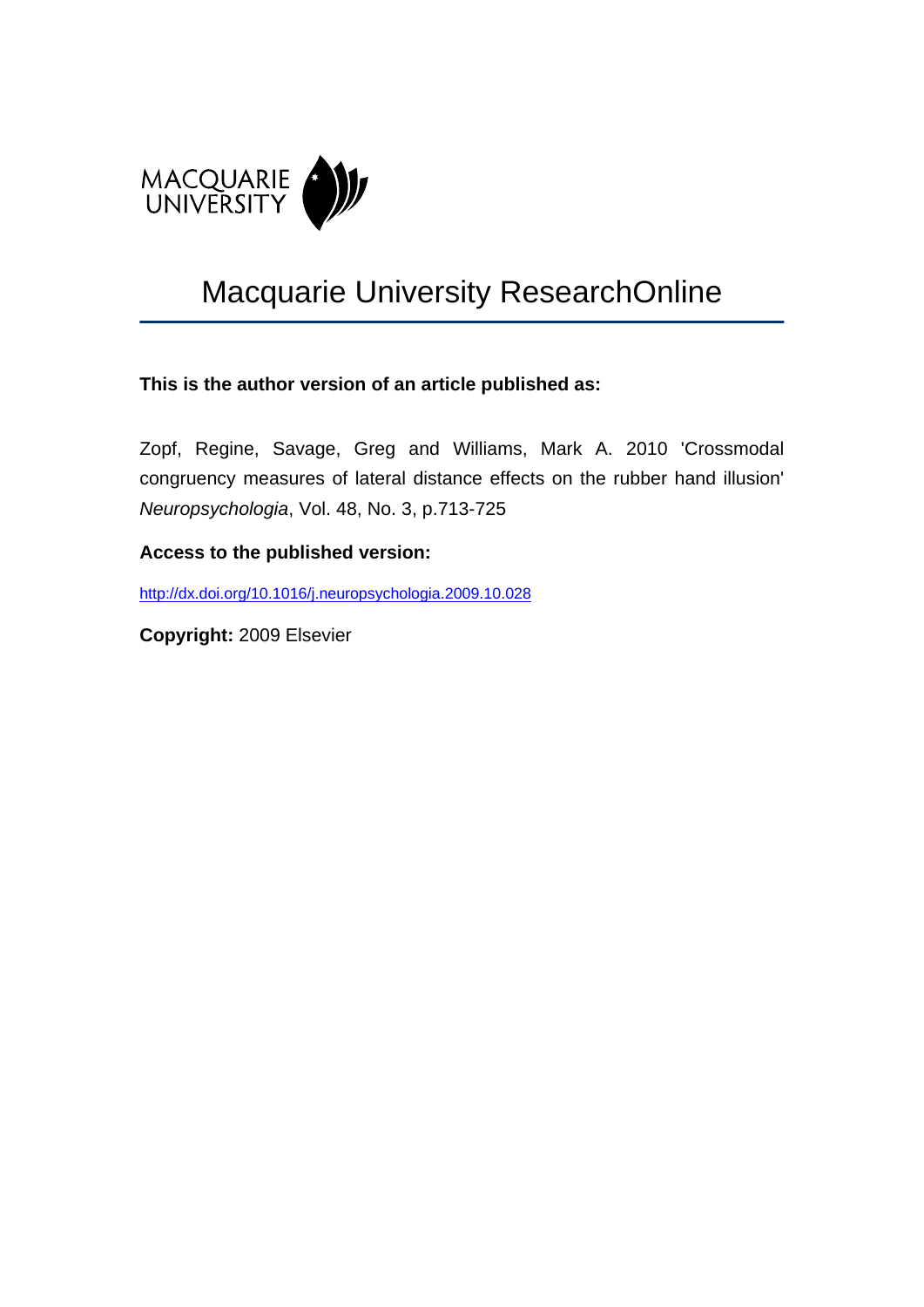## RUNNING HEAD: Lateral Distance and the Rubber Hand Illusion

# Crossmodal congruency measures of lateral distance effects on the rubber hand illusion

Regine Zopf, Greg Savage, and Mark Williams

Macquarie Centre for Cognitive Science, Macquarie University, Sydney, Australia

Correspondence to:

Regine Zopf Macquarie Centre for Cognitive Science Macquarie University Sydney, NSW 2109 Australia Phone: +61 (0)4 16967970 Fax: +61 (0)2 9850 6059 E-Mail:regine.zopf@maccs.mq.edu.au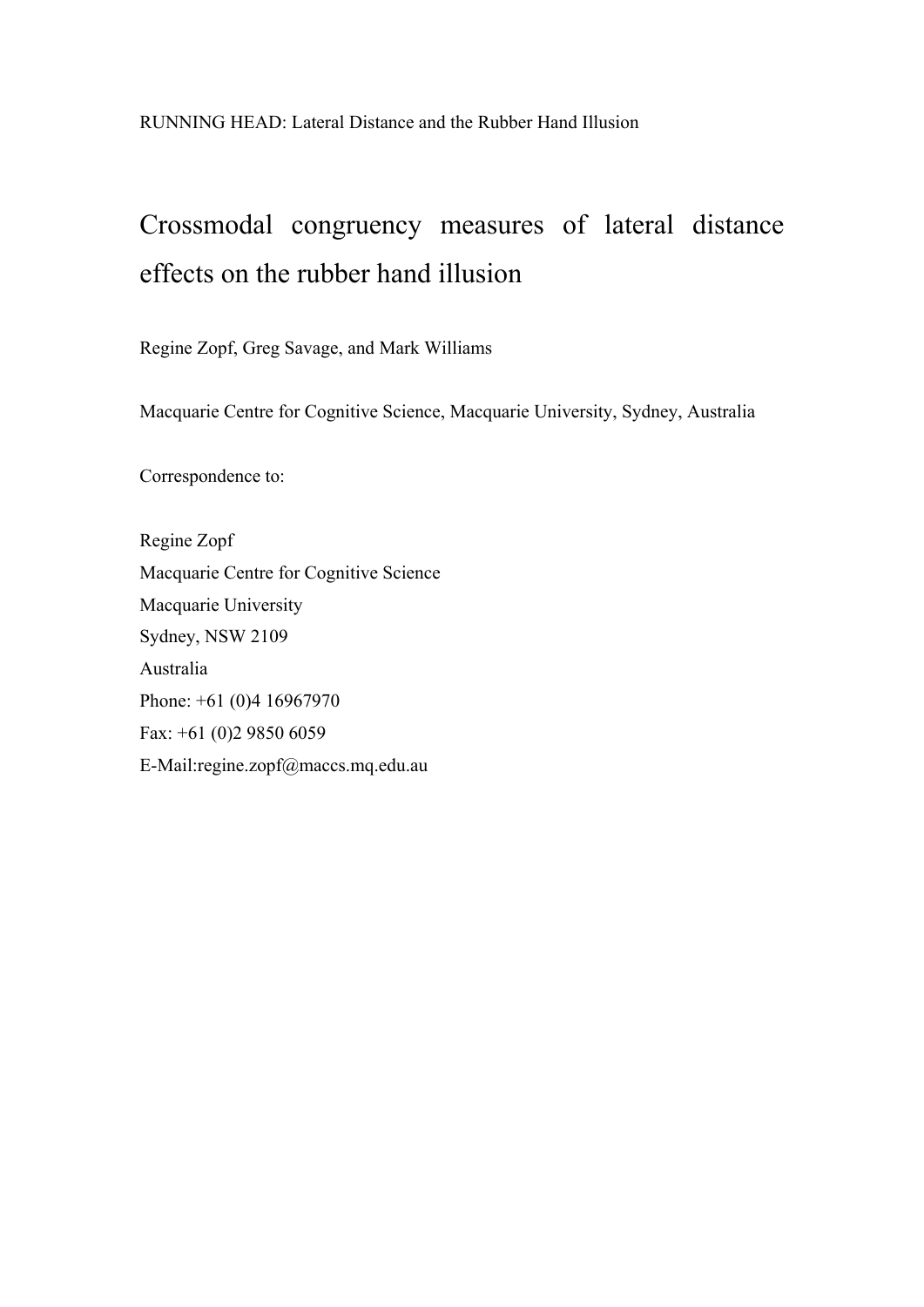#### Abstract

Body ownership for an artificial hand and the perceived position of one's own hand can be manipulated in the so-called rubber hand illusion. To induce this illusion, typically an artificial hand is placed next to the participant's body and stroked in synchrony with the real hand, which is hidden from view. Our first aim was to test if the crossmodal congruency task could be used to obtain a measure for the strength of body ownership in the rubber hand illusion. In this speeded location discrimination task participants responded to tactile targets presented to their index or middle finger, while trying to ignore irrelevant visual distracters placed on the artificial hand either on the congruent finger or on the incongruent finger. The difference between performance on congruent and incongruent trials (crossmodal congruency effect, CCE) indicates the amount of multisensory interactions between tactile targets and visual distracters. In order to investigate if changes in body ownership influence the CCE, we manipulated ownership for an artificial hand by synchronous and asynchronous stroking before the crossmodal congruency task (blocked design) in Experiment 1 and during the crossmodal congruency task (interleaved trial-by-trial design) in Experiment 2. Modulations of the CCE by ownership for an artificial hand were apparent in the interleaved trial-by-trial design. These findings suggest that the CCE can be used as an objective measure for body ownership. Secondly, we tested the hypothesis that the lateral spatial distance between the real hand and artificial hand limits the rubber hand illusion. We found no lateral spatial limits for the rubber hand illusion created by synchronous stroking within reaching distances. In conclusion, the sense of ownership seems to be related to modulations of multisensory interactions possibly through peripersonal space mechanisms, and these modulations do not appear to be limited by an increase in distance between artificial hand and real hand.

Keywords: Rubber Hand Illusion; Crossmodal Congruency Task; Body-Part Ownership; Body Ownership; Peripersonal Space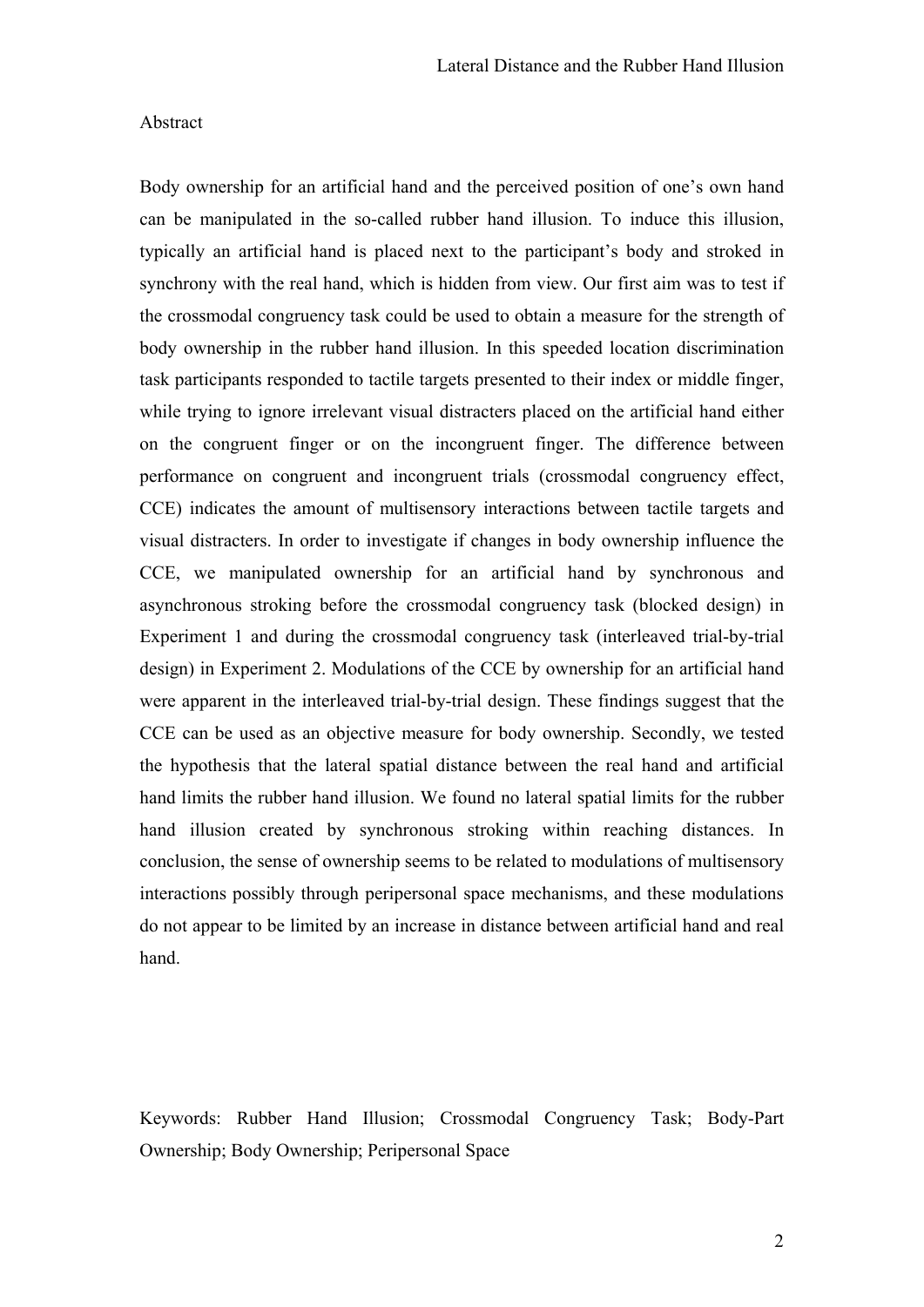#### 1. Introduction

Walking along a busy street, our bodies are surrounded by many different objects and other human bodies. In order to coordinate our bodily movements and sensory experiences while interacting in such a complex environment, it is important to identify the current position of our body-parts and which body-parts belong to us. The existence of a sense for body-part ownership in addition to a sense for body-part position seems surprising. However, interestingly there are examples of disturbed body ownership (see Moseley et al., 2008 for a list). One such example is somatoparaphrenia - a monothematic delusion where body ownership for a part of the body is denied and which can occur in patients after stroke (see (Vallar & Ronchi, 2009) for a review).

The perceived position of our arms relies on the integration of proprioceptive, visual and auditory information (Lackner & DiZio, 2000). This multisensory integration uses positional information from each modality, weighted differently depending on the given situation (van Beers, Wolpert, & Haggard, 2002). To specify the influence of each modality on position coding, in several studies spatial differences between visual and proprioceptive information were introduced using, for example, prisms, mirrors, and artificial hands (Graziano, Cooke, & Taylor, 2000; Holmes, Snijders, & Spence, 2006; Mon-Williams, Wann, Jenkinson, & Rushton, 1997). In the study by Holmes and colleagues (2006) participants were asked to perform reaching movements with their left hand which was placed behind a mirror and could not be seen. Just before a reaching movement, participants saw the mirrored reflection of their own right hand, of an artificial right hand, or of a wooden block. The visual image was projected to a position in space different from the covered left hand, thus creating a conflict between visual and proprioceptive information. The authors found that the felt hand position prior to reaching movements was biased towards the visual information when a hand was seen (real or artificial) as compared to a wooden block or a misaligned rotated artificial hand. This suggests that the position of a hand is encoded relative to what is felt *and* what is seen which can lead to errors if 'misleading' visual information is given.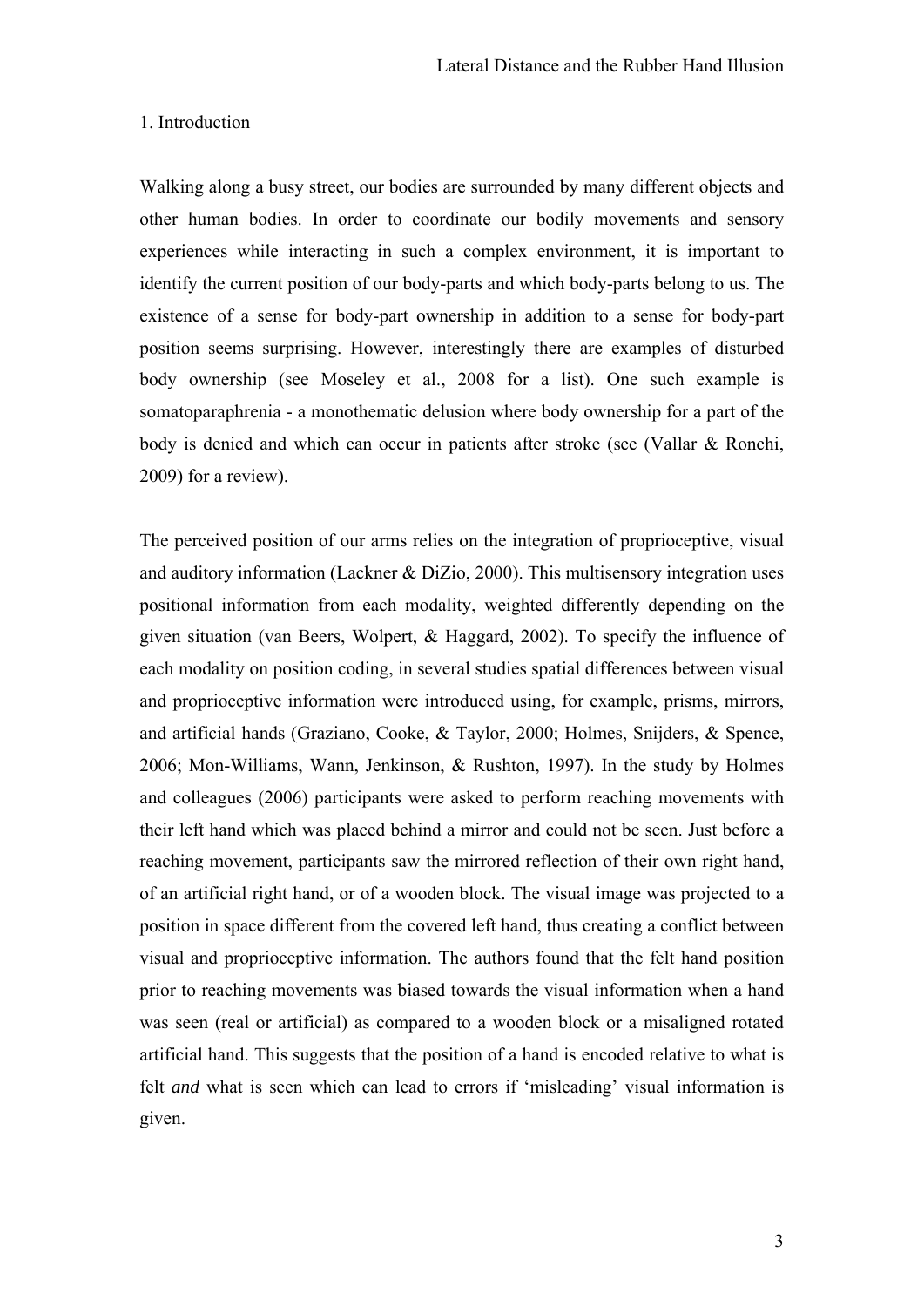What can contribute to the resolution of these conflicts and determine where one's own arms and hands are perceived? One possibility is that additional multisensory input is used to determine perceived hand position and perceived hand ownership. This possibility has been investigated using the so-called "rubber hand illusion" (Botvinick & Cohen, 1998). Again, a spatial difference between visual and proprioceptive information is introduced by placing an artificial rubber hand in front of the participant while the participant's real hand is hidden from view. Both hands are now stroked with brushes simultaneously. When asked after the brushing most participants report the perceived position of the real hand (i.e., what is felt) to be closer to the artificial hand (i.e., what is seen) (Botvinick & Cohen, 1998; Tsakiris & Haggard, 2005). Importantly, this drift in perceived position depends on the simultaneity of the prior multisensory input: For synchronous brushing larger position drifts were found as compared to asynchronous stroking. Note that to date it is has not been resolved whether synchronous brushing increases position drift, or asynchronous brushing decreases position drift, or both. Many participants also report the subjective experience that the felt touch of the brush is located where the seen artificial hand is touched and that the felt touch is caused by the brush touching the artificial hand. Furthermore, many participants also feel as if the artificial hand is their own hand. It therefore seems that the synchronicity of tactile and visual input produced by objects touching the hand can further modulate the multisensory integration for hand position together with changes in the perceived localisation of touch and the sense of body ownership. However, the multisensory and/or sensory-motor processes involved still need to be explained.

Neurons that are specialized in the encoding of multisensory information concerning body-parts have been studied in the monkey brain. Electrophysiological studies suggest that multisensory information regarding hand position modulates cortical activity in parietal and frontal brain areas (Graziano, 1999; Graziano et al., 2000). Furthermore, in some parietal and frontal brain areas a multisensory map of space around a body-part in a body-part-centred frame of reference is encoded in addition to a representation of body-part position; for example, in the ventral intraparietal area (VIP) and the premotor cortex (or more precisely the polysensory zone in the precentral gyrus) in the monkey brain (see Graziano & Cooke, 2006 for a review). Some neurons in these areas have visual receptive fields that cover the area around the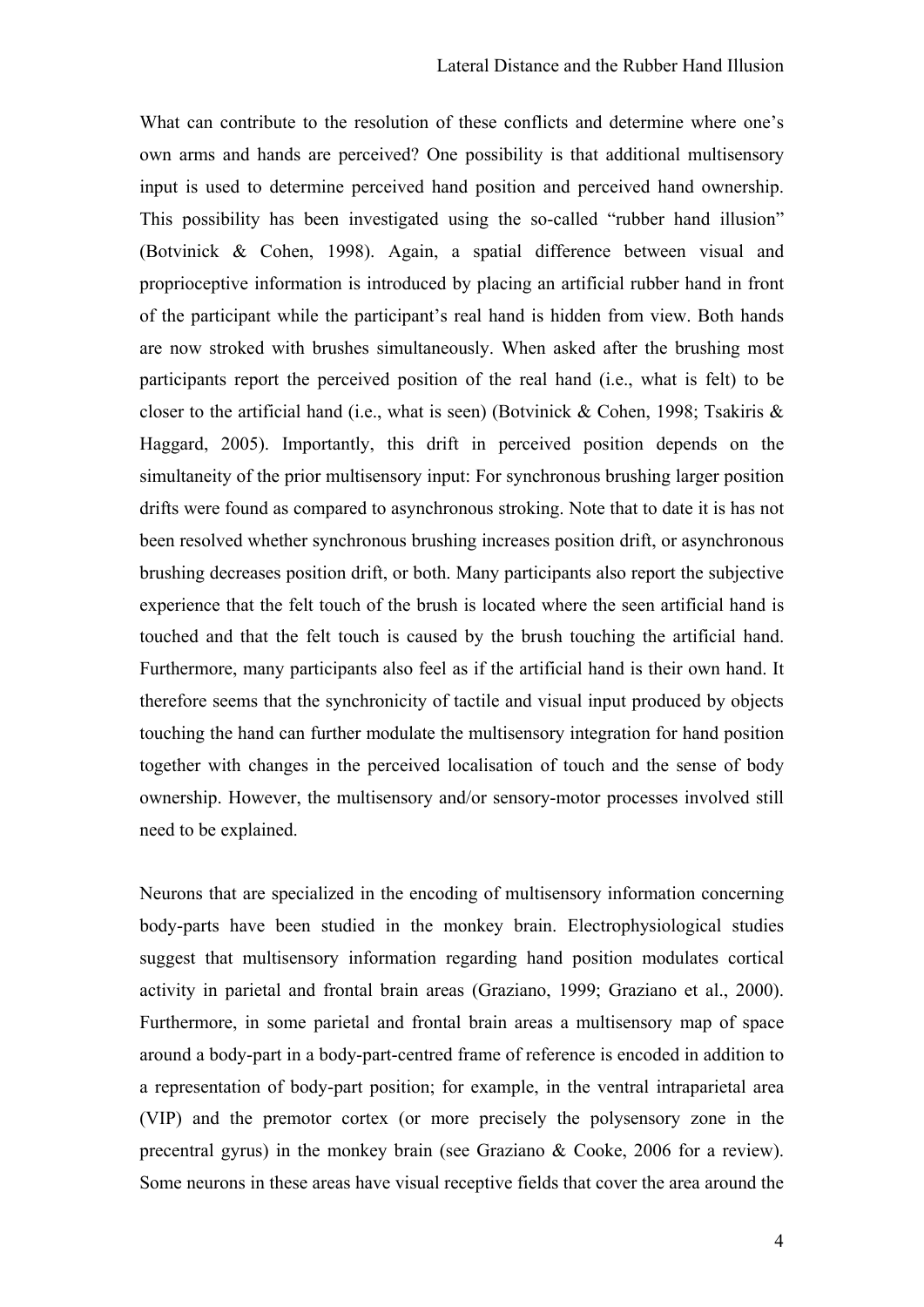body-part and move with the body-part when it changes position. These multisensory neurons thus map the near space around body-parts which is known as "peripersonal space" (Rizzolatti, Fadiga, Fogassi, & Gallese, 1997).

In humans, brain areas have been identified that are specialized in the representation of visual stimuli within peripersonal space around the arm. In a functional magnetic resonance imaging (fMRI) study tactile activation *and* significant differences in visual activation for the visual appearance of a ball appearing near versus far from the participant's hand have been found in the anterior intraparietal sulcus (IPS) and premotor cortex (Makin, Holmes, & Zohary, 2007). Interestingly, very similar areas have been related to the conditions that may lead to illusory ownership for an artificial rubber hand and the reported feelings of body-part ownership itself in human fMRI studies (Ehrsson, Holmes, & Passingham, 2005; Ehrsson, Spence, & Passingham, 2004; Ehrsson, Wiech, Weiskopf, Dolan, & Passingham, 2007). Based on the above studies, common mechanisms have been suggested to play a role in the representation of body-part position, body-part ownership, and peripersonal space (Ehrsson et al., 2004; Lloyd, 2007; Makin, Holmes, & Ehrsson, 2008). In this present study, we investigated two questions regarding the rubber hand illusion that are related to these aspects of body representation.

## *Crossmodal Congruency Effect as a Measure of the Rubber Hand Illusion*

Our first aim for the present study was to obtain an objective measure of changes of body ownership in the rubber hand illusion. Many previous studies have used rating scales, position judgements, or skin conductance responses to measure the differences in illusion strength (Armel & Ramachandran, 2003; Botvinick & Cohen, 1998; Lloyd, 2007; Longo, Schuur, Kammers, Tsakiris, & Haggard, 2008b; Tsakiris & Haggard, 2005). We tested if the crossmodal congruency task might be used to obtain an indirect measure of the rubber hand illusion which is probably less susceptible to observer and experimenter biases. The crossmodal congruency task is a speeded location discrimination task for which for example tactile targets as well as visual distracters are presented to one of two different locations on the hand (see Spence, Pavani, Maravita, & Holmes, 2004; Spence, Pavani, Maravita, & Holmes, 2008, for reviews). The location of target and distracter can be congruent (same finger) or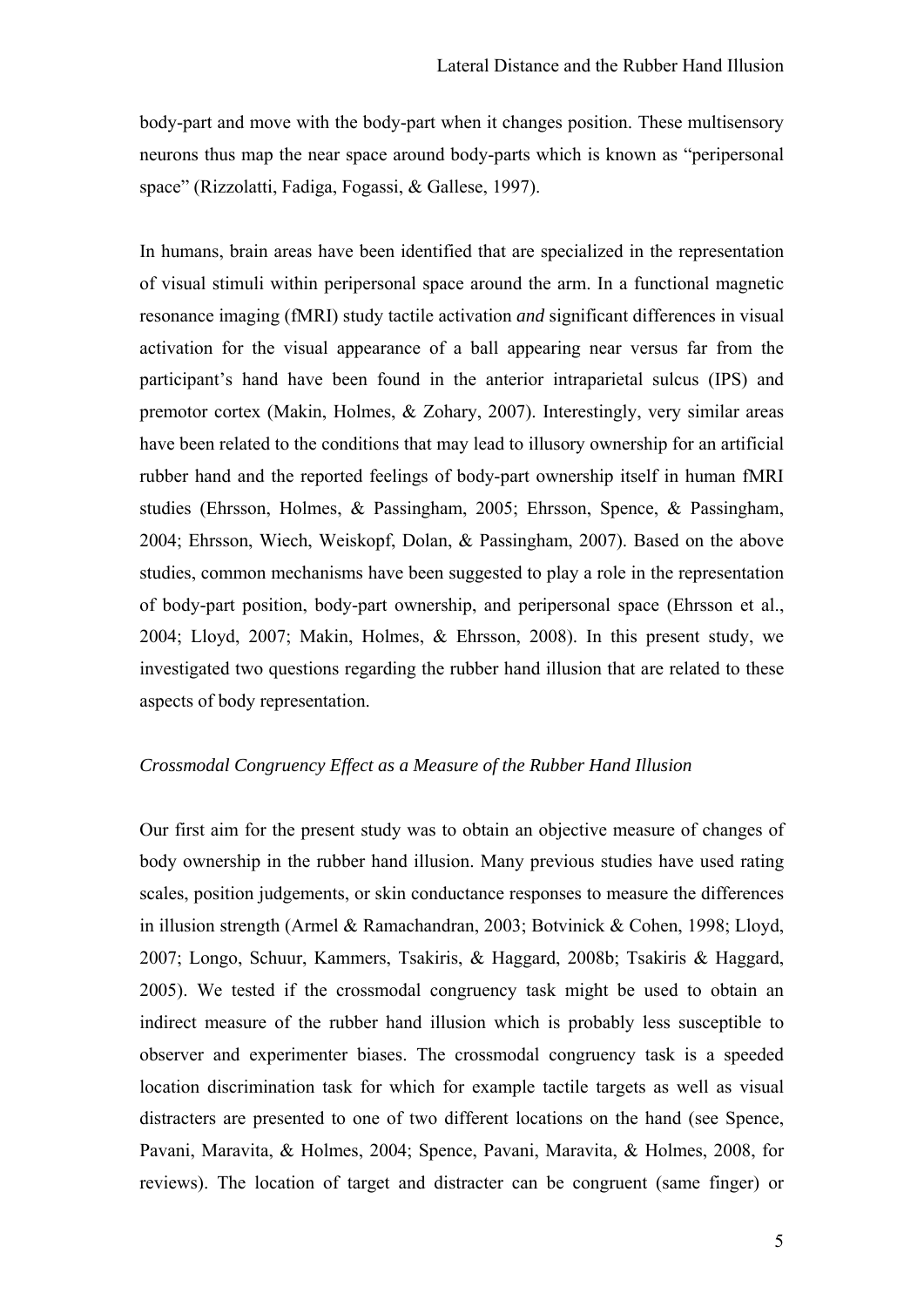incongruent (different finger). The difference in performance between incongruent and congruent trials, known as the crossmodal congruency effect (CCE), specifies the influence of the visual distracter on discriminating the tactile target and thus indicates multisensory interaction. Importantly, the CCE is modulated by the distance between the tactile and visual stimuli: Visual stimuli near the body-part receiving tactile stimuli lead to a larger CCE compared with more distant visual stimuli. Thus, the task can be used to investigate multisensory interactions with respect to peripersonal space in humans.

This task has been used to obtain an online measure for changes in 'global body selfconsciousness' (Aspell, Lenggenhager, & Blanke, 2009). Participants saw their own back from 2 m behind. In a 'synchronous' condition the backs of the participants were brushed and participants could see the brushing on their own backs. In an 'asynchronous' condition a delay was introduced between felt and seen brushing. In the synchronous condition (but not in the asynchronous condition), participants reported experiencing that the felt touch was in the location where the seen body was touched, that the 'virtual body' was their own body, and a significant drift of perceived body position towards the seen body. Furthermore, an adapted version of the crossmodal congruency task was used in which tactile targets and visual distracters were attached to the upper back. CCEs for stimuli presented on the same side of the back were larger in a condition in which changes in 'global body selfconsciousness' were induced by synchronous stroking, compared with the asynchronous stroking condition.

Findings from a previous study conducted by Pavani, Spence, and Driver (2000) suggest that the amount of CCE and the strength of ownership for an artificial bodypart are also related (see also (Walton & Spence, 2004), for related findings). The authors investigated the effect of conflicting visual and proprioceptive information regarding arm position on multisensory interactions in peripersonal space as measured by the CCE. Participants received tactile targets to their covered real hands, while visual distracters were placed next to artificial hands that were positioned above the real hands. Pavani and colleagues found that the presence of artificial hands next to visual distracters led to an increased CCE compared with the absence of artificial hands or misaligned rotated artificial hands; this occurred only for visual and tactile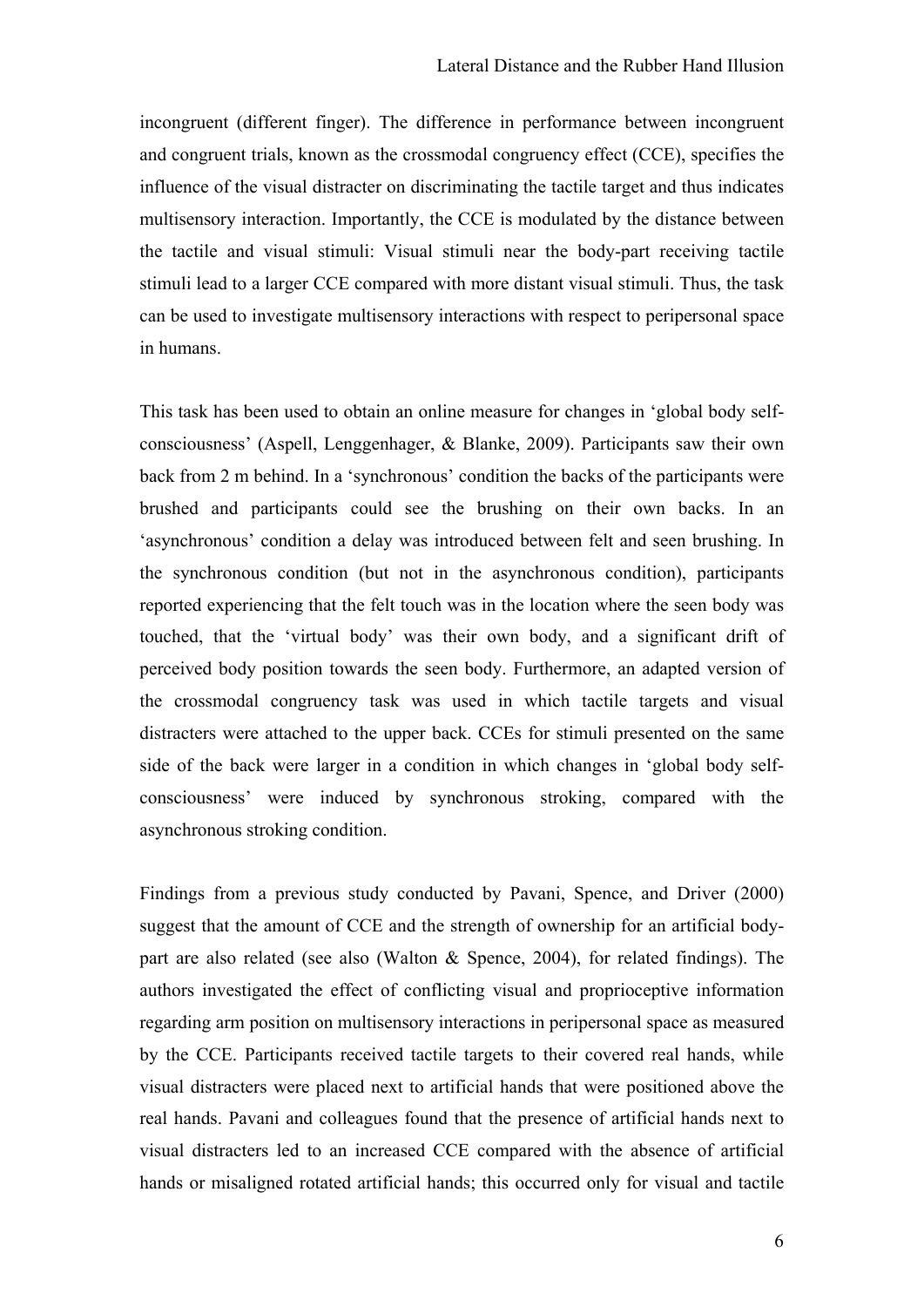stimuli presented on the same side of space (on/near the same hand). The authors argued that the tactile targets are perceived closer to the visual distracters when artificial hands are present and aligned with the position of the participants' own hands. Although no brushing was used in this study to induce the rubber hand illusion, participants experienced the rubber hand illusion more (but overall, not very strongly) when aligned artificial hands were present and the individual vividness ratings for the illusion correlated with increase in CCE when the artificial hands were present. In other words, there seems to be a link between the reported sense of ownership and changes in CCE and thus multisensory interactions. However, it is not clear from these data if a sense of ownership for an artificial hand is only caused (to some extent) by multisensory stimuli in the crossmodal congruency task or if ownership can also modulate multisensory interactions as measured by the crossmodal congruency task.

In order to investigate this issue and in contrast to the study by Pavani and colleagues (2000), we manipulated the strength of the illusory sense of ownership for an artificial hand prior to measuring the CCE. To this end, for each participant the synchronicity of brushing was manipulated in different conditions: synchronous versus asynchronous brushing which leads to more versus less reported ownership. If the CCE can be modulated by ownership it should be larger in the synchronous stroking condition.

#### *Spatial Limits of the Rubber Hand Illusion*

Our second aim was to explore the possibility for a spatial limit for body ownership. Based on the finding that the visual receptive fields of neurons in monkeys coding for peripersonal space are limited to space near the body-part, a spatial limit has been suggested for the rubber hand illusion (Lloyd, 2007). For the majority of bimodal neurons in VIP and premotor cortex this limit was between a few centimetres up to 20-35 cm (Colby, Duhamel, & Goldberg, 1993; Fogassi et al., 1996; Graziano, Hu, & Gross, 1997). However, as noted by Graziano (2006) more distant space was also represented by a few studied neurons in both cortical areas.

The hypothesis regarding the existence of a spatial limit for the rubber hand illusion has been put to test in two previous behavioural studies. In both studies however, the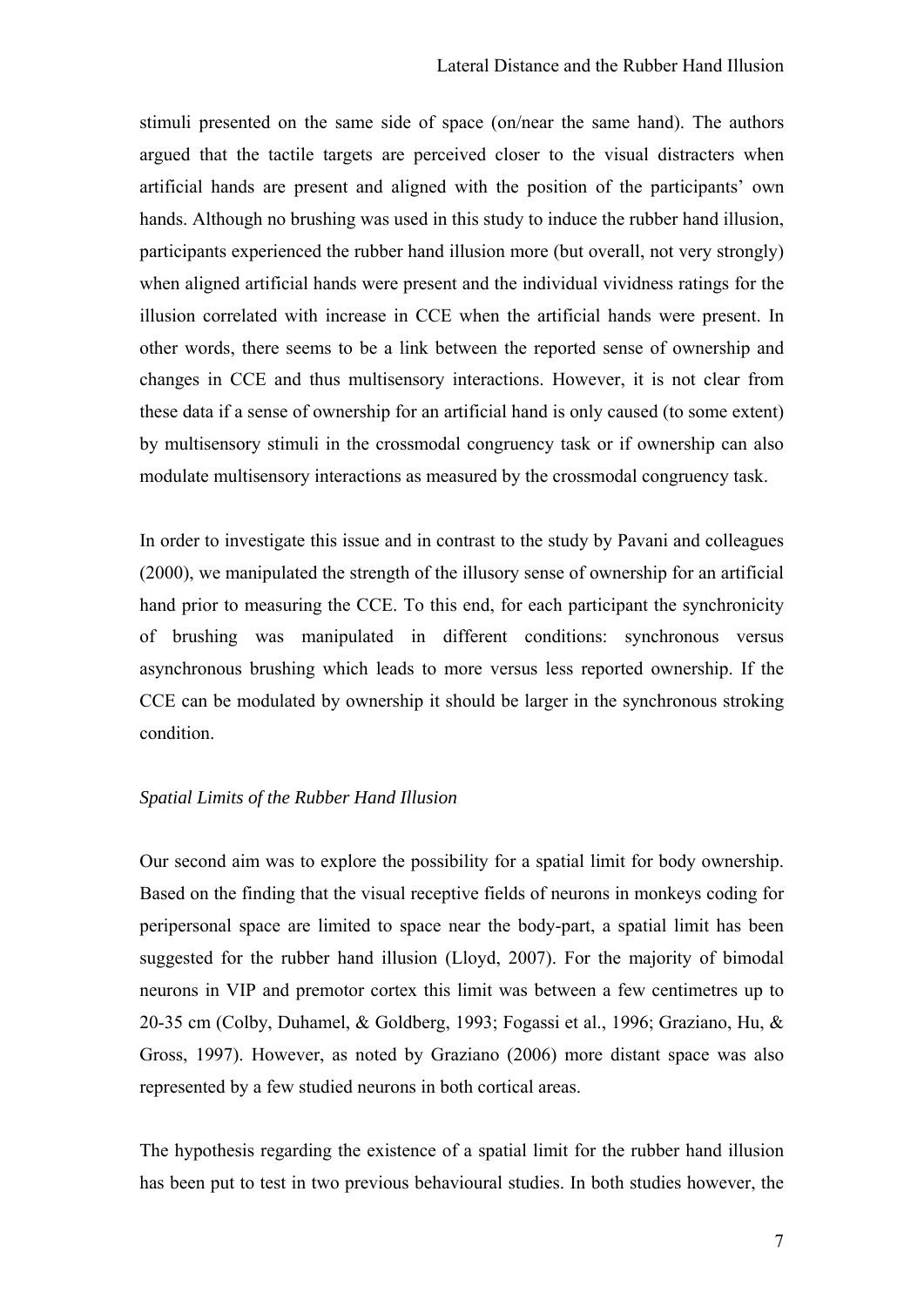manipulation of distance was confounded with other factors that might influence the illusion strength. First, Armel and Ramachandran (2003, Experiment 3) manipulated the spatial distance for an artificial hand using one condition with an arm of normal length and a second condition in which the arm's length was extended forwards by 0.91 m. They found that the extended arm condition was less effective in inducing the rubber hand illusion than the normal length condition. Although the authors argued that they manipulated the location of the artificial hand, in fact this was confounded with the plausibility of visual appearance, as the longer extended hand was less realistic looking and body-like than the short hand. Importantly, the illusion of ownership is different when the visually presented object does not look body-like (Experiment 2, (Armel & Ramachandran, 2003; Tsakiris & Haggard, 2005). Armel and Ramachandran (2003) emphasised the fact that the illusion was also present for non-body-like objects to argue that the rubber hand illusion is primarily based on bottom-up detection of synchronicities. In contrast, Tsakiris and Haggard (2005) emphasised the difference between non-body-like objects and the rubber hand and argue for an account in which the rubber hand illusion is modulated by pre-existing body representations in a top-down fashion. Nevertheless, in both cases the illusion of ownership is modulated by visual plausibility and thus arguably in the above study where arms of different length were used, the change in visual plausibility that the object is body-like and not the change in distance led to a reduced illusion. In the second study on the influence of distance on the rubber hand illusion, Lloyd (2007) manipulated the lateral distance between the participant's real hand and the artificial hand. Using six steps spanning 17.5 to 67.5 cm she found a significant non-linear decay of the illusion. Furthermore, the illusion was reduced significantly compared with the closest distance when the artificial hand was placed 27.5 cm away from the participant's hand. The illusion strength was quantified by subjective ratings regarding the question "*It seemed as though the touch I felt was caused by the experimenter touching the rubber hand*". Agreement or disagreement with this statement could be influenced by the distance manipulation per se, as the closer the hands are the more likely participants could have responded positively to the statement. More importantly, the distance manipulation was confounded with rotational differences (this was also noted by (Makin et al., 2008)). That is, with the aim of maintaining anatomical plausibility, the artificial hand was more rotated the further it was positioned away from the real hand. It has been found that the rubber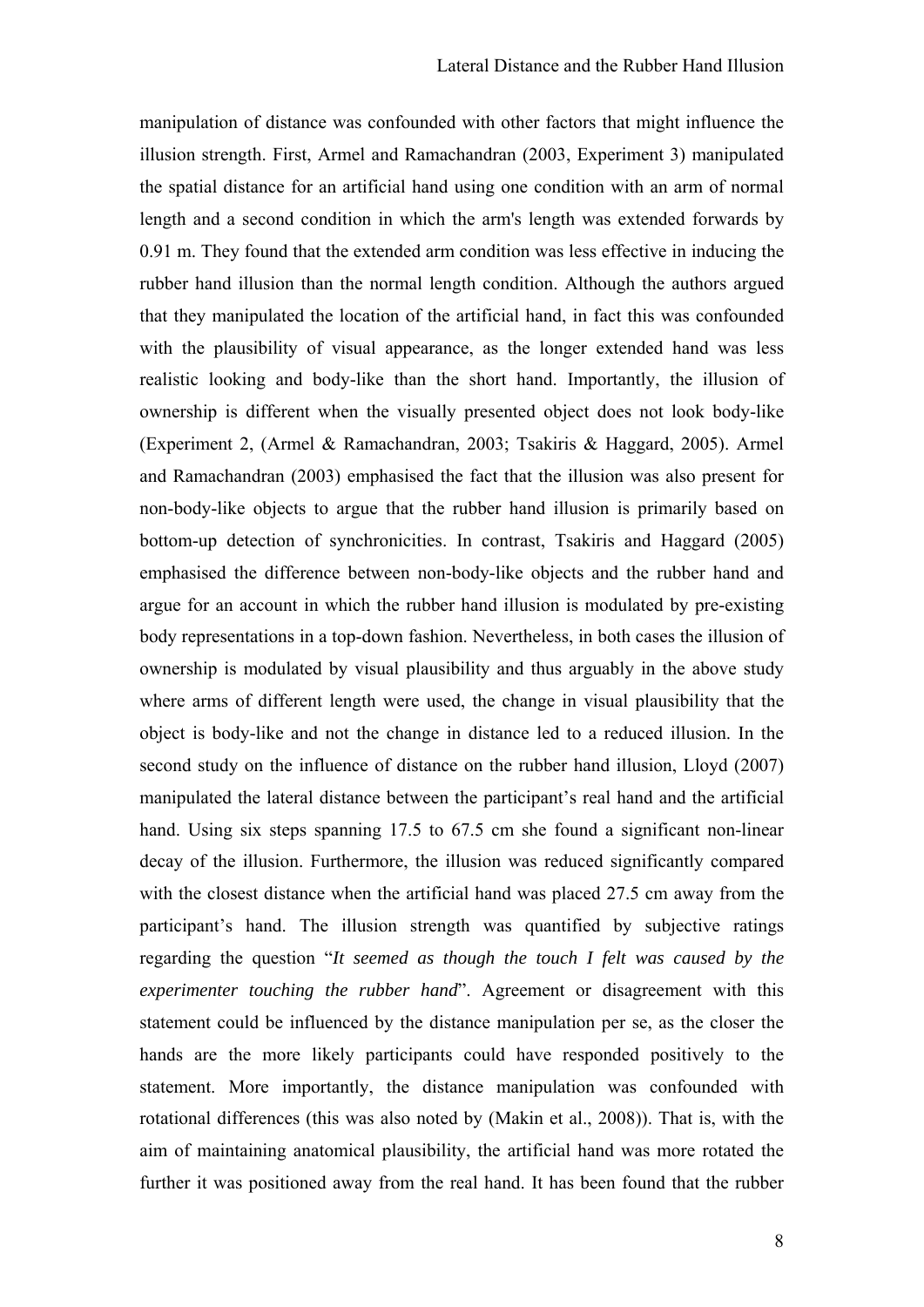hand illusion can be modulated by rotational differences between the hands (Costantini & Haggard, 2007; Pavani, Spence, & Driver, 2000; Tsakiris & Haggard, 2005). Also in Holmes et al. (2006) proprioceptive reaching errors were affected by rubber-hand rotation, despite no illusion of ownership. Thus, the rotational changes of the seen artificial hand and not the lateral distance could have resulted in significant decay of the illusion in Lloyd's study. In sum, in both studies that have investigated the spatial limit hypothesis for the rubber hand illusion, the manipulations of distance were confounded with changes in visual plausibility or rotation.

The present study was designed to explore changes in the rubber hand illusion due to different lateral distances between rubber hand and real hand without confounding changes in visual plausibility or rotation. If there is a spatial limit on the rubber hand illusion, we would expect distance modulations for the strength of the rubber hand illusion as measured using CCEs as well as using subjective rating scales.

#### 2. Experiment 1

#### *2.1. Methods*

#### *2.1.1. Participants*

Twenty-four participants (15 female; 20 right-handed; mean age 26.5 years, age range 18-49 years, standard error of the mean [SEM] 2.2 years) took part in the first experiment. All participants had no previous experience with the rubber hand illusion, had normal or corrected-to-normal vision, and no known tactile deficits for their hands. The experiment was split into two sessions that took place 7 days apart (except) for 2 participants for whom this gap was 12 and 13 days respectively). Participants received course credit or \$15 per hour. All participants gave their informed consent to participate prior to the start of the first experimental session. The experiment was conducted in accordance with the ethical standards laid down in the 1964 Declaration of Helsinki and was approved by the Macquarie University Ethics Review Committee (Human Research).

#### *2.1.2. Apparatus, Experimental Design and Procedure*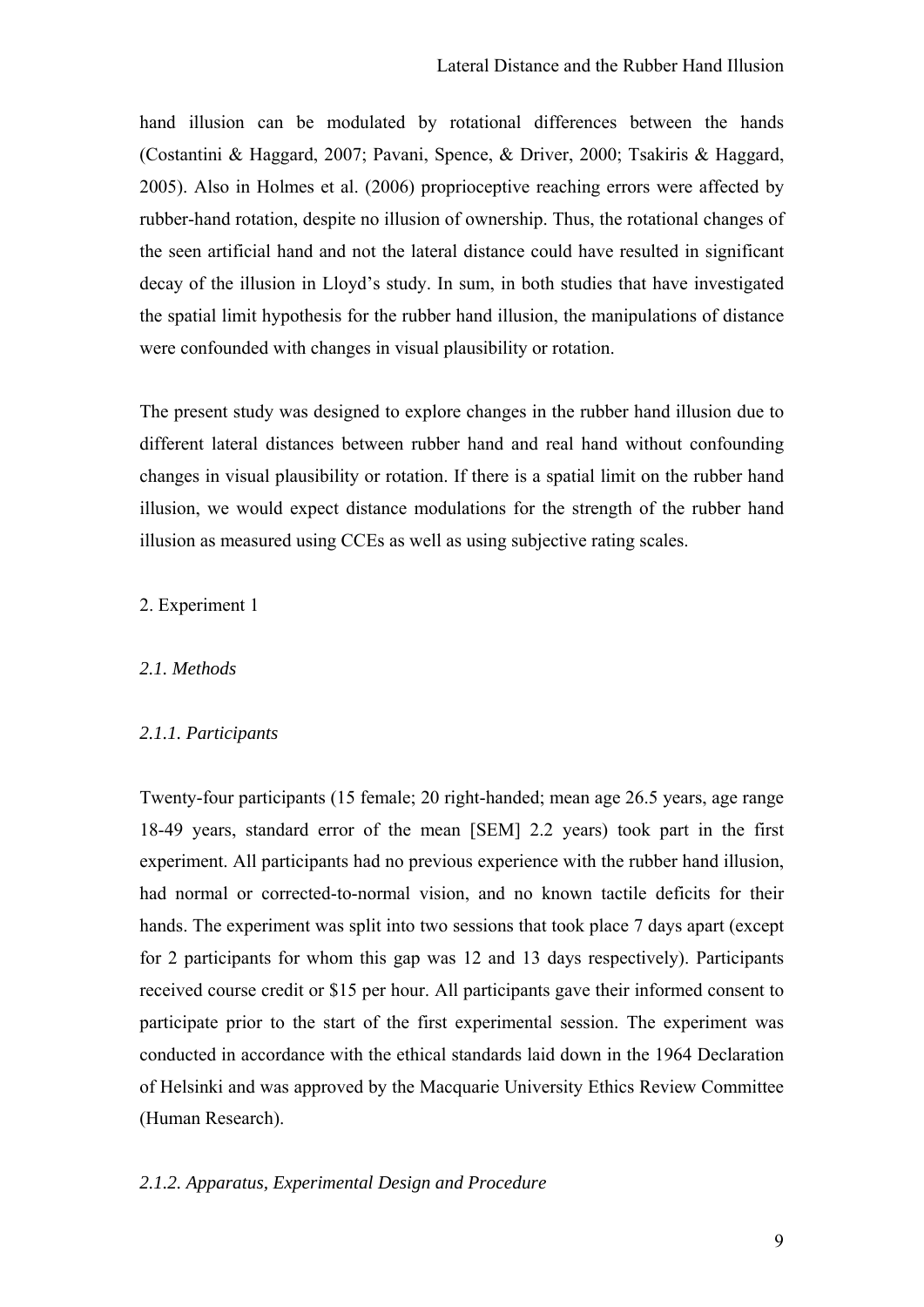A box was used which contained a rubber hand, a (covered or uncovered) mirror (see Figure 1a and 1b), tactile vibrators and light emitting diodes (LEDs). The floor of the box was covered with a checkerboard pattern; all other parts were covered with black cloth. We used a checkerboard pattern for the flooring of the box (instead of, e.g., black flooring) to support the estimation of visual spatial distance. A realistic looking right or left prosthetic rubber hand was placed inside the box (Otto Bock Australia Pty Ltd). The size of the hand was chosen to be close to the average size of an adult human hand (Garrett, 1971). Two round paintbrushes (diameter about 1 cm) were used for brushing the index finger of the participant's real hand and the rubber hand or the checkerboard. The chair was adjusted so that the participant's shoulders were above the top of the box in order to ensure that they could comfortably view the apparatus.

## ---- Figure 1 near here ----

The study by Lloyd (2007) implies that the illusion is reduced for 27.5 cm and beyond relative to a closer position of 17.5 cm. We were interested to investigate this finding without rotational changes of the hands using distances that were close (17.5 cm and smaller) and distant (27.5 cm and larger) for which Lloyd's data predicted a significant difference. Two distance conditions were implemented: Overlying and Distant. For the Overlying condition the mirror-reflection of a right rubber hand was projected onto the (hidden) participant's left hand which was placed to the left of the body midline (see Figure 1a) (similar to methods used in, e.g., (Gallace & Spence, 2005; Longo, Cardozo, & Haggard, 2008a; Soto-Faraco, Ronald, & Spence, 2004). The veridical distance between the index fingers of the rubber hand and the real hand amounted to 30 cm; however, the perceived distance was 0 cm. In the Distant condition the mirror was covered with a black cloth and placed between the rubber hand and the participant's real hand (see Figure 1b). The distance between the index fingers of the rubber hand and the real hand was 30 cm. The (perceived) location of the rubber hand as well as the visual information regarding hand size and location was constant for both conditions. For both distances the strength of the rubber hand illusion was manipulated by participants performing three different illusion condition blocks: 1) the seen rubber hand (RH) and the hidden real hand were brushed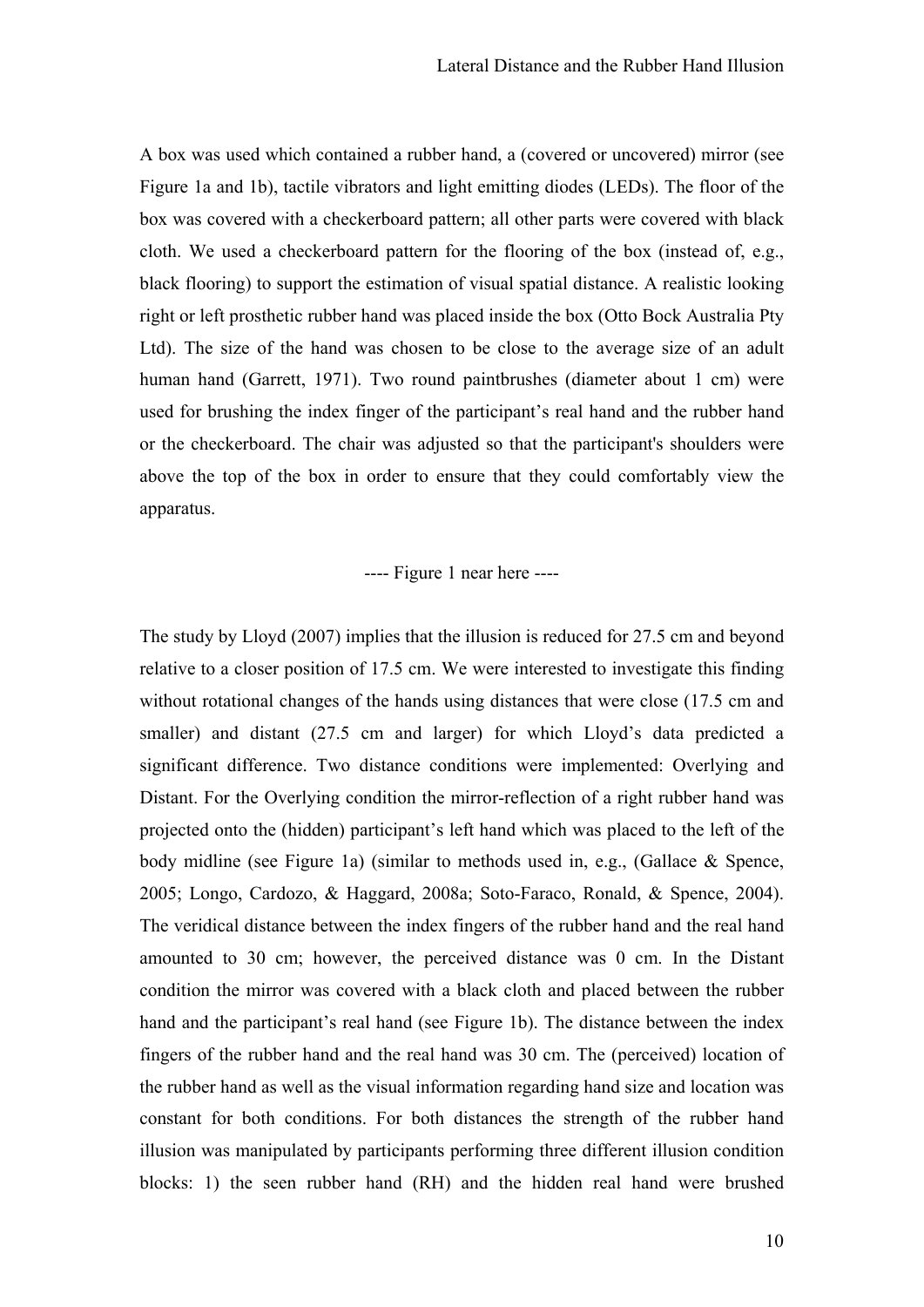synchronously (RH–Synchronous); 2) the hands were brushed asynchronously (RH-Asynchronous); and 3) in a control condition there was no rubber hand present (No RH-Synchronous). In this control condition the hidden real hand and the visible checkerboard floor of the box were brushed synchronously. The checkerboard was brushed in the position normally corresponding with the index finger of the rubber hand.

Participants might form hypotheses regarding their experience of the rubber hand illusion with respect to different distances. In order to minimize such direct comparisons and thus any influence on subjective responses, the illusion conditions for each distance were performed in two sessions separated by at least a week (for half of the participants the Overlying session was performed first). The order of the illusion condition blocks (RH-Synchronous; RH-Asynchronous; No RH-Synchronous) for each distance was counterbalanced across participants.

As a further control condition, we also implemented a condition in which both visual and tactile stimuli were presented on the participant's real hand without the presence of a rubber hand. This condition was always conducted in the very first block of the first session and the last block of the second session. However, we found order effects for the CCE: The magnitude of the effect declined across sessions as well as increased within a session (see also Spence et al., 2008). These changes could be explained by practice and fatigue effects. As the order for this Participant's Hand condition was not counterbalanced with the other conditions none of the results for the Participant's Hand condition will be reported.

The procedure for each block was consistent across different distances and illusion conditions. Each illusion condition block started with 2.5 min stroking. The brush strokes were short and were repeated every 4 s. In the asynchronous condition a delay of about 2 s was used between the stroke onsets. The experimenter listened to a prerecorded sound file with 100 ms sounds every 4 s in order to control the timing for the brushing as much as possible. After the first brushing phase participants performed 72 trials of the crossmodal congruency task (duration  $\sim$  2.5 min) followed by brushing. Altogether, each block in Experiment 1 was  $\sim$ 15 min long and consisted of three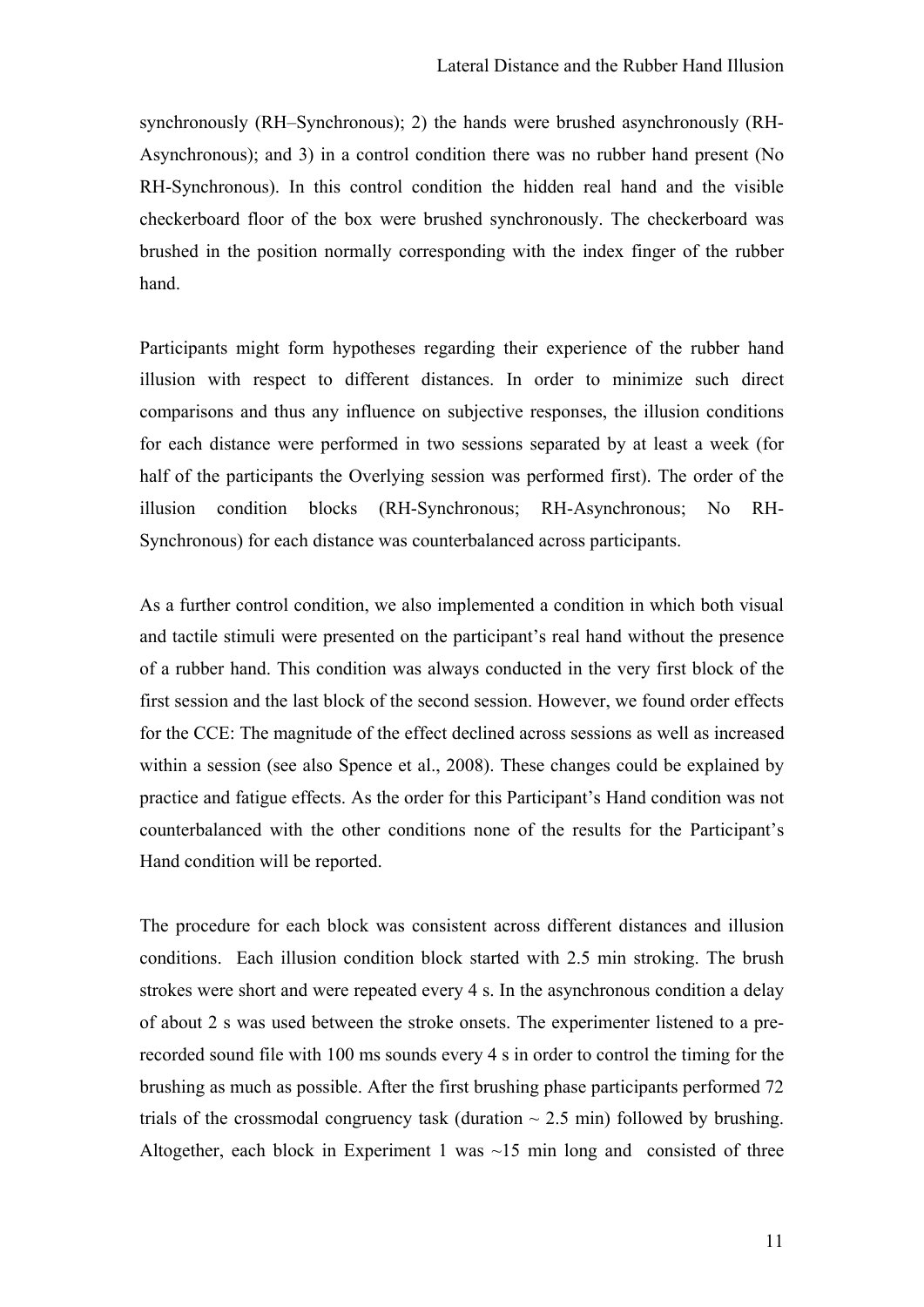intervals with brushing and three intervals with the crossmodal congruency task (216 trials altogether).

## *Crossmodal Congruency Task*

A unimanual version of the crossmodal congruency task was implemented with stimuli on the index finger and middle finger of the left hand. Two small speakers (40 mm, 100mW, 8Ω) with a round vibrating surface (9 mm diameter) delivered the vibrotactile stimuli. For visual stimuli presentation two LEDs (yellow, diameter 5 mm) were used. Vibrotactile and visual stimuli were controlled with the experimental control software Presentation (Neurobehavioural Systems, www.neurobs.com). The speakers were placed into fixed sockets that were mounted in different positions on the checkerboard surface. The centre of the distal phalanx of the participant's left index and middle finger was positioned on the vibrating surfaces of the two speakers. Another pair of dummy speakers was placed under the fingers of the rubber hand so that the apparatus visually simulated the setup for the real hands. The LEDs were mounted on a stand and placed above the vibrotactile device. A red fixation dot was attached between the LEDs.

The crossmodal congruency task included go-trials that required a response and nogo-trials in which participants were instructed to withhold their response. Go-trials consisted of one vibrotactile target stimulus and one visual distracter stimulus that were presented simultaneously. Vibrotactile target stimuli consisted of three 200 Hz vibrations each lasting 50 ms, with 50 ms intervals in between. Visual distracter stimuli were three 50 ms long illuminations of the LEDs with 50 ms intervals in between. Both vibrotactile and visual stimuli were suprathreshold. In congruent trials both stimuli occurred on the same finger. In incongruent trials the vibrotactile stimulus was presented to index or middle finger while the visual stimulus was presented to the other finger (middle or index finger respectively). A no-go-trial consisted of a vibrotactile stimulus on the index or middle finger and the illumination of both LEDs. These trials were included to monitor whether participants actually looked at the lights in different conditions and did not, for example, close their eyes. Each trial for the crossmodal congruency task began with stimulus onset. A response was recorded until 2 s after the stimulus finished, and ended the trial. Feedback was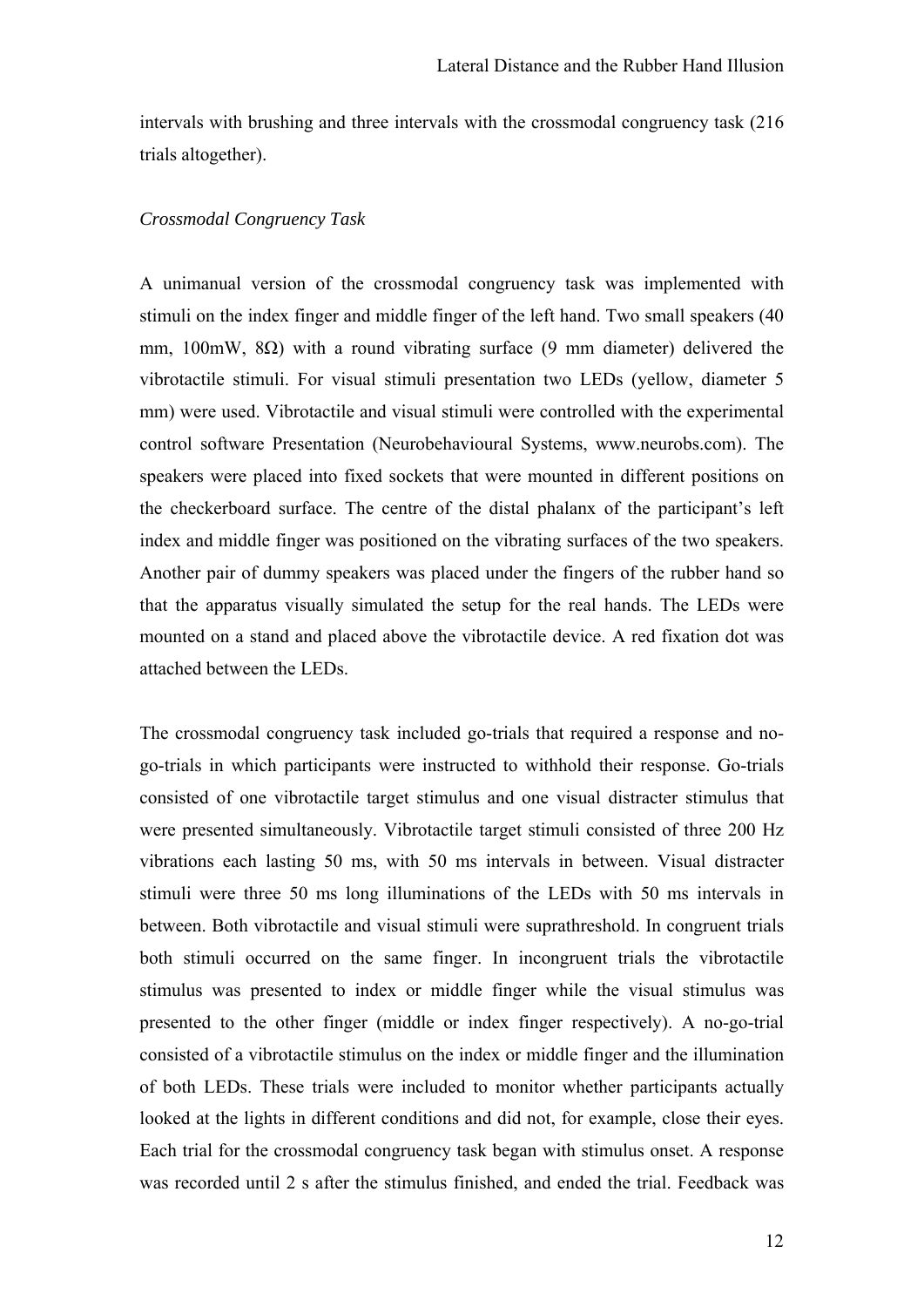given in case of false alarms (on no-go-trials), absent responses or incorrect responses (on go-trials) whereby both lights illuminated for 1 s. The subsequent stimulus was always presented after a random interval between 900 ms to 1100 ms. All participants used their right index and middle finger to respond. The response mapping for index/middle finger tactile targets on left hand was either index/middle or middle/index finger on right response hand. This was counterbalanced across participants.

Participants were instructed to fixate their eyes on the red dot between the LEDs. They were asked to discriminate the location of the vibrotactile targets as quickly and as accurately as possible, while ignoring the position of the visual distracters as much as possible. Furthermore, they were instructed to withhold their response when both LEDs were illuminated.

Each illusion condition block consisted of 216 trials: 96 congruent and 96 incongruent go-trials (half of those stimuli to the index finger and half to the middle finger); and 24 no-go-trials. The stimuli were presented in randomized order for segments of 36 trials (16 congruent, 16 incongruent go-trials, 4 no-go-trials). Six such segments were used, two after each brushing period.

In order to block the sound associated with the vibrotactile stimuli, participants wore headphones through which white noise was played during the crossmodal congruency task and during finger brushing.

Two training blocks each with 36 stimuli (16 congruent and 16 incongruent go-trials, 4 no-go-trials) were conducted in the beginning of the first session and one such training block was conducted in the beginning of the second session. Both vibrotactile and visual stimuli were presented on the participant's real hand. In cases where participants responded more than once on no-go-trials or required more training, one or two more training blocks were conducted.

#### *Rating Scales*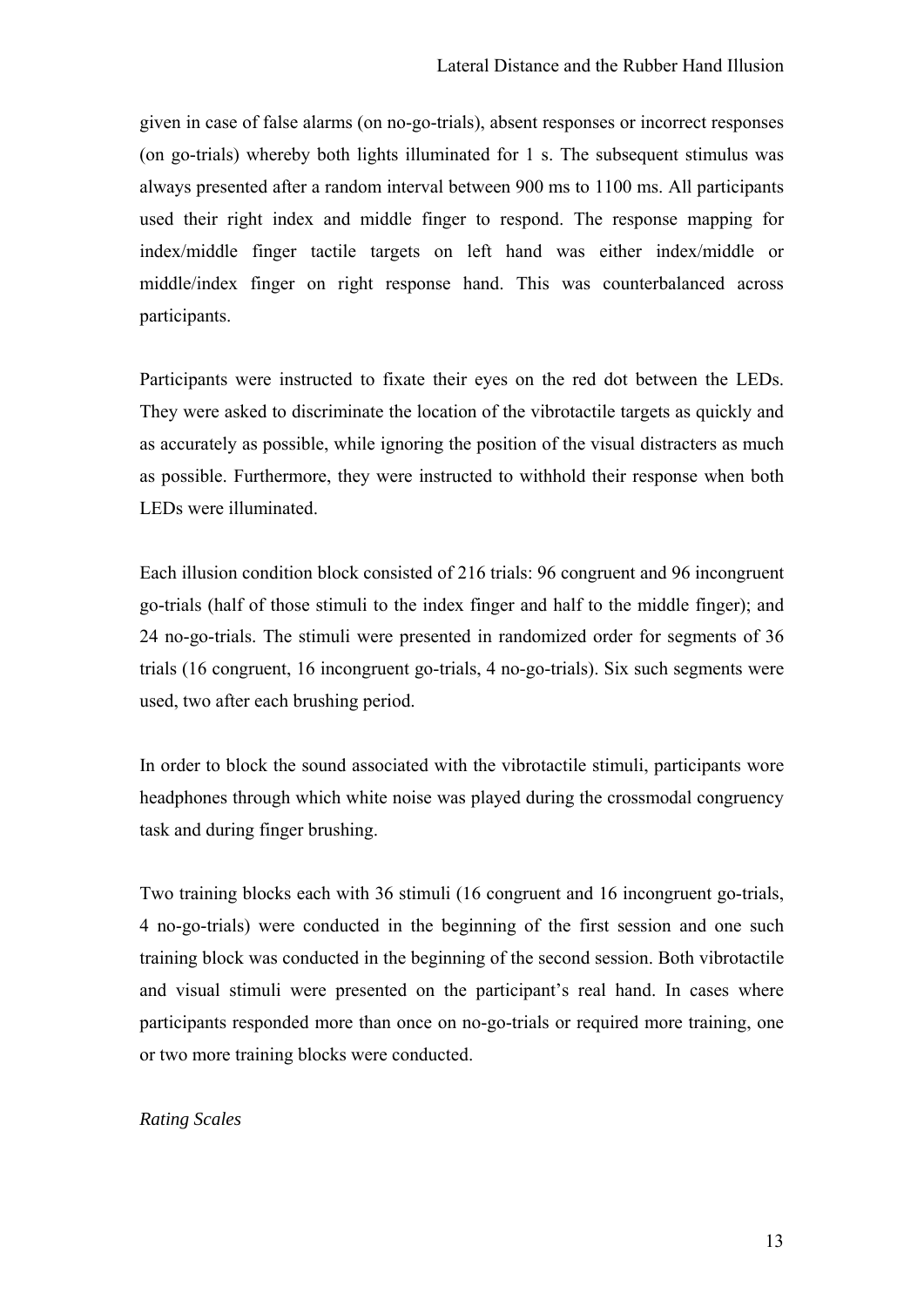To quantify the subjective experience of the rubber hand illusion, two questionnaires with 10 rating scales followed by two open questions were given to the participants at the very end of each block. In one version participants were asked to report their experience during brushing and in the other version during the task. To minimize any order effects half of the participants always answered the brushing version first and half the task version. The 10 rating scales were chosen from previous studies (Botvinick & Cohen, 1998; Ehrsson et al., 2004; Holmes et al., 2006). First, eight questions presented in random order were to be rated using a scale from 1 (strongly disagree) to 10 (strongly agree) (see S1 for supplementary material). In two further questions presented in random order participants were asked to rate the vividness (*"Please indicate how realistic the feeling was that the rubber hand is your hand.")*  from 1 (not very realistic) to 10 (very realistic), as well as the duration of the illusion (*"Please indicate how much of the time the feeling that the rubber hand is your hand was present.")* from 1 (never) to 10 (the whole time). The open questions were *"Is there anything else you perceived, felt or thought in this block?"* and *"Other comments?"* For the No RH-synchronous condition the term 'rubber hand' was replaced by 'checkerboard'. Participants read an example of the questionnaire before the very first experimental block in order to become familiar with it.

#### *Position Judgement*

Participants were asked to judge the position of their index finger at the beginning (pre-test) and the end of each block (post-test). They viewed a number line in a mirror that was placed above the setup to cover any view of the rubber hand or checkerboard (Tsakiris & Haggard, 2005). The number line was attached 30 cm above the mirror in order to be projected at the same gaze depth as the participants' hands. Participants were asked to judge the position of their real index finger by mentally projecting a straight line from the centre of the finger tip to the number line. A random number onset was used each time the perceived position of the index finger was measured (4 different onsets used). After the pre-test the mirror was removed so that participants could view the setup and the experimenter started with the first stroking phase. After the last phase in which participants performed the crossmodal congruency task the mirror was again moved to be above the setup for the post-test.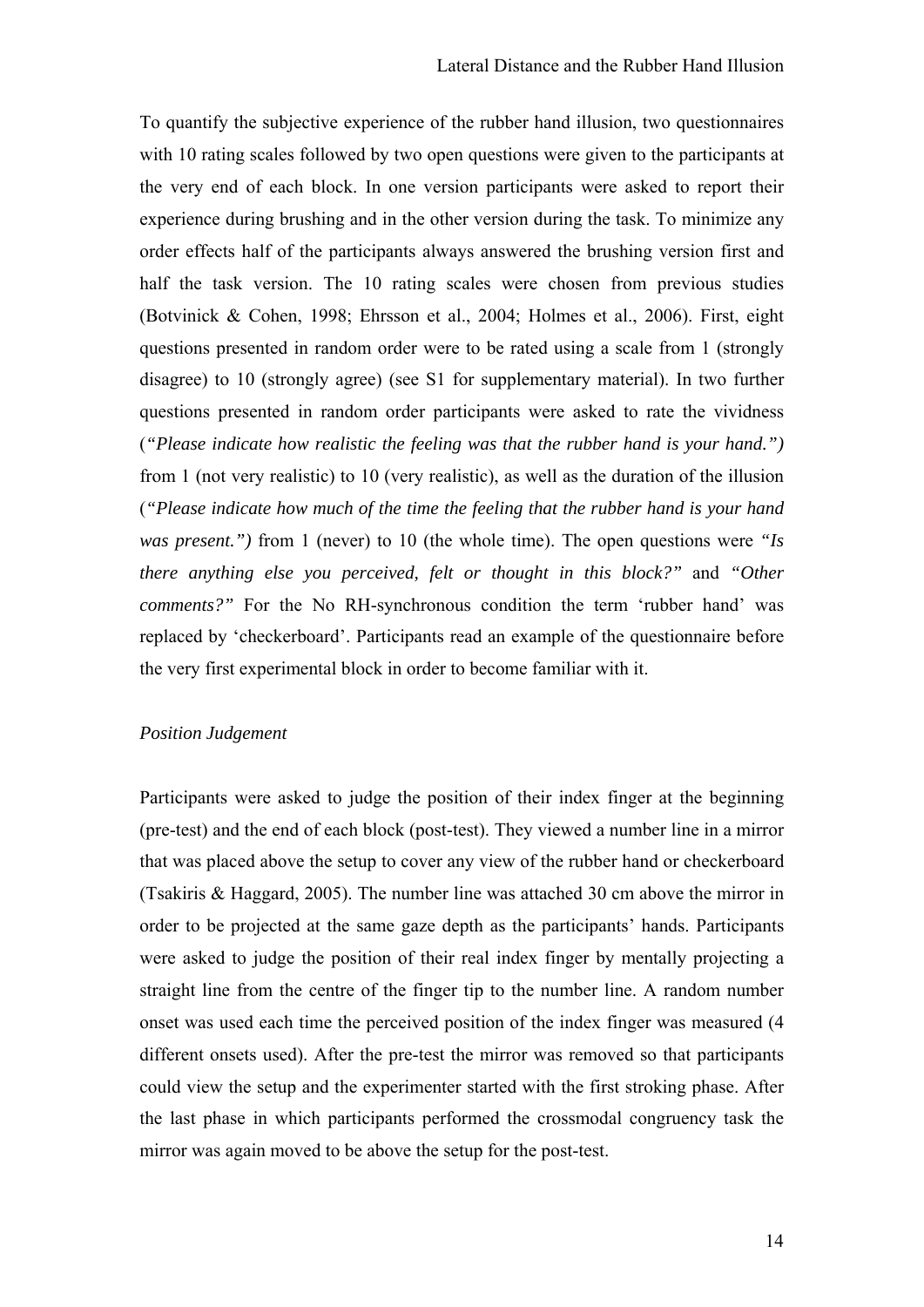#### *Onset Measure*

In order to measure the onset of the illusion, participants were asked to press a mouse button during each stroking period whenever they first had the feeling that the rubber hand or the checkerboard was their own hand. They were also told that this may or may not happen and may differ in different conditions and also be of different strengths.

The whole experiment lasted four hours (two hours each session) with an extra 30 minutes for explanation and training in the first session.

#### *2.1.3. Statistical Analysis*

Repeated measures 2x3 ANOVAs were conducted for CCE and position judgement data comprising the factors Illusion Condition (RH-Synchronous, RH-Asynchronous, No RH-Synchronous) and Distance (Overlying, Distant). Greenhouse-Geisser adjustments for non-sphericity were applied. Two-tailed Student's t-tests were used for post-hoc paired comparisons. An alpha-level of .05 was used to indicate significant statistical differences. Two-tailed paired non-parametric Wilcoxon Signed-Rank Tests were used for rating scale data to test for differences due to the distance manipulation for each illusion condition separately. The Bonferroni criterion was used to adjust *p*-values for multiple comparisons.

#### 3. Results Experiment 1

#### *3.1. Crossmodal Congruency Task*

Trials with an incorrect response or a reaction time (RT) faster than 200 ms and slower than 1800 ms were discarded from the RT analysis (0.46 % of trials).

For an average of 8.9% no-go-trials false alarms were recorded. No significant differences were found between distances and illusion conditions with respect to the false alarm rate.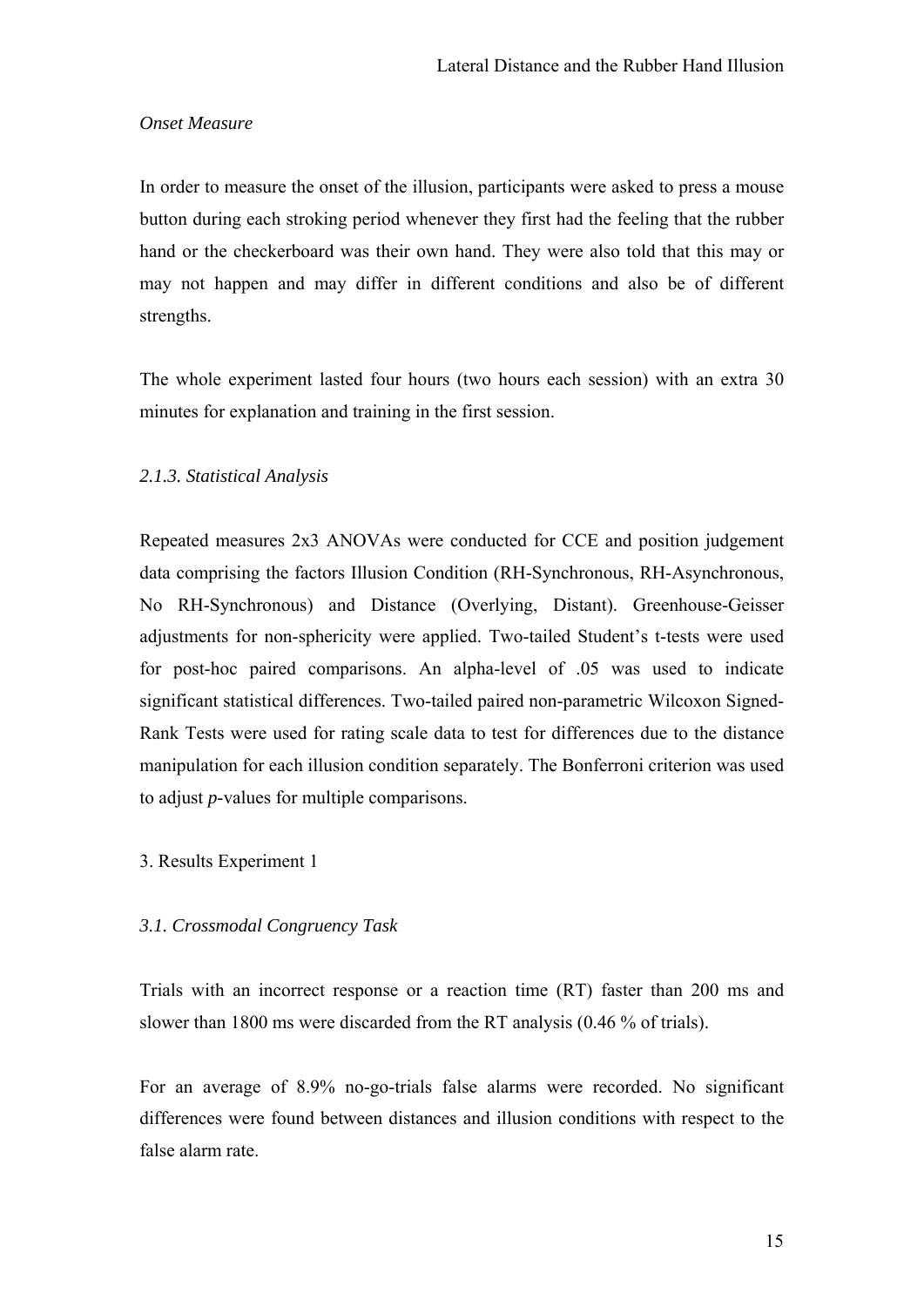---- Figure 2 near here ----

Figure 2 depicts the CCE (i.e., performance on incongruent minus congruent trials) for RT and percentage error rate (%E) (for table of values see S2 supplementary material).

As can be seen in Figure 2 for both distances the CCEs were larger in the RH-Synchronous and RH-Asynchronous condition compared to when no rubber hand was present. In fact, a main effect for Illusion Condition was found for both CCE-RT, *F*(1,23)=10.22, *p*<.001, and CCE-%E, *F*(1,23)=4.61, *p*<.05. Paired comparisons between the mean CCEs across both distances for RH-Synchronous, RH-Asynchronous and No RH-Synchronous conditions revealed significant differences between the conditions when a rubber hand was present and the condition when no rubber hand was present: For CCE-RT: RH-Synchronous (*M*=131 ms, SEM=21) – No RH-Synchronous (*M*=100 ms, SEM=17), *t*(23)=3.20, *p*<.01; RH-Asynchronous (*M*=134 ms, SEM=20) – No RH-Synchronous, *t*(23)=4.87, *p*<.0001; For CCE-%E: RH-Synchronous (*M*=18.0, SEM=3.4) – No RH-Synchronous (*M*=13.6, SEM=2.4), there was a trend with  $t(23)=2.05$ ,  $p<.06$ ; RH-Asynchronous ( $M=18.8$ , SEM=3.5) – No RH-Synchronous, *t*(23)=2.66, *p*<.05. However, for the comparison RH-Synchronous versus RH-Asynchronous, no significant differences in CCE were found, either for RT, *t*(23)=0.39, *p*=0.70, or for %E, *t*(23)=0.63, *p*=0.53. This indicates that during both conditions similar illusion strengths are created during the task period unmediated by the synchrony of prior stroking.

Furthermore, when comparing CCEs for different distances, they were very similar for all illusion conditions. Neither a statistically significant main effect for Distance nor a significant interaction with Illusion Condition were found (all Fs<1).

In Experiment 1, we only brushed the index finger. A previous study found local differences with respect to illusion strength, with reduced illusion strength for a nonbrushed finger (Tsakiris, Prabhu, & Haggard, 2006). To explore possible differences between the different fingers, ANOVAs for both RT and %E data were conducted with the factors Finger (index, middle), Illusion Condition and Distance. No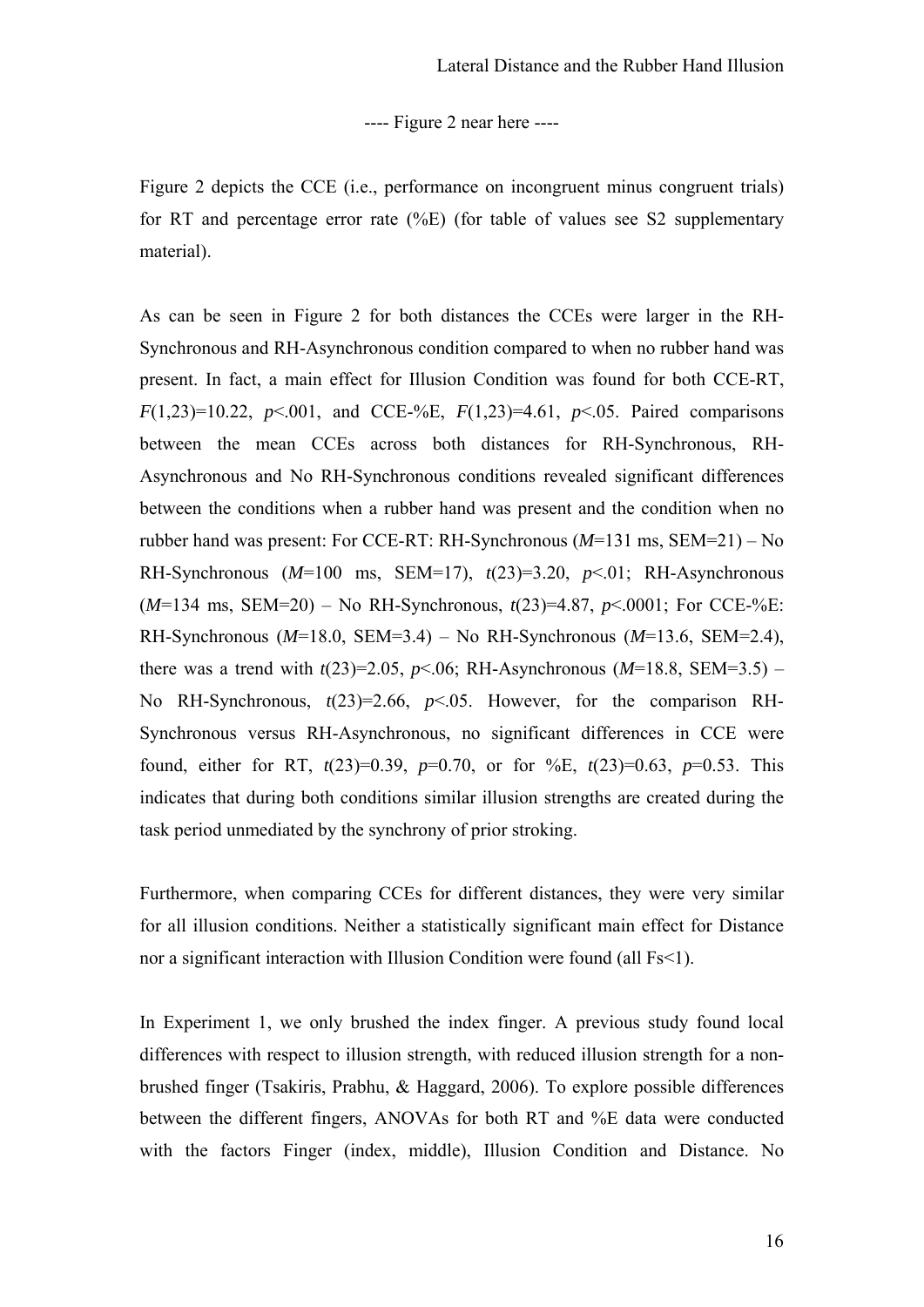significant main effect or interactions were found involving the factor Finger. This is a further indication that the CCE was unmediated by the synchrony of prior stroking.

#### *3.2. Rating Scales*

Only some participants gave comments to the open questions, so we do not report a detailed analysis here. In order to reduce the rating scales to a smaller set of orthogonal components we first performed a principal components analysis (PCA) with an orthogonal varimax rotation for the mean responses to the eight rating scales across all conditions and versions of the questionnaire. Vividness and Duration scales were not included. We identified three components (Ownership, Location-Cause, and Real Hand) which we interpreted and named according to their component loadings for individual scales (results for the PCA can be found in S1 supplementary material). The first two components are very similar to those reported in a previous study with a similar sample size and number of rating scales (Longo et al., 2008a). The authors also found a third component with an eigenvalue less than 1 and for which the item about the hand "turning rubbery" had a high loading. We also found this third component and found that the "Rubbery" scale as well as the rating scale regarding not being able to move one's own hand loaded high on this component (note that this "Not Move Own Hand" rating scale was not included in Longo, Cardozo et al., 2008). Hence, we concluded that this component might be meaningful and related to the sensation in the real hand. Another previous study conducted with 27 rating scales and 130 participants found more components, which is to be expected as more items were included into the PCA (Longo et al., 2008b). However, the authors found two subcomponents for "Embodiment of rubber hand" namely "Ownership" and "Location" which again seem to be similar to the first two factors found for the present data.

In order to obtain individual scores for each condition and component, the mean for the rating scales that correlated highly with this component (component loading  $> 0.6$ ) was computed. For example, for the component Ownership we computed the mean of the scales "My Hand", "Rubber Hand Resembles" and "Move Rubber Hand". The results for the three components and the Vividness and Duration rating scales are depicted in Figure 3.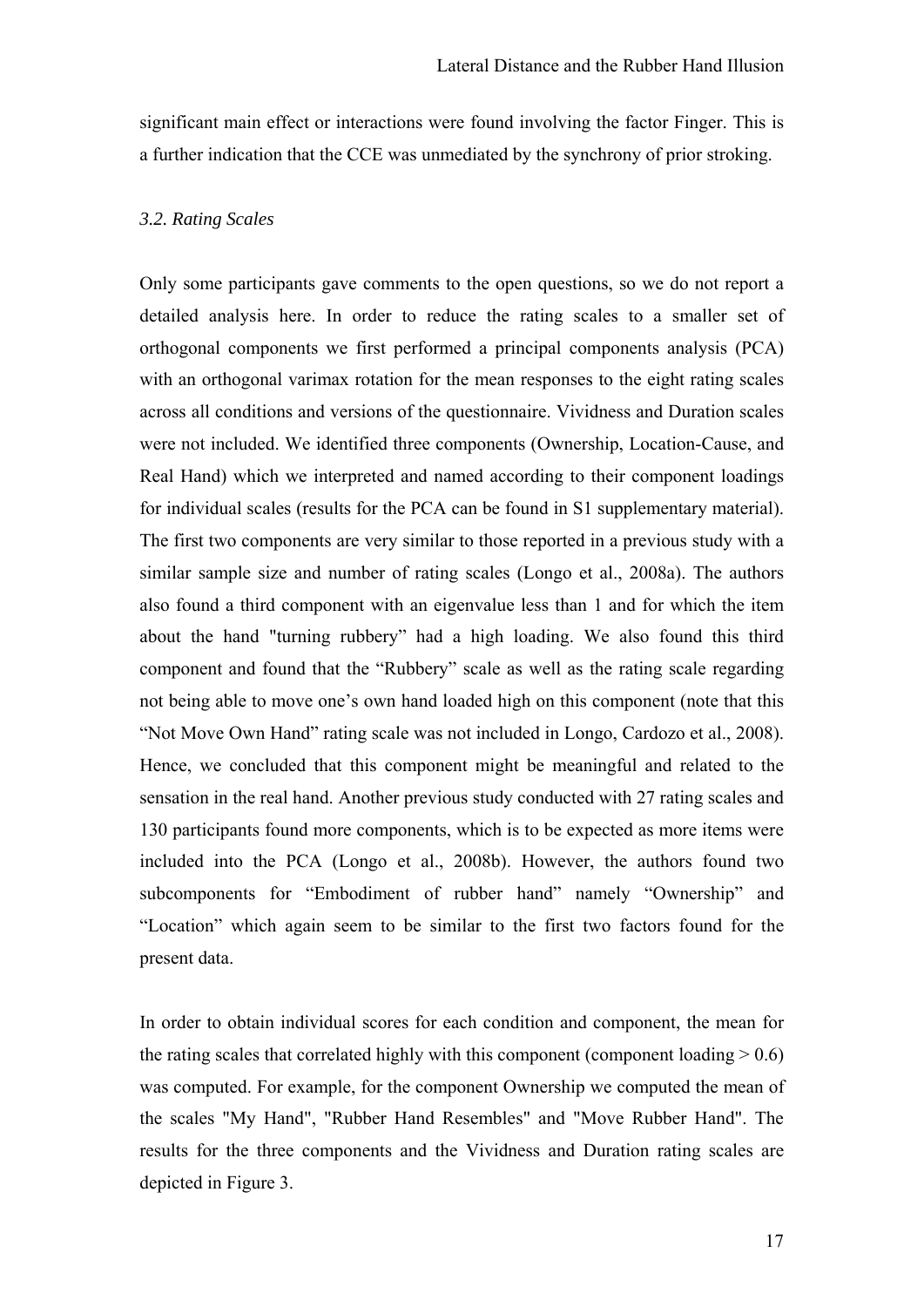---- Figure 3 near here ----

Interestingly, as can be seen in Figure 3 for the asynchronous illusion condition the medians for ratings are larger in the task condition compared with the brushing condition, whereas for synchronous stroking with or without a rubber hand the medians are larger in the brushing condition. This indicates that the crossmodal congruency task itself can lead to the rubber hand illusion, which seems to be weaker than during synchronous stroking and stronger than during asynchronous stroking.

In order to investigate specifically differences between Overlying and Distant, Wilcoxon Signed-Rank Tests for all six pairs (e.g., RH-Synchronous – Brushing – Overlying and RH-Synchronous – Brushing – Distant) for each component as well as the Vividness and Duration rating scales were conducted. We found no significant differences for any comparison between Overlying and Distant conditions.

#### *3.3. Position Judgement*

We analysed pre-test position judgements and found that they differed with respect to illusion conditions,  $F(1,23)=4.64$ ,  $p<0.05$ . The values were generally larger when a rubber hand was present. Although participants could not see any hand during the judgement, they were perhaps influenced by the instruction we gave that they will see a rubber hand or no rubber hand in the next block. Hence, we subtracted the mean pre-test value across all illusion conditions for each distance from the post-test value for each condition to obtain a measure for the drift in perceived position towards the rubber hand. None of the position drifts of the Overlying conditions differed significantly from zero: RH-Synchronous *M*=0.90 cm (SEM=0.43), RH-Asynchronous *M*=-0.31 cm (SEM=0.56), No RH-Synchronous *M*=0.60 cm (SEM=0.60); all position drifts in the Distant conditions were significantly different from zero: RH-Synchronous *M*=6.61 cm (SEM=1.20), *t*(23)=5.53, *p*<.0001, RH-Asynchronous *M*=6.40 cm (SEM=0.90), *t*(23)=7.10, *p*<.0001; No RH-Synchronous  $M=3.38$  cm (SEM=0.92),  $t(23)=3.66$ ,  $p<0.01$ . Furthermore, significant main effects for both Illusion Condition, *F*(1,23)=4.29, *p*<.05, and Distance, *F*(2,46)=29.47, *p*<.001, and as well as for their interaction,  $F(2,46)=5.5$ ,  $p<.05$ , were found. For the Distant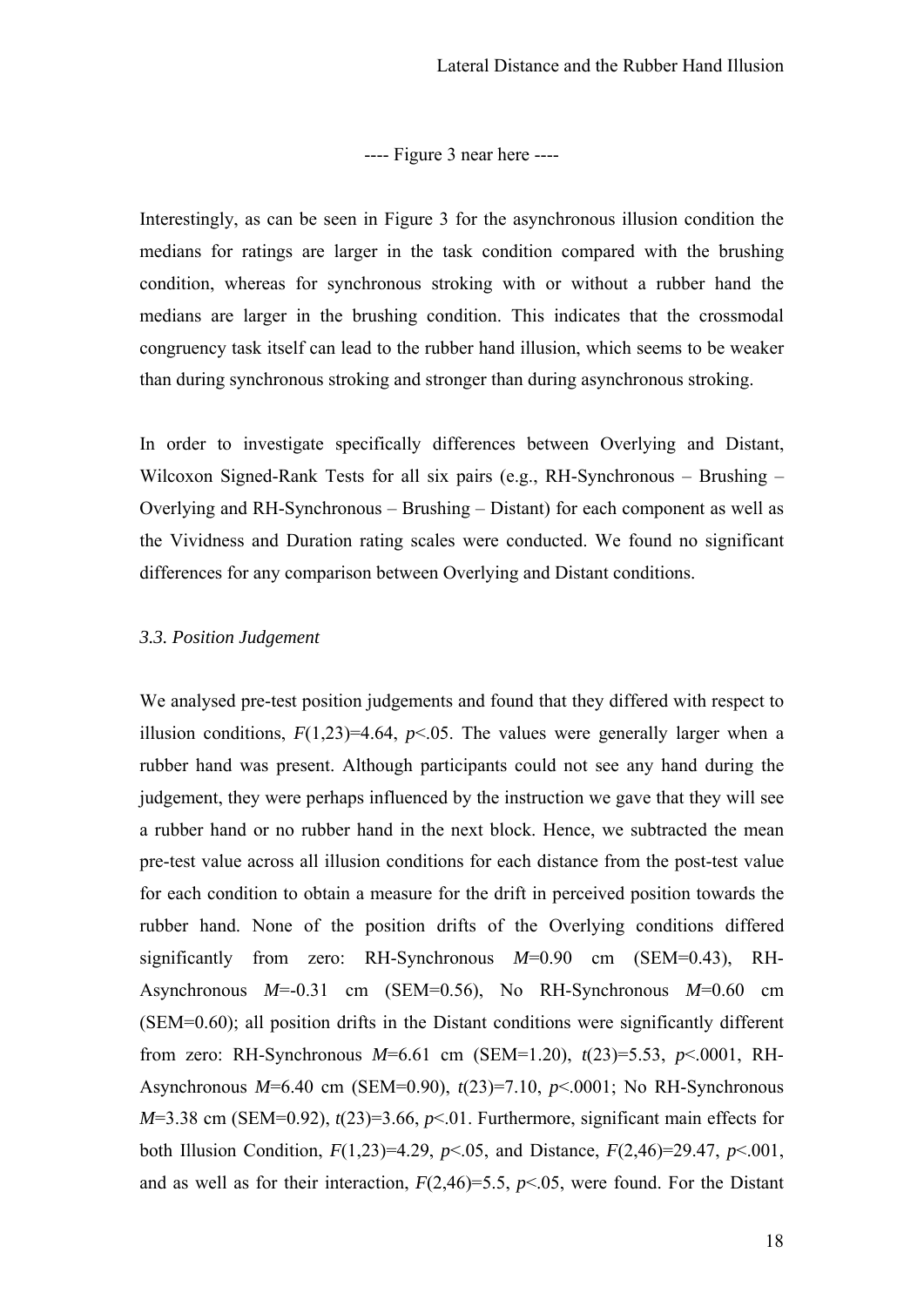condition, the mean proprioceptive drift after synchronous brushing was larger when a rubber hand was present, compared to a checkerboard only. This replicates previous findings on the modulation of the rubber hand illusion by visual appearance (Tsakiris & Haggard, 2005). However, Tsakiris and Haggard (2005) who used a similar method to measure perceived hand position found on average a proprioceptive drift that was close to zero when synchronously stroking a non-hand like object. The blocks for each condition in our study took 15 min in total, which is long relative to Tsakiris and Haggard (2005) who stroked for 4 min. This increase in time could have induced an illusion of ownership even in the no hand condition; the questionnaire data do not support this explanation, however, as participants on average disagreed when asked about their subjective experience regarding the illusion. Alternatively, we think that perceived proprioceptive drifts are generally increased the further the real hand is placed away from the stroked object and/or the body midline. An increase of position bias has previously been shown for increasing distances between visual and proprioceptive information regarding arm position in reaching studies using mirrors (Holmes, Crozier, & Spence, 2004; Holmes et al., 2006; Holmes & Spence, 2005). We found on average 6.61 cm proprioceptive drift when the rubber hand was stroked synchronously for the 30 cm distance condition. In contrast, Tsakiris and Haggard (2005) found generally smaller proprioceptive drifts for this condition (below 3 cm in Experiment 1). They used 17.5 cm difference between real hand and artificial hand which was aligned with the participant's body midline (n.b. this is comparable to our finding in Experiment 2 where the proprioceptive drift is 2.69 cm in the synchronous rubber hand condition when 15 cm was used). In order to partly correct for this issue we subtracted the proprioceptive drift in the no rubber hand condition from the synchronous and asynchronous rubber hand conditions. This amounted to 3.23 cm (SEM=1.39) for the synchronous rubber hand condition and 3.02 cm (SEM=0.88) for the asynchronous rubber hand condition. These values are again comparable with previous studies (Tsakiris & Haggard, 2005; Tsakiris et al., 2006). Furthermore, we also calculated the proprioceptive drift as a proportion of distance. This amounted to 0.22 in the synchronous rubber hand condition, 0.21 in the asynchronous rubber hand condition and 0.11 in the no rubber hand condition.

With or without these corrections for distance, the data show a similar drift after the RH-Synchronous and RH-Asynchronous illusion condition for a large distance. In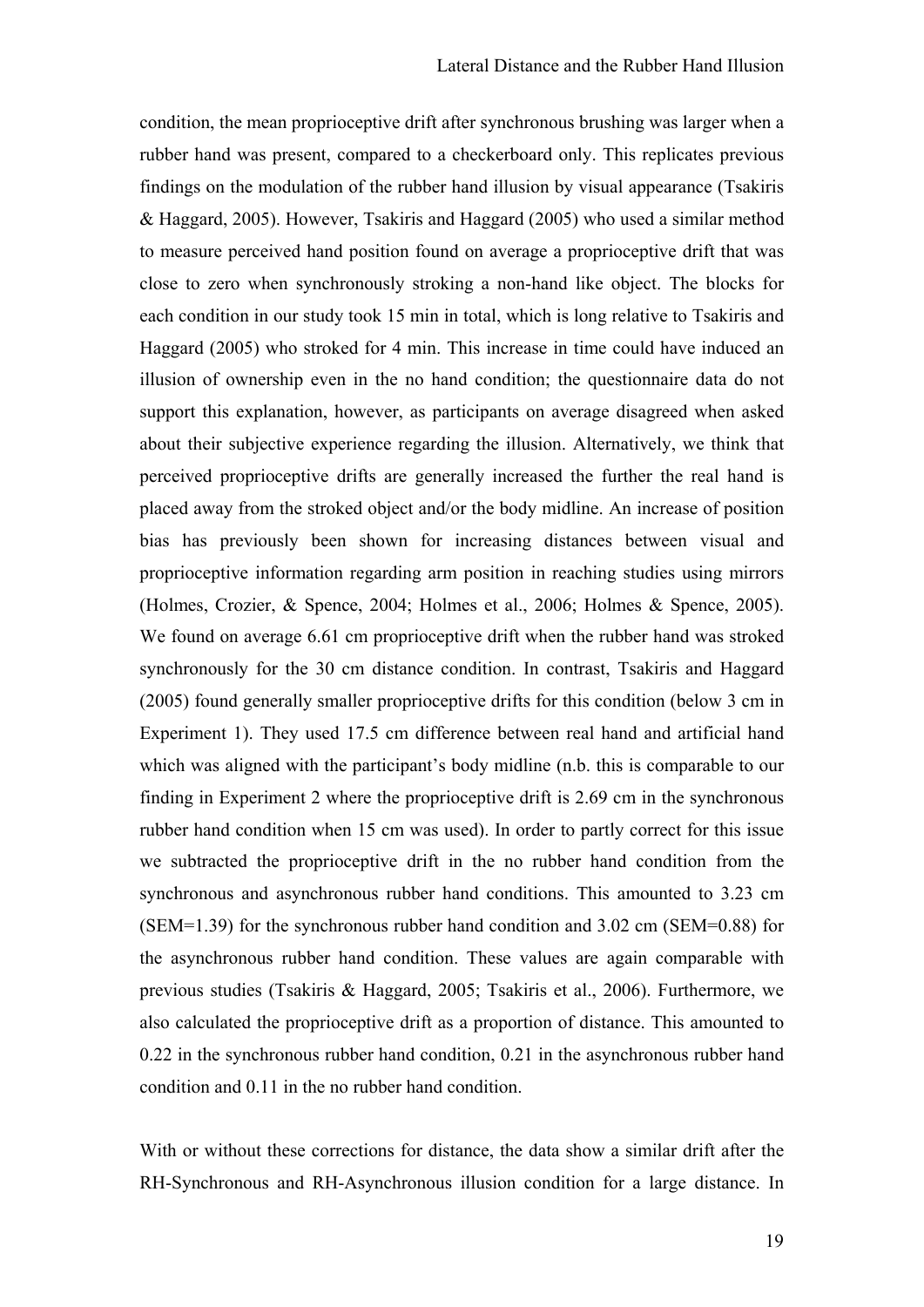line with the results from the crossmodal congruency task and the rating scales, this suggests that the rubber hand illusion is created during the task period. Not surprisingly, the amount of perceived position drift differs between different distances: There is no significant drift when hands are overlying, whereas significant drifts towards the rubber hand were found in distant conditions when a rubber hand was present. In the overlying condition, although a rubber hand illusion is induced, the perceived position of the participant's hand does not seem to drift towards the rubber hand because the rubber hand is actually perceived in the same position as the real hand. Therefore, the position drift cannot be used to compare illusion strengths between different distance conditions.

The onset data for the illusion were very unreliable as many participants did not understand the task until they actually experienced the rubber hand illusion or they forgot to press the button at the time the illusion started. For this reason, none of these data are reported and onset data were not obtained in Experiment 2.

#### 4. Discussion Experiment 1

In agreement with the study conducted by Pavani and colleagues (2000), a difference in CCE was found between conditions when an artificial rubber hand was present compared with when it was absent and only the checkerboard flooring of the box was visible. However, the CCE was not modulated by the synchronicity of prior stroking—no difference between synchronous and asynchronous stroking was found when the artificial hand was present. This pattern of results indicates that the CCE can be modulated by the visual presence of an artificial hand near the visual stimuli, but not by changes in illusory sense of ownership for an artificial hand due to manipulation of the synchronicity of multisensory input. An alternative explanation however is that the crossmodal congruency task itself generates the rubber hand illusion independently of the synchronicity of prior stroking. The task actually includes multisensory stimuli that are always synchronized in time and in half of the trials also appear on the same finger. Our subjective data are in line with this explanation as the ratings for the illusion were larger during the task compared with those for asynchronous brushing. Furthermore, the position drift which was measured after the crossmodal congruency task did not differ between synchronous and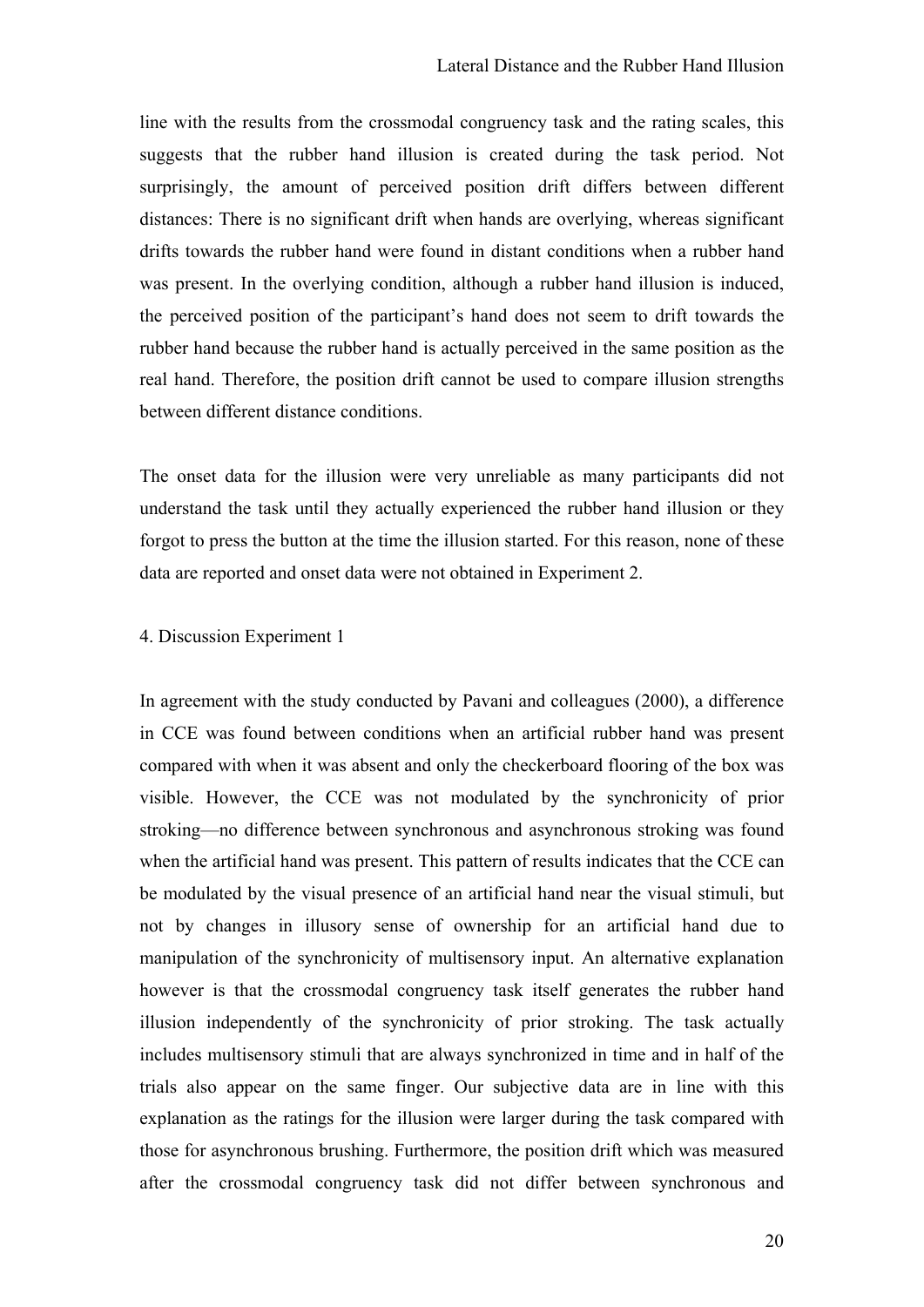asynchronous conditions for larger distances. Aspell et al. (2009) studied changes in the CCE during changes in bodily self-consciousness with respect to the whole body. They found no difference in CCE between synchronous and asynchronous stroking conditions when visual and tactile stimuli for the crossmodal congruency task were presented in close temporal contiguity (SOA=33ms). When, however, the visual and tactile stimuli for the task were presented further apart (SOA=233ms) prior stroking significantly affected the CCE. In other words, experiencing visual and tactile stimuli close in time might itself lead to some illusion irrespective of prior stroking. In the study by Pavani et al. (2000), some participants also experienced the rubber hand illusion to some extent after performing the crossmodal congruency task without any stroking and when the hands were aligned. Although on average participants did not agree about experiencing the illusion, the mean ratings were larger in the condition when the hands were aligned compared to when they were misaligned. The use of simple lights and vibrations thus seems sufficient to induce or modulate the illusion to some extent. Very simple computer-controlled stimuli (visual movements of a stick and vibrations) have also been used to modulate body representation in a previous event-related potentials study (Press, Heyes, Haggard, & Eimer, 2008). This could be an important means of stimulation in future study, as these stimuli can be better controlled compared with brush strokes. In sum, we propose that the crossmodal congruency task itself resets the strength of ownership in the rubber hand illusion independently of the type of prior stroking. Therefore, we cannot answer the question if ownership during the rubber hand illusion has an effect on task performance. To study the influence of the synchronicity of prior stroking and in order to rule out such a complete resetting of ownership during the task, we used a design in Experiment 2 whereby we delivered brush strokes prior to every trial. Trial-by-trial stroking has also been used by Aspell et al. (2009).

#### 5. Experiment 2

#### *5.1. Methods*

#### *5.1.1. Participants*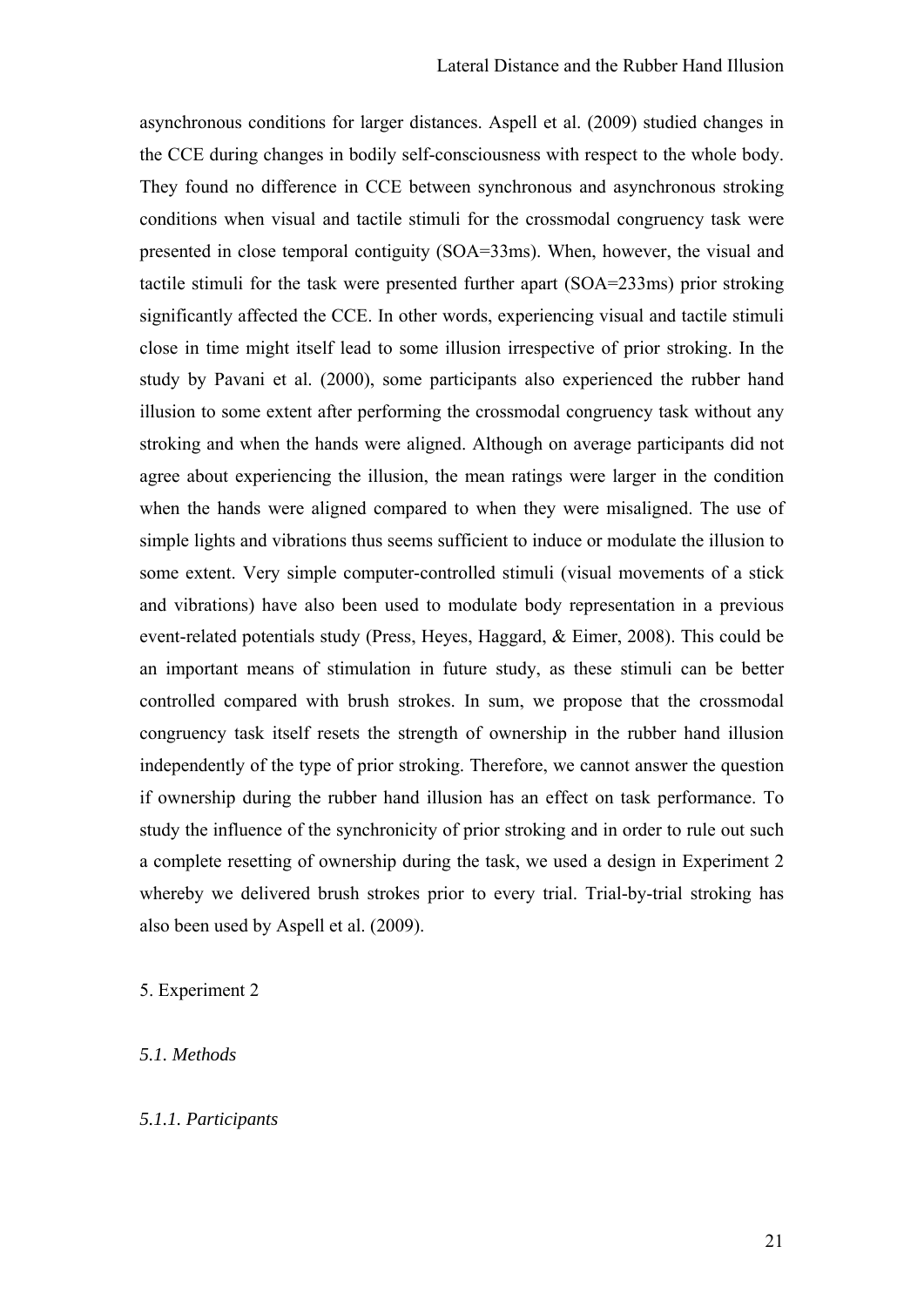Twenty-four new participants took part in Experiment 2 (15 female; 20 right-handed; mean age 20.8 years, age range 18-27 years, SEM 0.4 years). All participants were naïve with respect to the rubber hand illusion, had normal or corrected-to-normal vision, and did not report any tactile deficits for their hands. The study was conducted in two sessions that took place 7 days apart (except for 1 participant for whom this gap was 10 days). Participants received \$15 per hour. Each participant gave his or her informed consent to participate prior to the start of the first experimental session. The experiment was conducted in accordance with the ethical standards laid down in the 1964 Declaration of Helsinki and approved by the Macquarie University Ethics Review Committee (Human Research).

#### *5.1.2. Apparatus, Experimental Design and Procedure*

The apparatus and stimuli were identical to those used in Experiment 1 with a few exceptions. A possible limitation in Experiment 1 was that we used a mirror in the Overlying condition and no mirror in the Distant condition. The use of a mirror itself could reduce the visual plausibility of the artificial hand and thus reduce the strength of the rubber hand illusion. Such a possible reduction could then lead to a similar modulation of illusion strength as does a distance manipulation, hence making both conditions very similar. In order to control for this possibility, in Experiment 2 no mirror was used. To manipulate the distance between the hands a closer and a larger distance was used. The distance between the hands was 15 cm for the Close condition and 45 cm for the Distant condition (also see Figures 1c and 1d). The position of the seen rubber hand was the same for both distance conditions. Hence, the visual information regarding the hand was kept constant, whereas the proprioceptive information regarding the real hand differed. To obscure the distance between the rubber hand and the participant's real hand a piece of cardboard covered in black cloth was used. This time larger flat paintbrushes (6 cm wide) were used in order to simultaneously brush both index and middle finger. Before each crossmodal congruency trial the hands were brushed once. The brushing time (asynchronous or synchronous) was signalled via an auditory signal to the headphones of the experimenter. The auditory signal consisted of two 100 ms sounds separated by 200 ms. In the asynchronous condition the experimenter aimed to brush one hand during the first sound (the rubber hand or real hand) and then the other during the second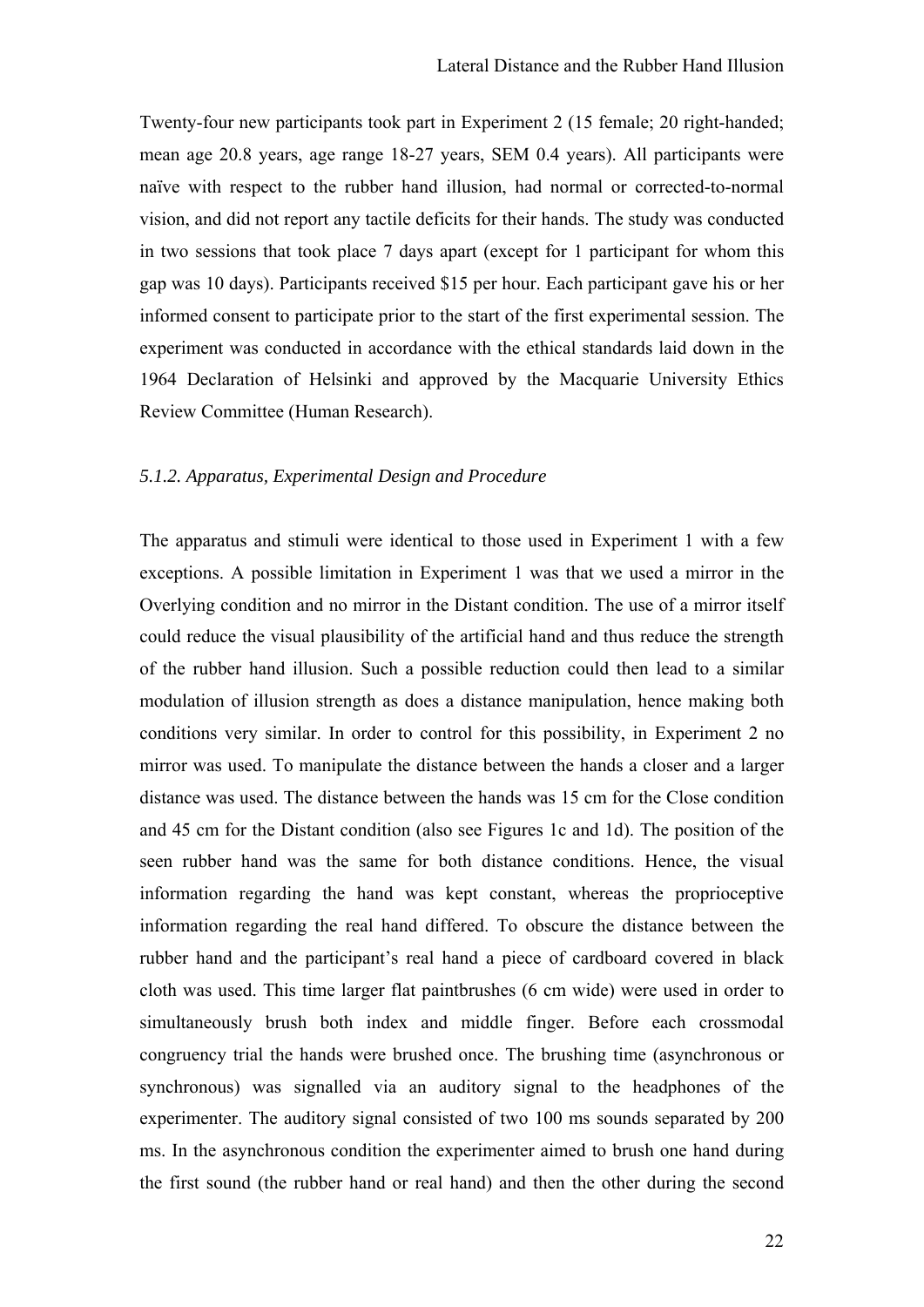sound (the real hand or the rubber hand). The order in which hand real or rubber hands were brushed first was counterbalanced across participants. During the synchronous condition the experimenter brushed both hands during the second sound.

#### *Crossmodal Congruency Task*

We were interested if the illusion strength generated by trial-by-trial brushing influenced performance in the crossmodal congruency task. Hence, with the aim of reducing the potential for the crossmodal congruency task to generate the rubber hand illusion, the synchronicity of the stimuli in the task was reduced and vibrotactile stimuli started with a delay of 150 ms after the visual stimuli. In order to keep the stimuli more consistent across time no feedback was given and a response did not end a trial. Stimuli started after a random interval of 1500-1700 ms after the brushing and responses were recorded until 2 s after the stimulus onset. Instructions and training for the crossmodal congruency task were as in Experiment 1.

#### *Rating Scales*

Only one questionnaire was given after each block as there were no separate brushing and task periods. Two versions for Questions 1 and 2 were used. One version asked about the touch of the brush (Location – Brush; Cause – Brush) and the other version about the touch of the tactile device (Location – Vibration; Cause – Vibration); this resulted in 12 rating scales (see S3 in supplementary material).

#### *Position Judgement*

This aspect was the same as in Experiment 1.

#### *5.1.4. Statistical Analysis*

Statistical analyses were conducted as in described for Experiment 1. The Distance factor now included the levels Close versus Distant.

#### 6. Results Experiment 2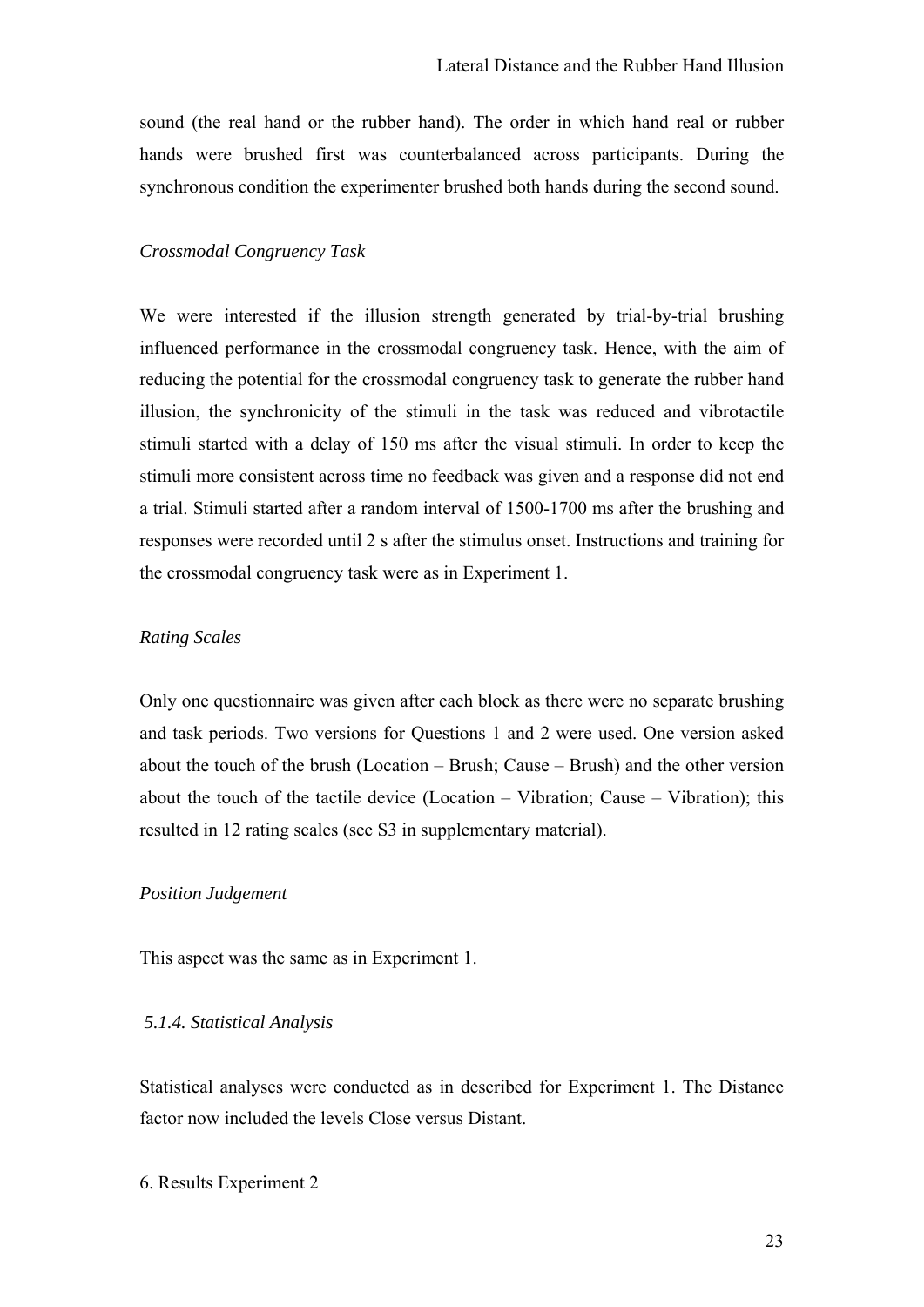#### *6.1. Crossmodal Congruency Task*

Trials with an incorrect response or RT faster than 200 ms or slower than 1800 ms were discarded from the RT analysis (0.3 % of trials).

For an average of 5.27% false alarms were recorded for no-go-trials. No significant differences were found between distances and illusion conditions with respect to the false alarm rate.

---- Figure 4 near here ----

Figure 4 shows the CCEs for RT and %E (for table of values see S4 supplementary material). We found a significant main effect for Illusion Condition for both CCE-RT, *F*(1,23)=14.39, *p*<.0001, and CCE-%E, *F*(1,23)=12.29, p<.001. Consistent with Experiment 1 significant differences for the mean CCEs across both distances were found between RH-Synchronous, CCE-RT *M*=128 ms (SEM=12), CCE-%E *M*=17.1 (SEM=3.4), and No RH-Synchronous, CCE-RT *M*=90 ms (SEM=11), *t*(23)=5.33, *p*<.0001, CCE-%E *M*=9.1 (SEM=2.0), *t*(23)=4.2, *p*<.001, as well as between RH-Asynchronous, CCE-RT *M*=115 ms (SEM=12), CCE-%E *M*=12.7 (SEM=2.8), and No RH-Synchronous conditions, for CCE-RT, *t*(23)=3.1, *p*<.01, for CCE-%E,  $t(23)=2.48$ ,  $p<0.05$ . In contrast to Experiment 1, we now found significant differences for CCEs between synchronous and asynchronous brushing: for CCE-RT, *t*(23)=2.1, *p*<.05, and for CCE-%E, *t*(23)=3.02, *p*<.01.

A significant main effect for Distance was found for CCE-RT, *F*(2,46)=9.38, *p*<.01, which did not reach significance for the error data,  $F(2,46)=1.69$ ,  $p=0.21$ . Post-hoc comparisons between distances for CCE-RT were significant only for the RH-Asynchronous illusion condition,  $t(23)=2.86$ ,  $p<0.01$ , with RH-Synchronous  $t(23)=1.44$ ,  $p=0.16$ , and a trend for No RH-Synchronous,  $t(23)=1.84$ ,  $p<.08$ . In sum, we found that CCEs after trial-by-trial brushing differed significantly for different distances only when the input was more asynchronous. Across distances, the CCEs were modulated by the synchronicity of prior stroking. This modulation was most prominent however for a large distance between rubber hand and real hand.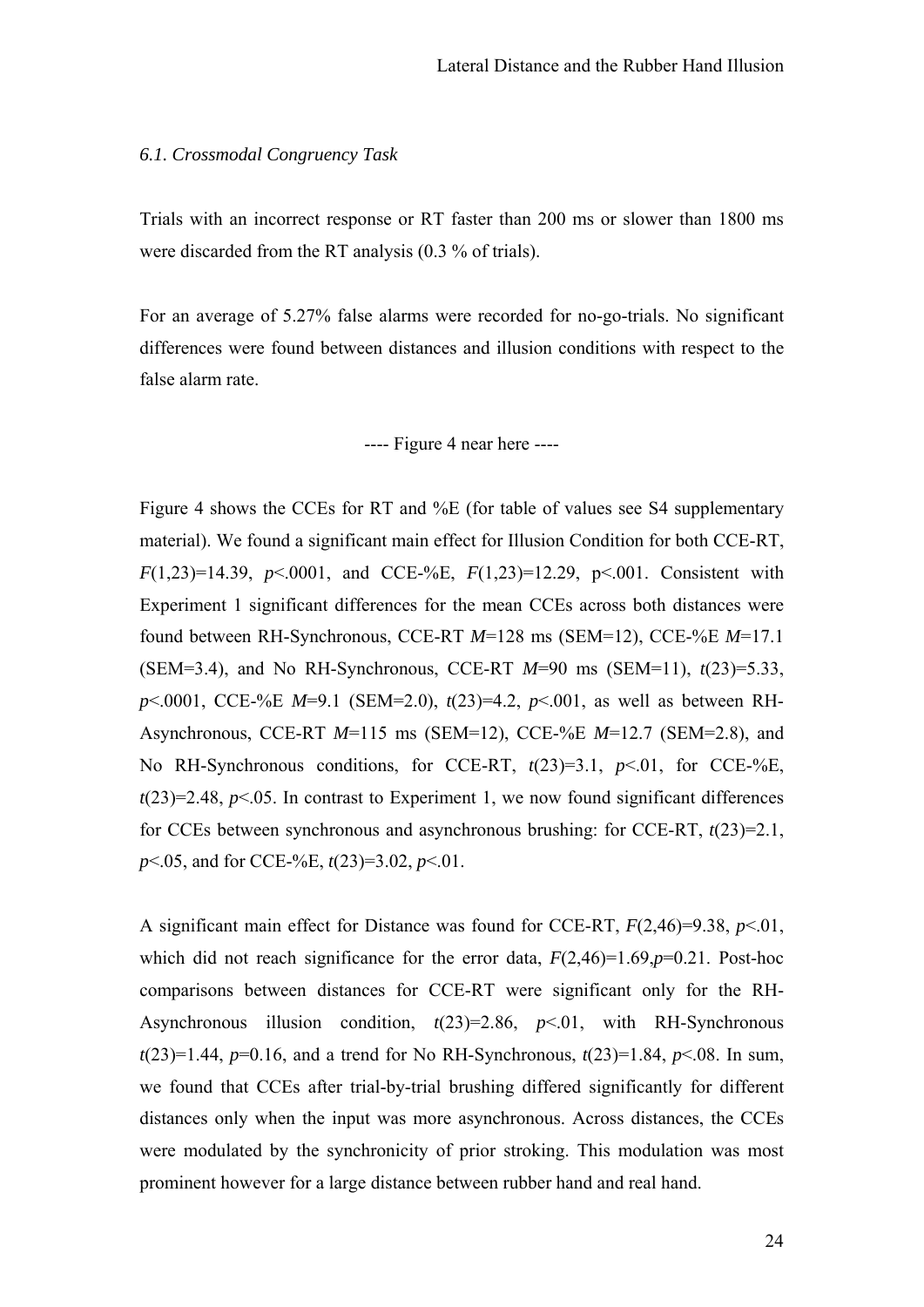#### *6.2. Rating Scales*

A PCA with orthogonal varimax rotation for the mean responses to the ten rating scales across all conditions was conducted. Again, the Vividness and Duration items were not included.

The components from Experiment 1 were confirmed except that the eigenvalues for two components were less than 1 (results for the PCA can be found in S3 supplementary material). We nevertheless interpreted all three components as meaningful because the component structure was very similar to the one found in Experiment 1. With one exception: the rating scale "More Hands" now had a component loading >0.6 for the first component. The means for individual scores for the three components and the Vividness and Duration item are depicted in Figure 5.

#### ---- Figure 5 near here ----

To examine differences between Close and Distant, Wilcoxon Signed-Rank Tests for all six pairs (e.g., RH-Synchronous – Brushing – Close and RH-Synchronous – Brushing – Distant) for each component and the Vividness and Duration item were conducted. We found significant differences regarding the subjective experience for the RH-Asynchronous illusion condition between a smaller and a greater distance for the Ownership component, Close  $Mdn=5.13$ , Distant  $Mdn=4.00$ ;  $z=2.75$ ,  $p<.05$ , for the Location-Cause component, Close  $Mdn=5.17$ , Distant  $Mdn=4.10$ ,  $z=2.49$ ,  $p<0.05$ , and the Duration item, Close  $Mdn=5.30$ , Distant Mdn=3.00,  $z=2.73$ ,  $p<0.05$ , as well as a trend for significance for the Real Hand component, Close *Mdn*=6.00, Distant *Mdn*=4.50,  $z=2.33$ ,  $p<0.06$ . Consistent with the findings for the crossmodal congruency task, this indicates that synchronous stroking as well as the absence of a rubber hand leads to similar illusion strengths for different distances between rubber hand and real hand. If, however, the multisensory input is more asynchronous then lateral spatial distance matters.

#### *6.3. Position Judgement*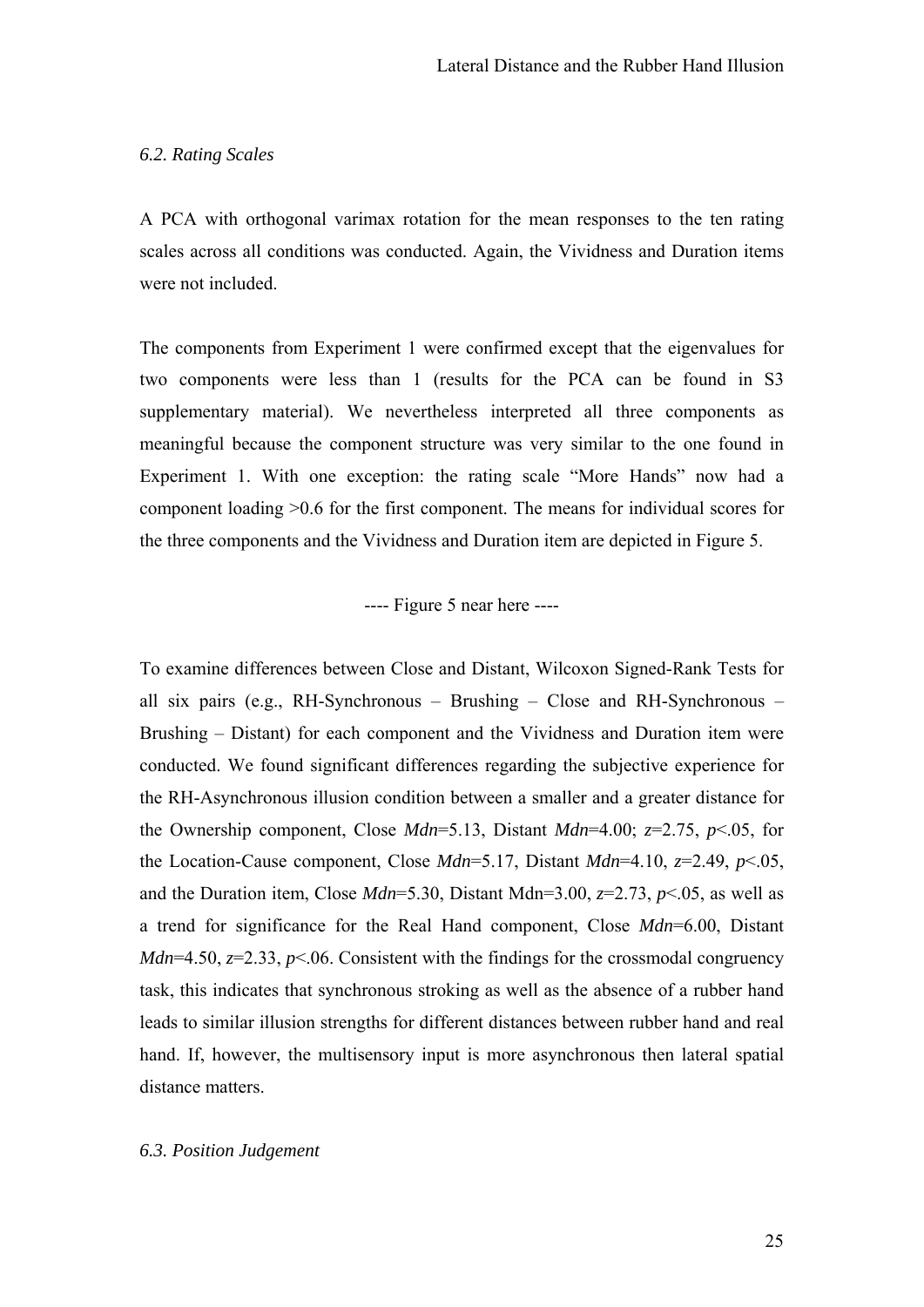First, we conducted t-tests to investigate if position drifts are significantly different from zero. For the Close distance we found a significant position drift for the synchronous condition,  $M=2.69$  cm (SEM=0.85),  $t(23)=3.18$ ,  $p<.05$ , and a trend for the asynchronous condition,  $M=1.99$  cm (SEM=0.76),  $t(23)=2.62$ ,  $p<10$ ; position drifts for all illusion conditions for the Distant were significantly different from zero: RH-Synchronous *M*=6.39 cm (SEM=1.00), *t*(23)=6.39, *p*<.0001, RH-Asynchronous *M*=3.62 cm (SEM=0.85), *t*(23)=4.24, *p*<.01, No RH-Synchronous *M*=3.28 cm (SEM=0.78),  $t(23)=4.22$ ,  $p<.01$ . Significant main effects were found for both Illusion Condition, *F*(1,23)=7.11, *p*<.01, and Distance, *F*(2,46)=34.09, *p*<.00001. Across both distances, significant differences were found between the RH-Synchronous and RH-Asynchronous condition,  $t(23)=2.9, p<0.01$ , and between the RH-Synchronous and No RH-Synchronous condition,  $t(23)=3.2$ ,  $p<01$ . Not surprisingly, when a larger distance was used the position drifts were greater compared with when the rubber hand and the real hand were close. Proprioceptive drifts are generally increased the further the real hand is placed away from the stroked object and/or the body midline (Holmes et al., 2004; Holmes et al., 2006; Holmes & Spence, 2005). In order to partly correct for this issue, we subtracted the proprioceptive drift in the no rubber hand condition from the synchronous and asynchronous rubber hand conditions. This amounted for the close condition to 2.25 cm (SEM=0.98) for the synchronous condition and 1.54 cm (SEM=0.98) for the asynchronous condition. For the distant condition we calculated 3.10 cm (SEM=1.30) for the synchronous rubber hand condition and 0.33 cm (SEM=0.99) for the asynchronous rubber hand condition. We also calculated the proprioceptive drift as proportion of distance. This amounted to 0.18 (SEM=0.06) in the synchronous rubber hand condition, 0.13 (*SEM*=0.05) in the asynchronous rubber hand condition and  $0.03$  (*SEM*=0.03) in the no rubber hand condition for the close condition. For the distant condition, we calculated 0.14 (*SEM*=0.02) in the synchronous rubber hand condition, 0.08 (*SEM*=0.02) in the asynchronous rubber hand condition and  $0.07$  (*SEM*=0.02) in the no rubber hand condition. We conducted ANOVAs using the corrected values and found again significant main effects for Illusion Condition, both *Fs*(1,23)>5, both *ps*<.05, but not for Distance, both *Fs*<1. As can be seen from these values and consistent with the results from the crossmodal congruency task and the rating scales, both corrected (and non-corrected) values for the asynchronous condition are more similar to the synchronous condition when the displacement between the real and rubber hand was small; indeed, they are not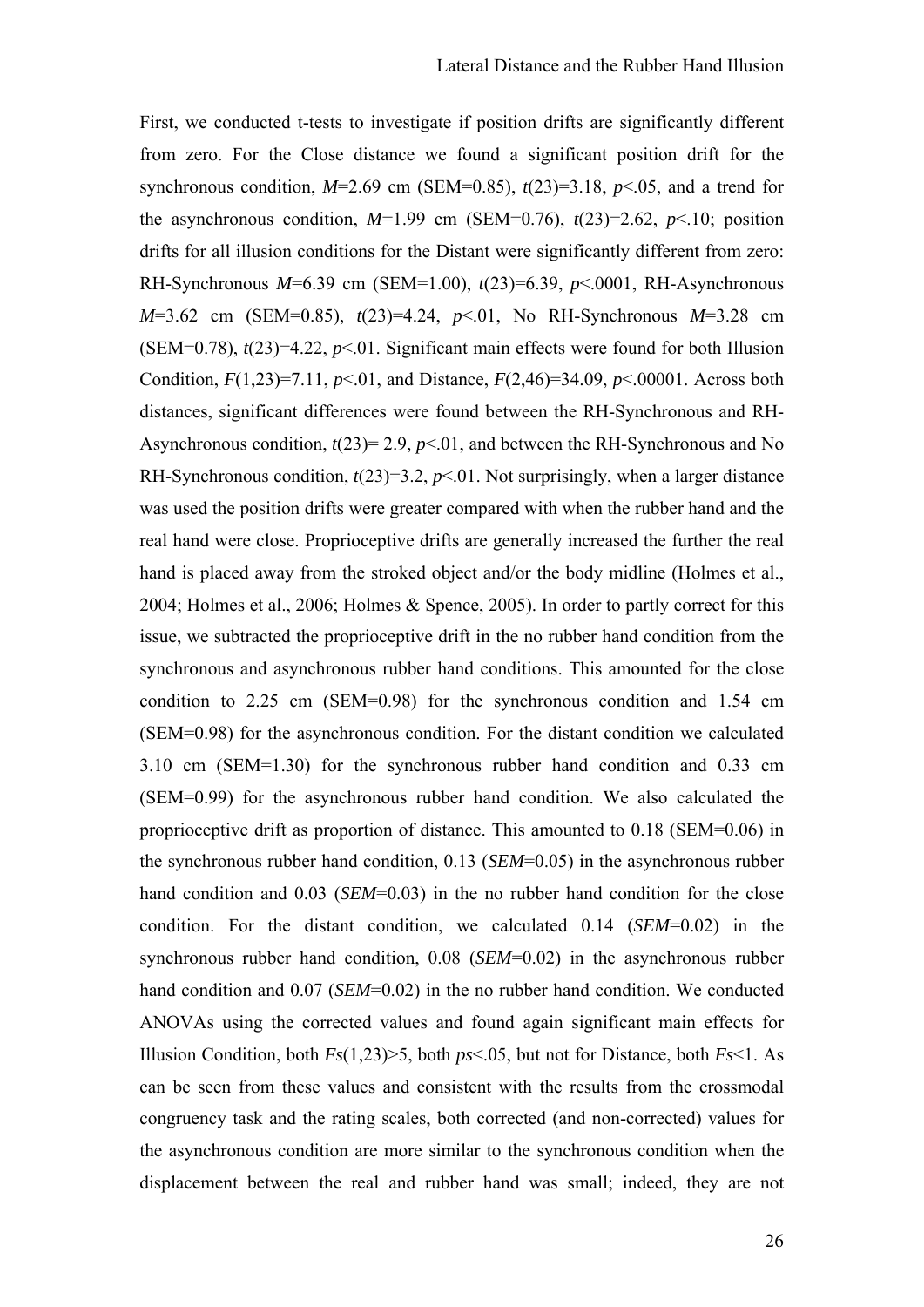significantly different for corrected and non-corrected values,  $t(23)=0.78$ ,  $p=0.44$ . However, for a large distance, the corrected position drift in the asynchronous condition was close to zero and significantly different from the synchronous condition for corrected and uncorrected measures,  $t(23)=2.6, p<0.05$ .

#### 7. Discussion Experiment 2

We found in Experiment 1 that the crossmodal congruency task itself led to changes in rubber hand illusion irrespective of a prior interval of stroking. Accordingly, in Experiment 2 we stroked prior to every trial in order to investigate the effect of stroking synchronicity on multisensory interactions. Due to practical issues, however, we had to perform other changes in the experimental and stimuli design. In order to deliver the brush strokes between the crossmodal congruency trials we reduced the asynchrony between strokes from about 2000 ms in Experiment 1 to about 300 ms in Experiment 2. In both experiments, the second stroke began after the first was finished. With the aim of reducing the potential for the crossmodal congruency task to generate the rubber hand illusion, the synchronicity of the stimuli in the task was reduced and the vibrotactile stimuli started with a delay of 150 ms after the visual stimuli. In order to apply comparable stimulation to the index and middle fingers we brushed both fingers in Experiment 2. Furthermore, to make stimuli more consistent across time and conditions, no feedback was given and a response did not end a trial. The use of a mirror versus no mirror in Experiment 1 might be a possible confounding factor for the distance manipulation. Hence, we did not use a mirror in Experiment 2. In order to have again a 30 cm difference between distances, we now implemented a 15 cm and 45 cm difference between the participant's real hand and the artificial hand. Because of these changes, we interpret the findings from the two present experiments separately as it is not easy to make direct comparisons between them for any measures.

In this experiment, an increase of the rubber hand illusion due to synchronous stroking was associated with an increase in CCE, whereas a decrease in the rubber hand illusion due to asynchronous stroking was associated with a decrease in CCE.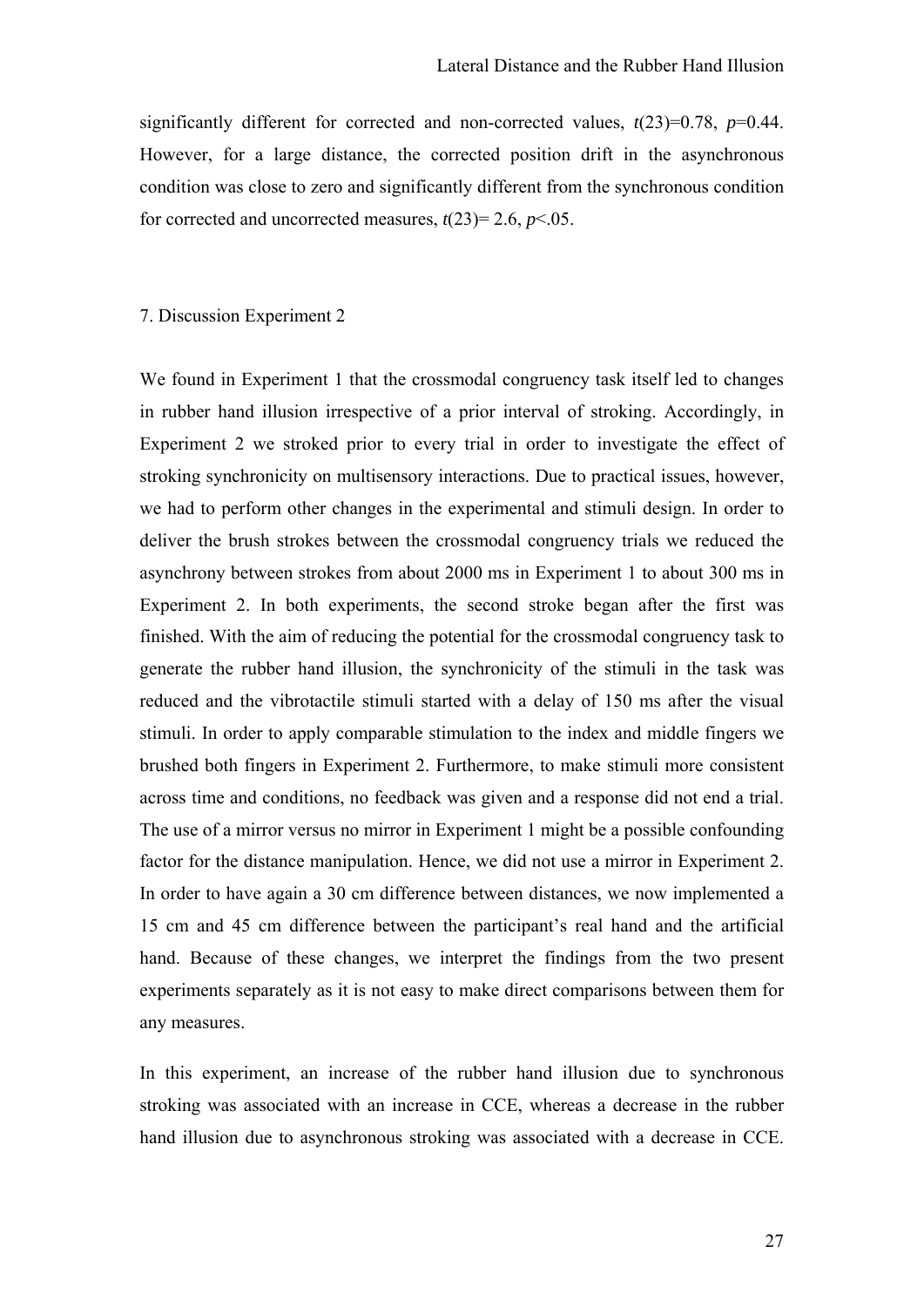This indicates that multisensory interactions, as measured by the CCE, can be modulated by the synchronicity of input and illusory ownership for an artificial hand.

Data from the crossmodal congruency task, rating scales and corrected position drifts indicate that there was no significant modulation of illusion strength for different distances between artificial hand and real hand when the multisensory input was synchronous. However, a significant reduction in illusion strength with increased distance between hands was found for prior asynchronous brush stroking. Thus, the synchronicity of multisensory input affected the rubber hand illusion and the multisensory interactions differently, depending on the distance between the hands. The closer the hands were, the less important it appears that the input was synchronous, whereas the further the hands were apart, the more the multisensory input synchronicity played a role.

## 8. General Discussion

We investigated if the crossmodal congruency task can be used to obtain an objective measure of body ownership in the rubber hand illusion and if the rubber hand illusion is limited by spatial distance between artificial hand and real hand.

#### *Crossmodal Congruency Effect as a Measure of the Rubber Hand Illusion*

We studied if the illusory sense of ownership for a rubber hand modulates visualtactile interactions. A crossmodal congruency task was implemented and ownership for an artificial hand was manipulated by prior brush stroking. In Experiment 2, we provide evidence that manipulation of ownership for an artificial hand using synchronous versus asynchronous stroking before every crossmodal congruency trial modulated the CCE. We also found that synchronous stroking compared with asynchronous stroking resulted overall in an increased subjective experience of the illusion and position drift. Previously, the illusory sense of ownership for an artificial hand due to brush stroking has been proposed to modulate unimodal somatosensory processing (Longo et al., 2008a). On the basis of our data, we suggest that the CCE is modulated by changes in body ownership and that the crossmodal congruency task can be used to obtain an objective measure of changes in body-part ownership.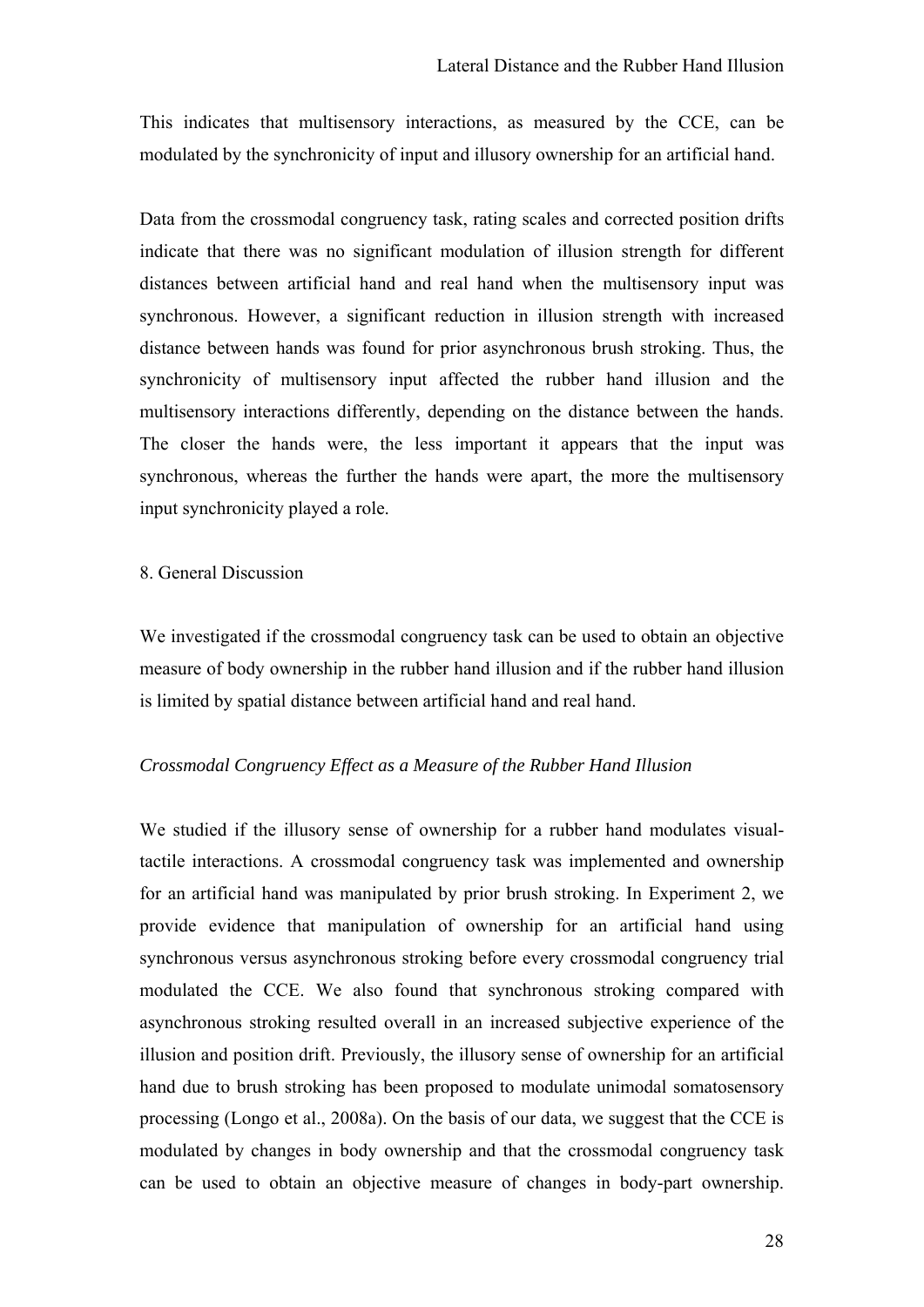Furthermore, our data implies bidirectional influences between multisensory processing and body ownership in the rubber hand illusion: multisensory stimulation generates body ownership for a seen artificial hand and multisensory interactions can be modified by body ownership.

According to a recently proposed model for the mechanisms involved in the rubber hand illusion, body-part ownership could modulate multisensory interactions on the basis of peripersonal space mechanisms. Makin et al. (2008) propose that integrated information for hand position from both visual input from the seen artificial hand and proprioceptive input from the hidden real hand are encoded in the IPS and premotor cortex. Proprioceptive information for hand position is weighted context-dependently and it is assumed that it is weighted less when the hands are stationary than when the hands are moving. The result is that the representation of hand position is partially shifted towards the artificial hand and space around the artificial hand is encoded as part of peripersonal space. Thus, information regarding the seen and felt touch is thought to activate the same bimodal peripersonal space neurons and the felt touch is remapped into the reference frame of the seen artificial hand. This leads to the illusion that the touch is located on the artificial hand and to an illusory sense of ownership for the artificial hand. The sense of ownership for the seen artificial hand is thought to further increase the weight of visual information. Thus the sense of ownership is proposed to lead to a further spatial shift of the representation of arm position towards the seen artificial hand. This is supported by the common finding that a perceptual proprioceptive drift accompanies the rubber hand illusion (Botvinick & Cohen, 1998; Tsakiris & Haggard, 2005). The proposed further shift due to ownership could increase multisensory integration due to a further remapping of bimodal peripersonal space neurons. Thus ownership could modify perceptual integration per se, possibly mediated through changes in the location of visual receptive fields in peripersonal space neurons. The sense of ownership could therefore be related to a change in spatial representation of peripersonal space. As has been demonstrated using the rubber hand illusion, synchronous multisensory input may lead to changes of body ownership which furthermore may contribute to the processing of multisensory information with respect to one's own body.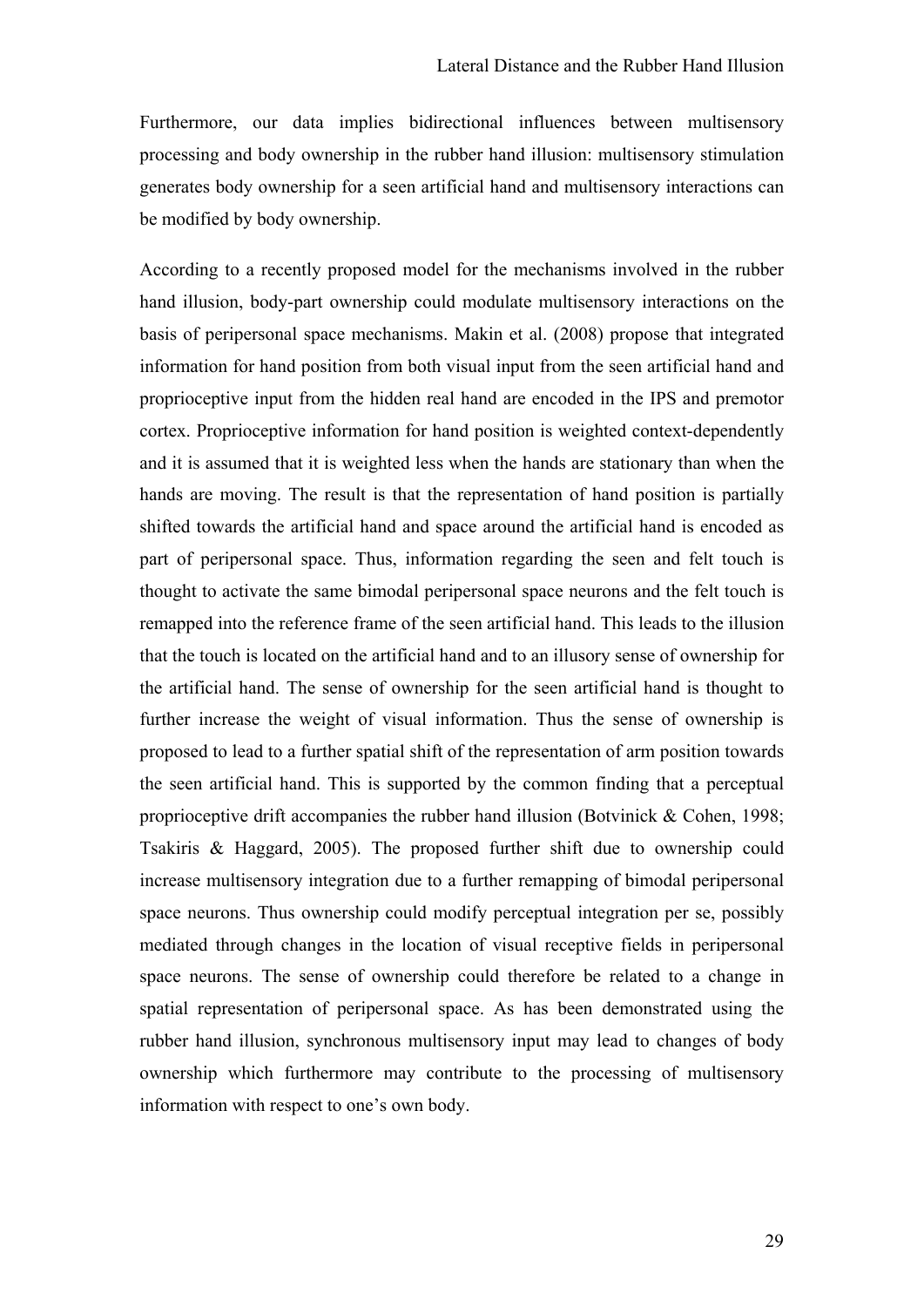Interestingly, tool use has also been demonstrated to modify multisensory interactions as measured by the CCE (Maravita, Spence, Kennett, & Driver, 2002). In fact, it has been suggested that the visual receptive fields of bimodal neurons representing peripersonal space might be extended to incorporate the tool after use (Iriki, Tanaka, & Iwamura, 1996; Maravita & Iriki, 2004). However, an alternative explanation has been proposed and supported by several studies: Tool use may lead to a shift of spatial attention, resulting in enhanced processing of visual stimuli near the tool (Holmes, Sanabria, Calvert, & Spence, 2007; Holmes & Spence, 2004; Holmes, Spence, Hansen, Mackay, & Calvert, 2008; Yue, Bischof, Zhou, Spence, & Roder, 2008). In principle, spatial shifts of visual attention could also explain the effects we found for the crossmodal congruency task with respect to ownership. In this sense, ownership could be related to an allocation of visual attention towards a seen bodypart, thereby enhancing the processing of visual stimuli nearby. These attentional modulations could be dependent on peripersonal space mechanisms: Graziano and Cooke (2006) proposed that frontal and parietal peripersonal space neurons could "participate...in the general allocation of attention to objects near the body" (p. 2632). Further behavioural and imaging studies are needed to explore the relationship between peripersonal space mechanisms and allocation of attention with respect to body ownership.

Spence et al. (2008) discuss evidence that in addition to actual integration of visual and tactile stimuli (spatial ventriloquism) a more important factor that may contribute to the CCE is the difference in response selection conflict generated by congruent versus incongruent stimuli. The idea is that visual distracters can prime correct or incorrect responses especially when close to the target, and thus lead to changes in a crossmodal congruency effect. Furthermore, a third and most likely much smaller factor that may affect the magnitude of the CCE is exogenous spatial attentional cuing. In Experiment 2 the distractor was presented 150 ms before the target and response selection conflicts as well as attentional cuing effects are thought to influence the CCE the more the distractor information is delivered before the target is presented (Shore, Barnes, & Spence, 2006). It is thus possible that a manipulation of ownership by stroking may affect the degree of response priming and attentional cuing in addition to or without changes in multisensory integration. These changes in turn could possibly be mediated by visual attention and/or peripersonal mechanisms.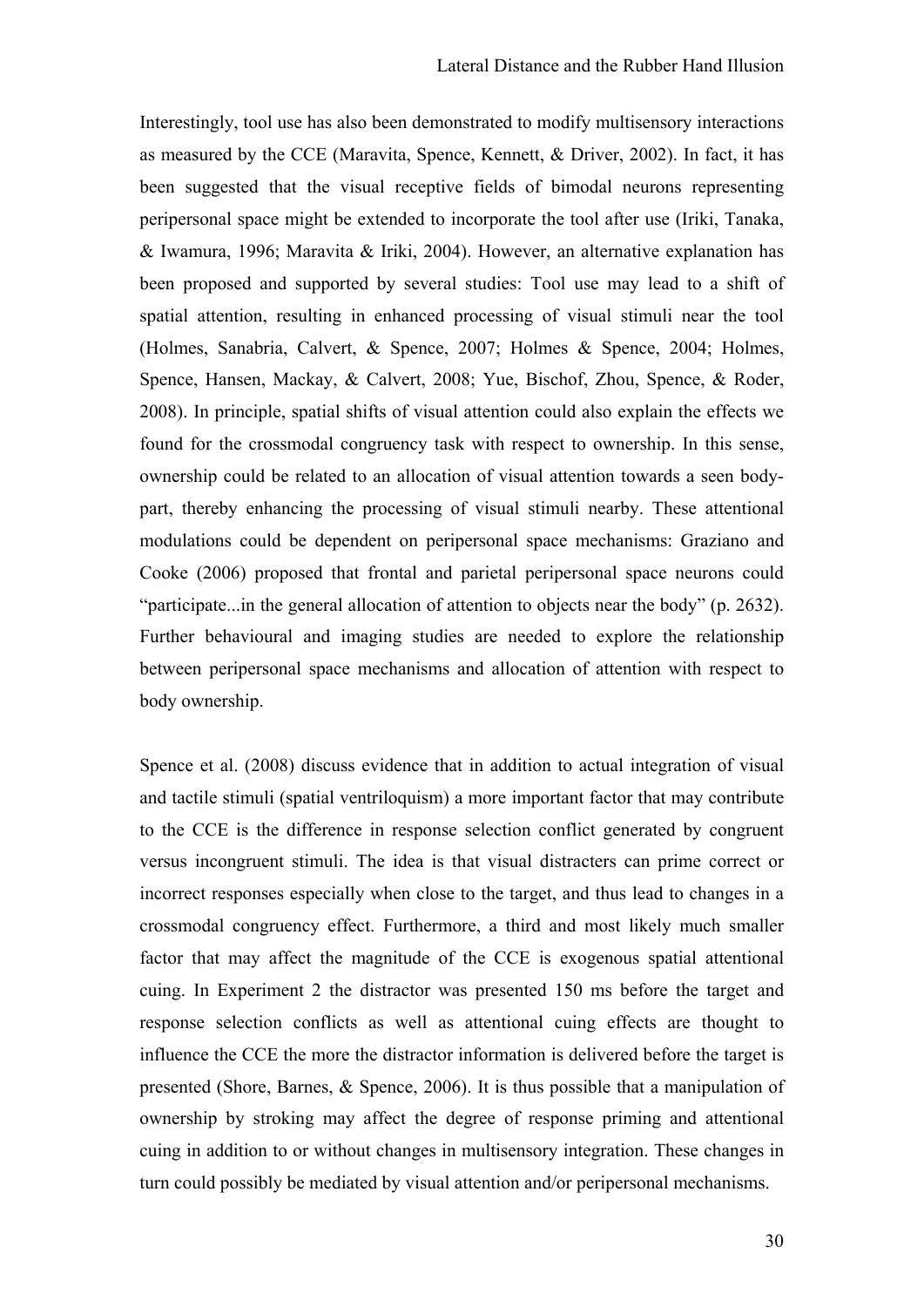#### *Spatial Limits of the Rubber Hand Illusion*

In two experiments we manipulated the distance between an artificial hand and real hand and measured the strength of the rubber hand illusion using subjective and objective measures. The rubber hand and the participant's hand always had the same rotational orientation. We did not find any significant differences in illusion strength between the distances implemented in Experiment 1. However, this might be due to the fact that a mirror was used in one condition, but not in the other. In Experiment 2 no mirror was used and the visual information regarding the rubber hand was exactly the same in both conditions. We think that the results from Experiment 1 have important practical implications for future studies, namely that using a mirror to reflect an image into exactly the same spatial position as the hidden real hand does not increase the rubber hand illusion compared with the typical setup in which a spatial distance is present between the hands. However, for theoretical discussion on physical limits of the rubber hand illusion the mirror confound might be important thus in the following we will mainly consider the results from Experiment 2.

In Experiment 2, we did not find any significant differences for illusion strength between the implemented distances when both hands were stroked synchronously. This was the case for both the CCE as an objective measure as well as for subjective rating scale data. We would like to argue that lateral distance can be 'overcome' in the rubber hand illusion—for both distances a similar remapping of peripersonal space towards the seen rubber hand could be possible after synchronous stimulation.

The question then remains as to why rotational position changes affect the illusion, whereas lateral position changes do not? One possibility could be that the proprocioceptive information for rotational displacement is stronger as compared to lateral displacement. In line with the model by Makin and collegues (2008), due to relatively weak proprioceptive information for lateral displacement, similar shifts of the representation for hand position could thus be possible for different distances. As a result, for small as well as larger distances, the space around the artificial hand can be encoded as part of peripersonal space and the rubber hand illusion can be generated.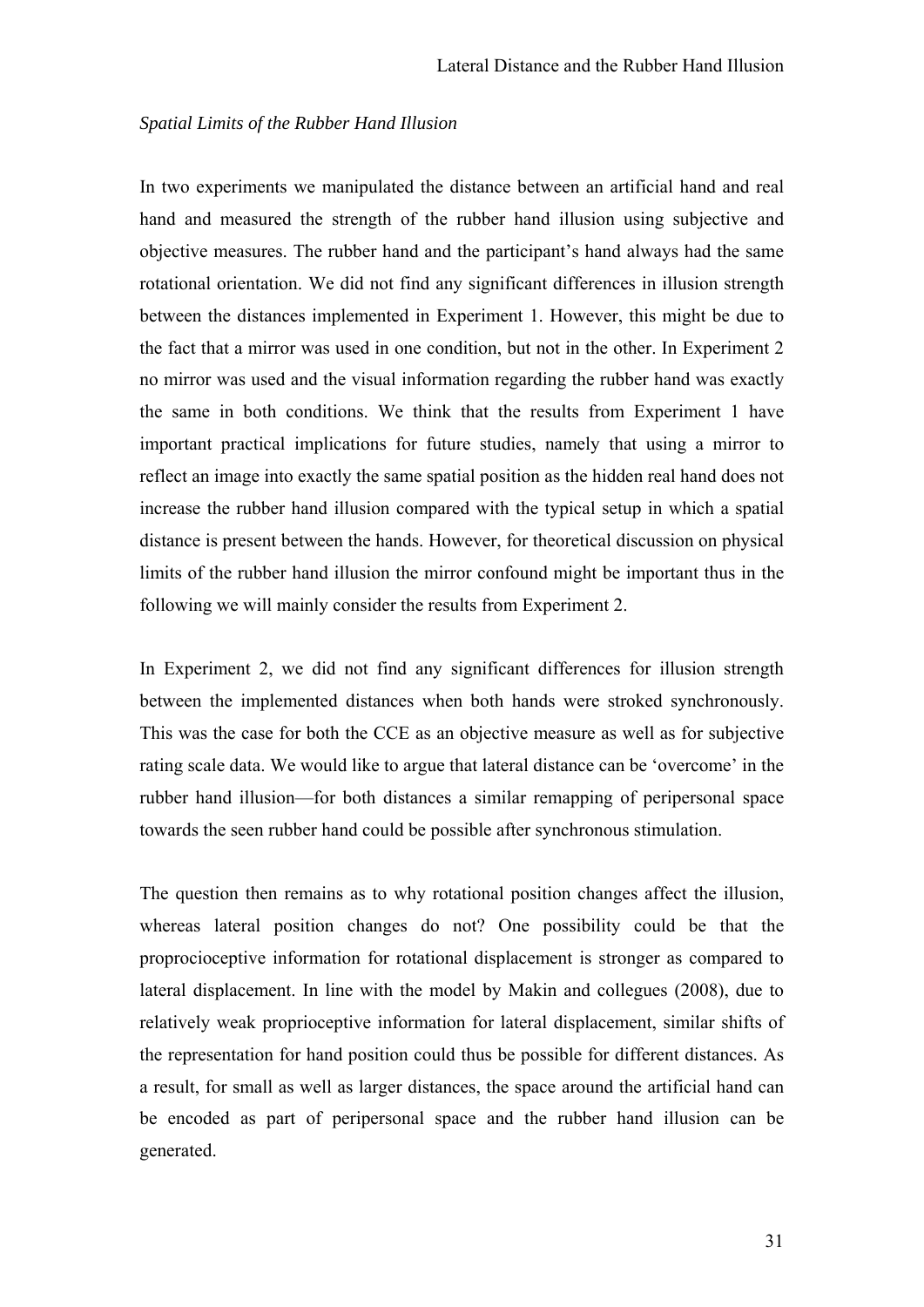Surprisingly, we found a modulation due to distance for asynchronous prior stroking for both objective and subjective measures. In fact, for close distances the illusion strength was more similar between synchronous and asynchronous stroking. This pattern of results was supported by data from the crossmodal congruency task, rating scales and position judgement. These results are in contrast to previous studies using relatively close distances where significant differences between synchronous and asynchronous stroking were found (Tsakiris & Haggard, 2005; Tsakiris et al., 2006). However, in the interleaved design we used, some of the input in the asynchronous conditions is close to synchronous, because participants perceived multisensory stimuli that occurred very close in time. These stimuli are likely to be able to generate the rubber hand illusion to some extent. We would like to suggest: The more synchronous the multisensory input the less important distance is, as was seen in the synchronous condition. Conversely, the more temporal conflict there is with regard to the multisensory input, the more the distance and thus conflict regarding arm position matters for the strength of ownership. It thus seems that the factors lateral distance and synchronicity interact in their influence on body ownership and possibly peripersonal space mechanisms. When the artificial hand is seen close, peripersonal space mechanisms could be activated independently of the synchronicity, whereas when there is a large distance only synchronous input could lead to changes in the representation of peripersonal space.

Another interaction for two factors influencing the strength of body ownership, namely amount of movement and synchronicity, was found by Tsakiris et al. (2006). In this study the video projection of the participant's hand was presented 15 cm away from the hidden participant's hand. The strength of the 'video hand illusion' was measured with proprioceptive judgements in three conditions: stroking only, active movement, and passive movement. Furthermore, for all three conditions the synchronicity between felt and seen information was manipulated. For synchronous input both were fairly synchronous whereas for asynchronous stimulation a temporal delay was introduced. While the proprioceptive drifts for synchronous stimuli were very similar for all three conditions, larger proprioceptive drifts for passive and active finger movement compared to stroking only were found for asynchronous input (Tsakiris et al., 2006, Table 1). In other words, on average the movement manipulation made a difference only when the input was asynchronous, similar to the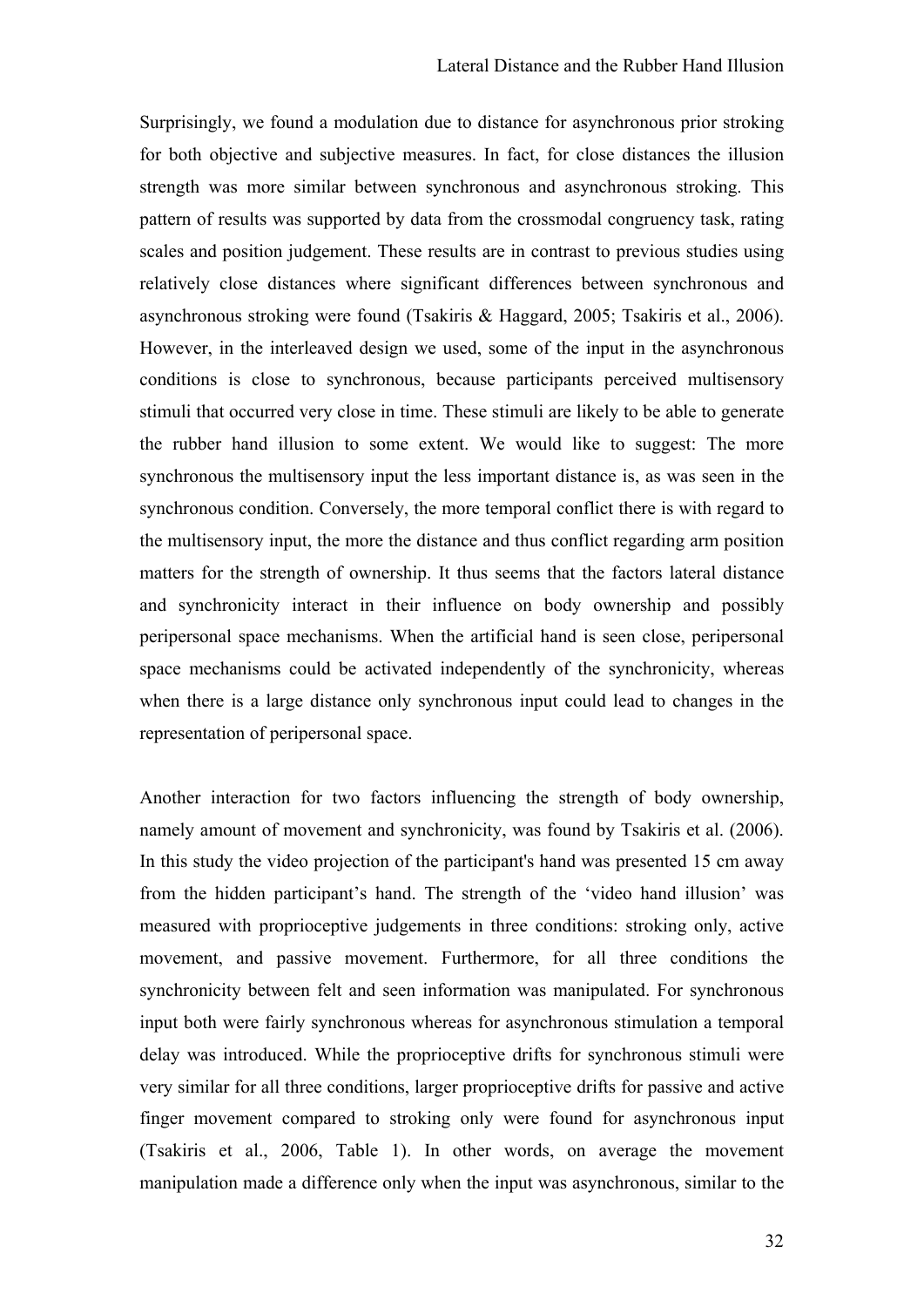distance manipulation in our study. It thus seems important to study how different modulators interact in order to understand how our brain is able to identify the current position of our body-parts and which body-parts belong to us.

The rubber hand was placed near the body midline and close to the body in our experiment—thus it was placed within reaching distance. Furthermore, close and distant positions for the hands were confounded with the fact that the real hand was close to the body midline versus far away from the body midline. In order to rule out possible confounds due to this setup, further tests need to be conducted in which the artificial hand is placed further away from the body without rotating it while keeping the position of the hidden real hand constant. This way, distances that are out of reach could also be investigated. However, these studies have to be designed carefully; when placing the seen artificial hand further away from the real hand visual information regarding the artificial hand cannot be kept constant.

#### *Conclusion*

We demonstrated that the crossmodal congruency task can be modulated by body-part ownership for an artificial rubber hand. Thus the crossmodal congruency task can be used as a method to study multisensory interactions with respect to the rubber hand illusion and body-part ownership. Disturbances of multisensory processes and/or sensory-motor processes have been suggested to play a role in disturbances in body and body-part ownership in brain damaged patients (Lopez, Halje, & Blanke, 2008; Vallar & Ronchi, 2009) and the crossmodal congruency task could be a tool to investigate these possibilities. Furthermore, in contrast to previous studies we did not find a spatial limit for the rubber hand illusion. We suggest that the sense of ownership leads to modifications in the representation of peripersonal space. The space for which these modifications may occur does not seem to be limited at least with respect to the space near the body. Future studies are needed that investigate possible limits on the illusion for larger distances away from the body.

#### Acknowledgements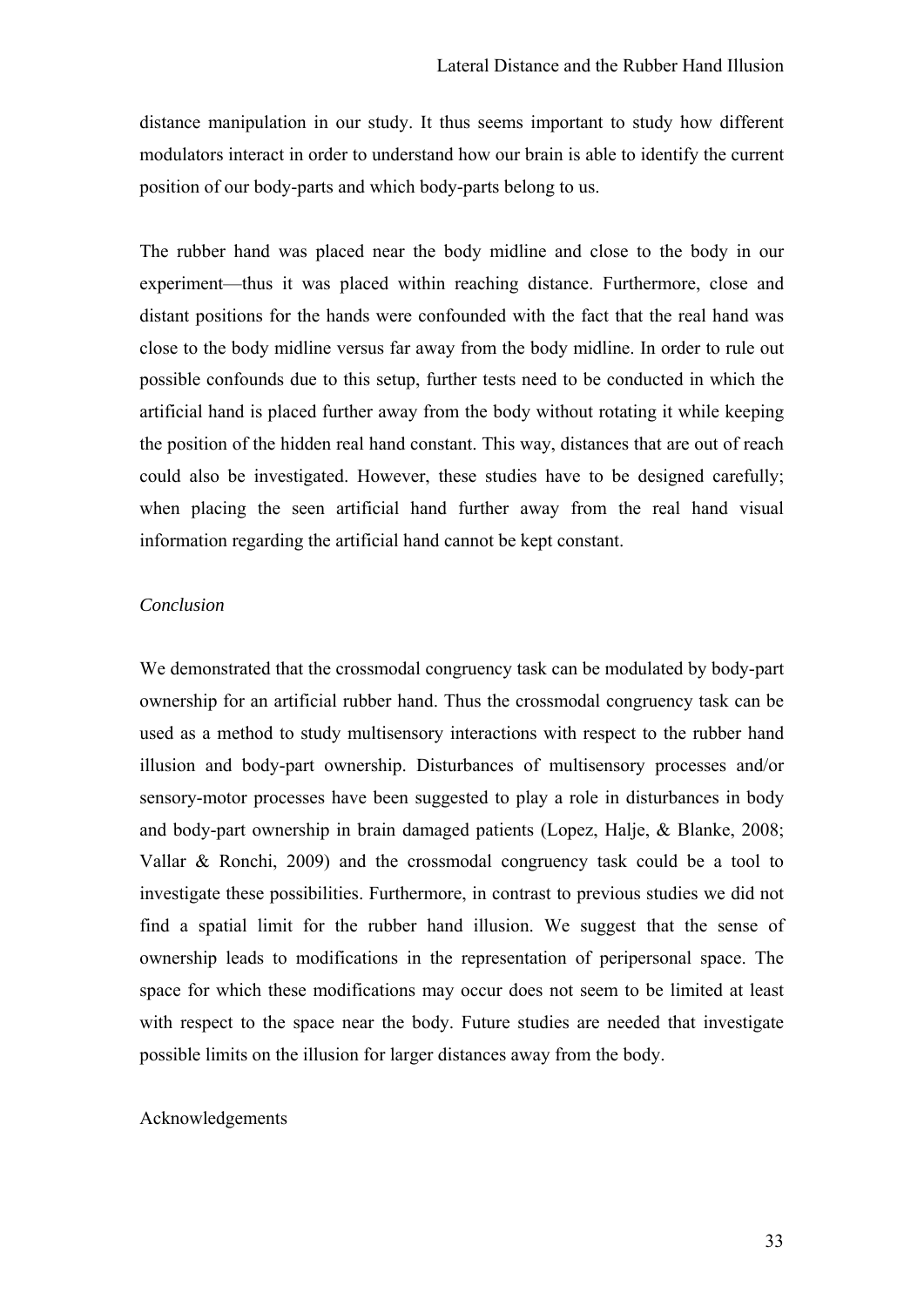We thank Francesco Pavani and one anonymous reviewer for their very helpful and constructive comments. MAW is a Queen Elizabeth II Fellow funded by the Australian Research Council .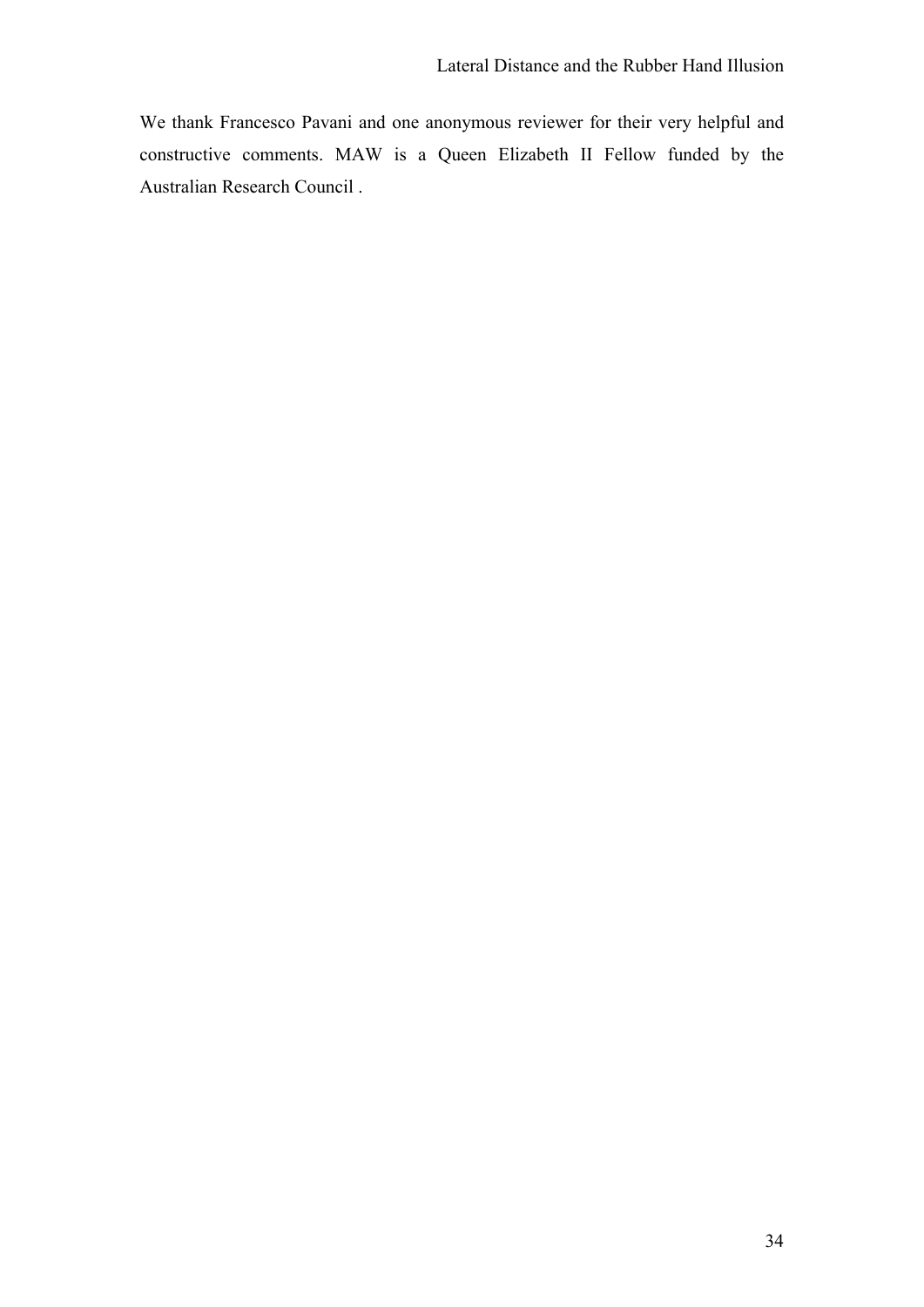References

- Armel, K. C., & Ramachandran, V. S. (2003). Projecting sensations to external objects: evidence from skin conductance response. *Proceedings of the Royal Society of London. Series B, Biological Sciences, 270*, 1499-1506.
- Aspell, J. E., Lenggenhager, B., & Blanke, O. (2009). Keeping in touch with one's self: multisensory mechanisms of self-consciousness. *PLoS One, 4*, e6488.
- Botvinick, M., & Cohen, J. (1998). Rubber hands 'feel' touch that eyes see. *Nature, 391*, 756.
- Colby, C. L., Duhamel, J. R., & Goldberg, M. E. (1993). Ventral intraparietal area of the macaque: anatomic location and visual response properties. *Journal of Neurophysiology, 69*, 902-914.
- Costantini, M., & Haggard, P. (2007). The rubber hand illusion: Sensitivity and reference frame for body ownership. *Consciousness and Cognition, 16*, 229- 240.
- Ehrsson, H. H., Holmes, N. P., & Passingham, R. E. (2005). Touching a rubber hand: feeling of body ownership is associated with activity in multisensory brain areas. *The Journal of Neuroscience, 25*, 10564-10573.
- Ehrsson, H. H., Spence, C., & Passingham, R. E. (2004). That's my hand! Activity in premotor cortex reflects feeling of ownership of a limb. *Science, 305*, 875- 877.
- Ehrsson, H. H., Wiech, K., Weiskopf, N., Dolan, R. J., & Passingham, R. E. (2007). Threatening a rubber hand that you feel is yours elicits a cortical anxiety response. *Proceedings of the National Academy of Sciences of the United States of America, 104*, 9828-9833.
- Fogassi, L., Gallese, V., Fadiga, L., Luppino, G., Matelli, M., & Rizzolatti, G. (1996). Coding of peripersonal space in inferior premotor cortex (area F4). *Journal of Neurophysiology, 76*, 141-157.
- Gallace, A., & Spence, C. (2005). Visual capture of apparent limb position influences tactile temporal order judgments. *Neurosci Lett, 379*, 63-68.
- Garrett, J. W. (1971). The adult human hand: some anthropometric and biomechanical considerations. *Human Factors, 13*, 117-131.
- Graziano, M. S. (1999). Where is my arm? The relative role of vision and proprioception in the neuronal representation of limb position. *Proceedings of*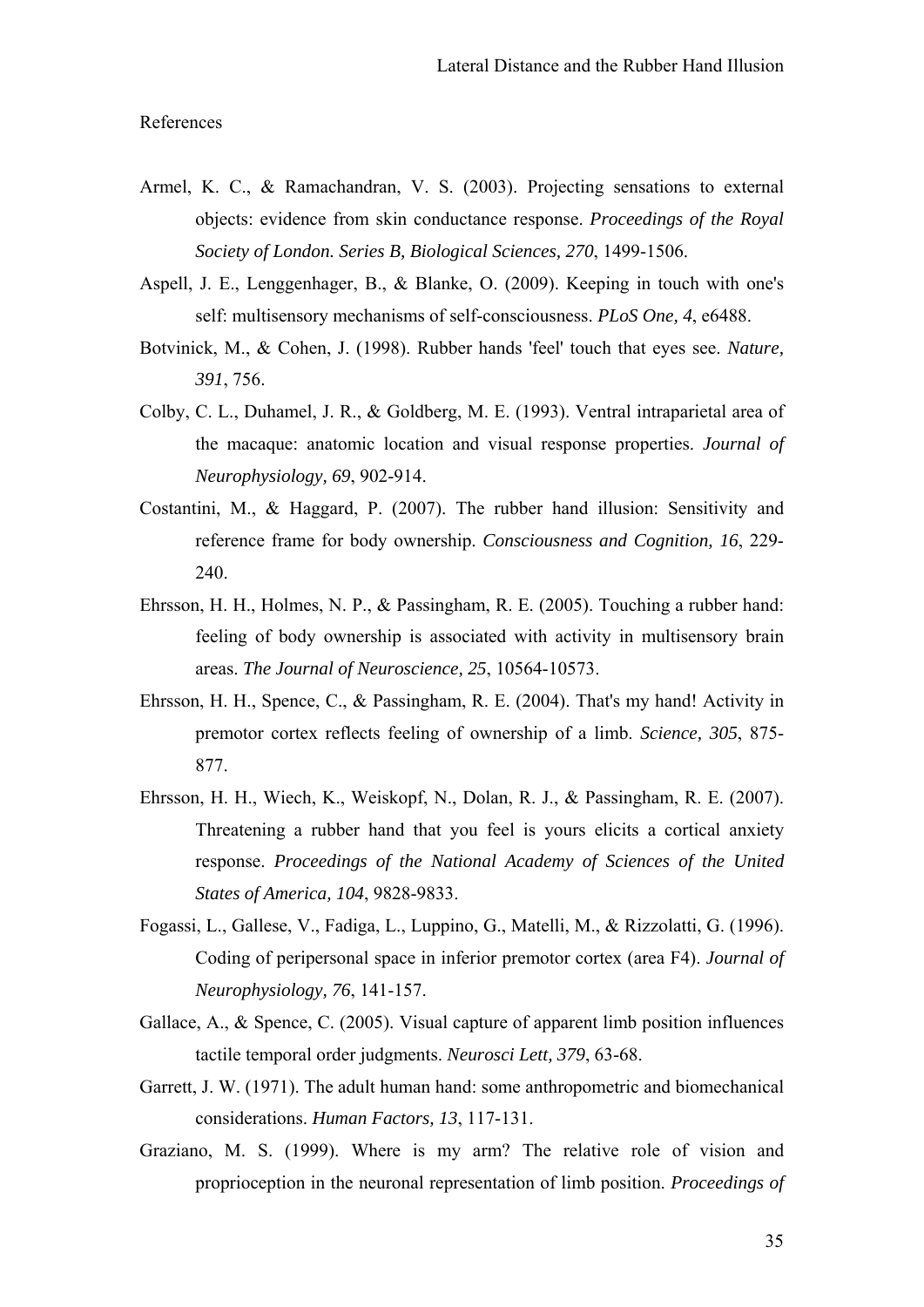*the National Academy of Sciences of the United States of America, 96*, 10418- 10421.

- Graziano, M. S., & Cooke, D. F. (2006). Parieto-frontal interactions, personal space, and defensive behavior. *Neuropsychologia, 44*, 2621-2635.
- Graziano, M. S., Cooke, D. F., & Taylor, C. S. (2000). Coding the location of the arm by sight. *Science, 290*, 1782-1786.
- Graziano, M. S., Hu, X. T., & Gross, C. G. (1997). Visuospatial properties of ventral premotor cortex. *Journal of Neurophysiology, 77*, 2268-2292.
- Holmes, N. P., Crozier, G., & Spence, C. (2004). When mirrors lie: "visual capture" of arm position impairs reaching performance. *Cogn Affect Behav Neurosci, 4*, 193-200.
- Holmes, N. P., Sanabria, D., Calvert, G. A., & Spence, C. (2007). Tool-use: capturing multisensory spatial attention or extending multisensory peripersonal space? *Cortex, 43*, 469-489.
- Holmes, N. P., Snijders, H. J., & Spence, C. (2006). Reaching with alien limbs: visual exposure to prosthetic hands in a mirror biases proprioception without accompanying illusions of ownership. *Perception & Psychophysics, 68*, 685- 701.
- Holmes, N. P., & Spence, C. (2004). The body schema and the multisensory representation(s) of peripersonal space. *Cognitive Processing, 5*, 94-105.
- Holmes, N. P., & Spence, C. (2005). Visual bias of unseen hand position with a mirror: spatial and temporal factors. *Exp Brain Res, 166*, 489-497.
- Holmes, N. P., Spence, C., Hansen, P. C., Mackay, C. E., & Calvert, G. A. (2008). The multisensory attentional consequences of tool use: a functional magnetic resonance imaging study. *PLoS One, 3*, e3502.
- Iriki, A., Tanaka, M., & Iwamura, Y. (1996). Coding of modified body schema during tool use by macaque postcentral neurones. *Neuroreport, 7*, 2325-2330.
- Lackner, J. R., & DiZio, P. A. (2000). Aspects of body self-calibration. *Trends in Cognitive Sciences, 4*, 279-288.
- Lloyd, D. M. (2007). Spatial limits on referred touch to an alien limb may reflect boundaries of visuo-tactile peripersonal space surrounding the hand. *Brain and Cognition, 64*, 104-109.
- Longo, M. R., Cardozo, S., & Haggard, P. (2008a). Visual enhancement of touch and the bodily self. *Consciousness and Cognition, 17*, 1181-1191.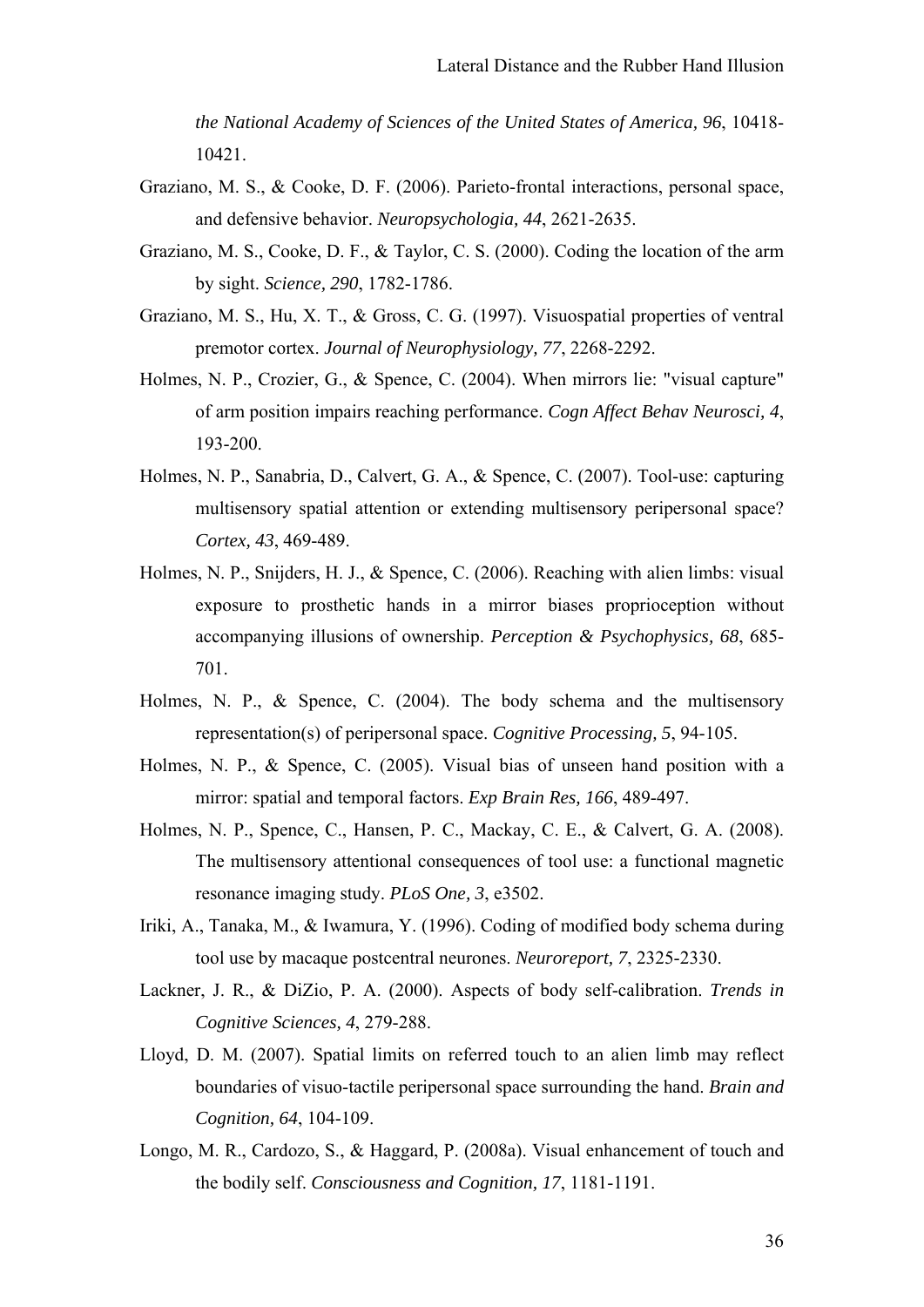- Longo, M. R., Schuur, F., Kammers, M. P., Tsakiris, M., & Haggard, P. (2008b). What is embodiment? A psychometric approach. *Cognition, 107*, 978-998.
- Lopez, C., Halje, P., & Blanke, O. (2008). Body ownership and embodiment: vestibular and multisensory mechanisms. *Clinical neurophysiology, 38*, 149- 161.
- Makin, T. R., Holmes, N. P., & Ehrsson, H. H. (2008). On the other hand: dummy hands and peripersonal space. *Behavioural Brain Research, 191*, 1-10.
- Makin, T. R., Holmes, N. P., & Zohary, E. (2007). Is that near my hand? Multisensory representation of peripersonal space in human intraparietal sulcus. *The Journal of Neuroscience, 27*, 731-740.
- Maravita, A., & Iriki, A. (2004). Tools for the body (schema). *Trends in Cognitive Sciences, 8*, 79-86.
- Maravita, A., Spence, C., Kennett, S., & Driver, J. (2002). Tool-use changes multimodal spatial interactions between vision and touch in normal humans. *Cognition, 83*, B25-34.
- Mon-Williams, M., Wann, J. P., Jenkinson, M., & Rushton, K. (1997). Synaesthesia in the normal limb. *Proceedings of the Royal Society of London. Series B, Biological Sciences, 264*, 1007-1010.
- Moseley, G. L., Olthof, N., Venema, A., Don, S., Wijers, M., Gallace, A., et al. (2008). Psychologically induced cooling of a specific body part caused by the illusory ownership of an artificial counterpart. *Proceedings of the National Academy of Sciences of the United States of America, 105*, 13169-13173.
- Pavani, F., Spence, C., & Driver, J. (2000). Visual capture of touch: out-of-the-body experiences with rubber gloves. *Psychological Science, 11*, 353-359.
- Press, C., Heyes, C., Haggard, P., & Eimer, M. (2008). Visuotactile learning and body representation: an ERP study with rubber hands and rubber objects. *J Cogn Neurosci, 20*, 312-323.
- Rizzolatti, G., Fadiga, L., Fogassi, L., & Gallese, V. (1997). The space around us. *Science, 277*, 190-191.
- Shore, D. I., Barnes, M. E., & Spence, C. (2006). Temporal aspects of the visuotactile congruency effect. *Neurosci Lett, 392*, 96-100.
- Soto-Faraco, S., Ronald, A., & Spence, C. (2004). Tactile selective attention and body posture: assessing the multisensory contributions of vision and proprioception. *Percept Psychophys, 66*, 1077-1094.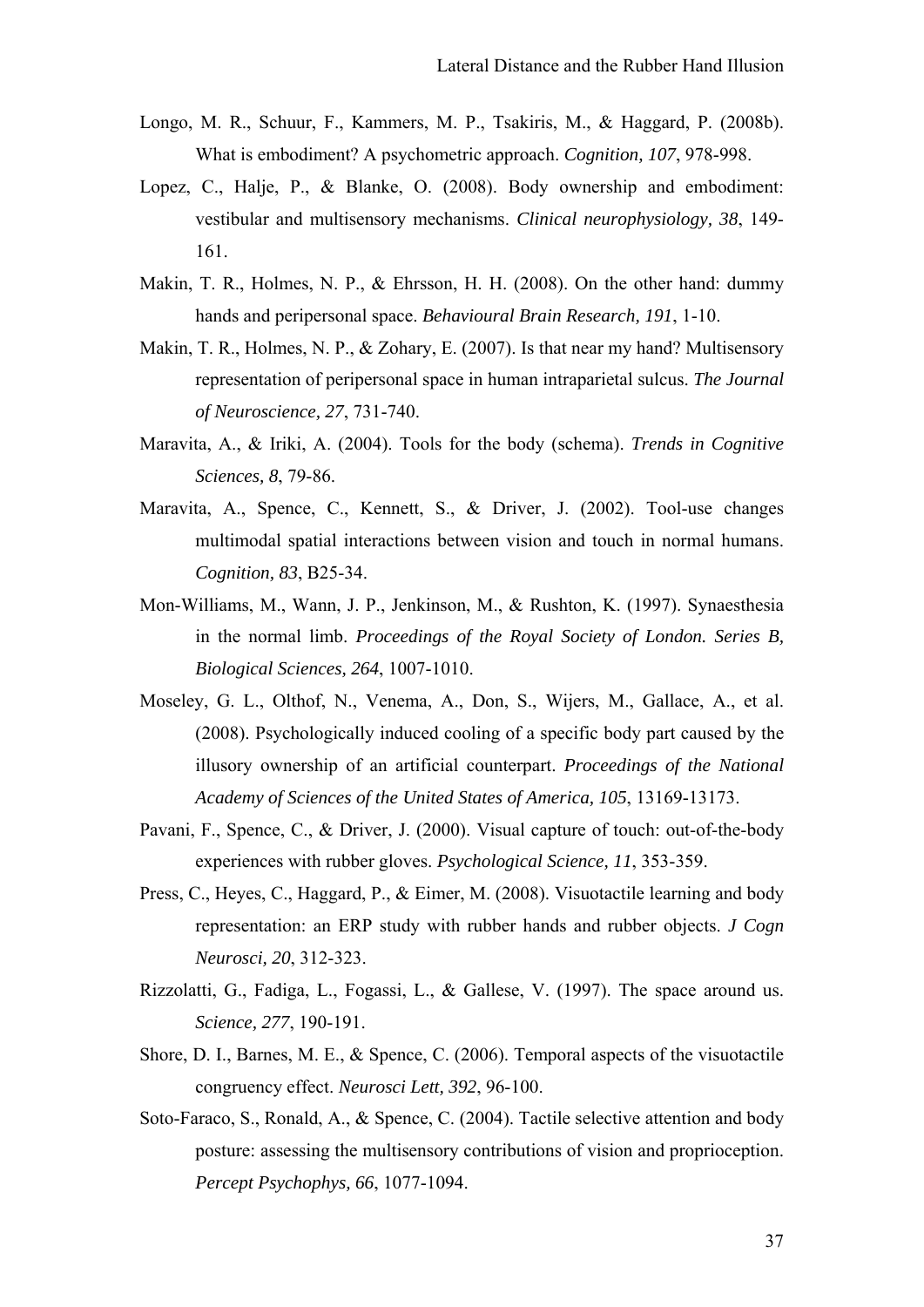- Spence, C., Pavani, F., Maravita, A., & Holmes, N. (2004). Multisensory contributions to the 3-D representation of visuotactile peripersonal space in humans: evidence from the crossmodal congruency task. *Journal of Physiology, Paris, 98*, 171-189.
- Spence, C., Pavani, F., Maravita, A., & Holmes, N. P. (2008). Multisensory interactions. In M. C. Lin & M. A. Otaduy (Eds.), *Haptic rendering: Foundations, algorithms, and applications* (pp. 21-52). Wellesley MA: AK Peters.
- Tsakiris, M., & Haggard, P. (2005). The rubber hand illusion revisited: visuotactile integration and self-attribution. *Journal of Experimental Psychology. Human Perception and Performance, 31*, 80-91.
- Tsakiris, M., Prabhu, G., & Haggard, P. (2006). Having a body versus moving your body: How agency structures body-ownership. *Consciousness and Cognition, 15*, 423-432.
- Vallar, G., & Ronchi, R. (2009). Somatoparaphrenia: a body delusion. A review of the neuropsychological literature. *Experimental Brain Research, 192*, 533-551.
- van Beers, R. J., Wolpert, D. M., & Haggard, P. (2002). When feeling is more important than seeing in sensorimotor adaptation. *Current Biology, 12*, 834- 837.
- Walton, M., & Spence, C. (2004). Cross-modal congruency and visual capture in a visual elevation-discrimination task. *Exp Brain Res, 154*, 113-120.
- Yue, Z., Bischof, G. N., Zhou, X., Spence, C., & Roder, B. (2008). Spatial attention affects the processing of tactile and visual stimuli presented at the tip of a tool: an event-related potential study. *Experimental Brain Research, 193*, 119-128.

Figure Captions

Figure 1.

Experimental setup used in Experiment 1 (Figure 1a and 1b) and in Experiment 2 (Figure 1c and 1d). 1a and 1c depict the positions of the rubber hand and real hand for the Overlying/Close condition and 1b and 1d depict the position of the rubber hand and real hand for the Distant condition.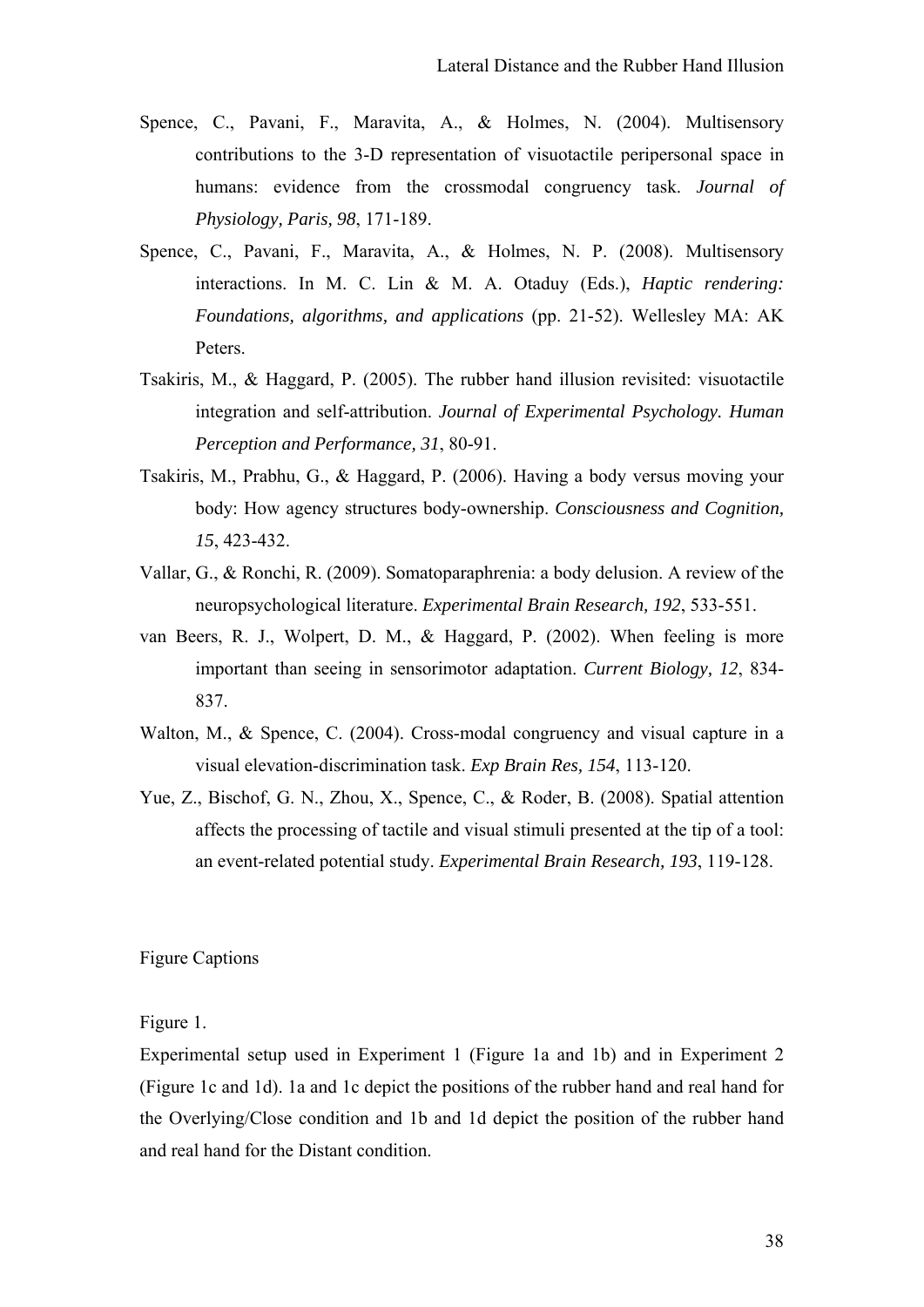Figure 2.

Mean Crossmodal Congruency Effects (CCEs; performance on incongruent trials minus performance on congruent trials) for Experiment 1. Bars represent RT CCEs and Lines Error CCEs. Error bars indicate one standard error.

Figure 3.

Medians for rating scale items components (3a), and Vividness and Duration scales (3b) for Experiment 1. Error bars indicate the interquartile range.

Figure 4.

Mean Crossmodal Congruency Effects (CCEs; performance on incongruent trials minus performance on congruent trials) for Experiment 2. Bars represent RT CCEs and Lines Error CCEs. Error bars indicate one standard error.

(\*)  $p < 0.06$ ; \*  $p < 0.05$ 

Figure 5.

Medians for rating scale items components (5a), and Vividness and Duration scales (5b) for Experiment 2. Error bars indicate the interquartile range.

(\*)  $p < 0.06$ ; \*  $p < 0.05$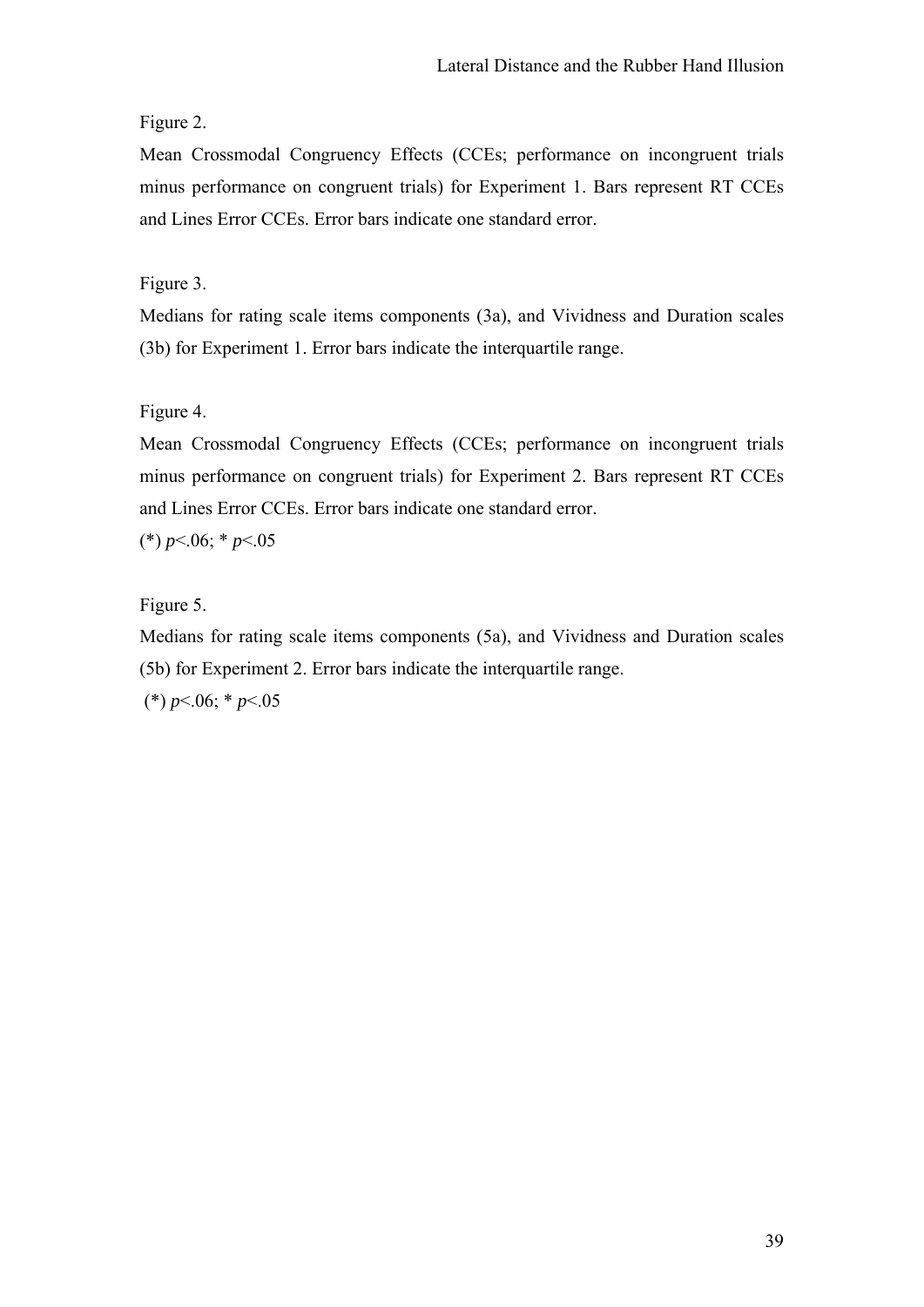

#### **Experiment 2**

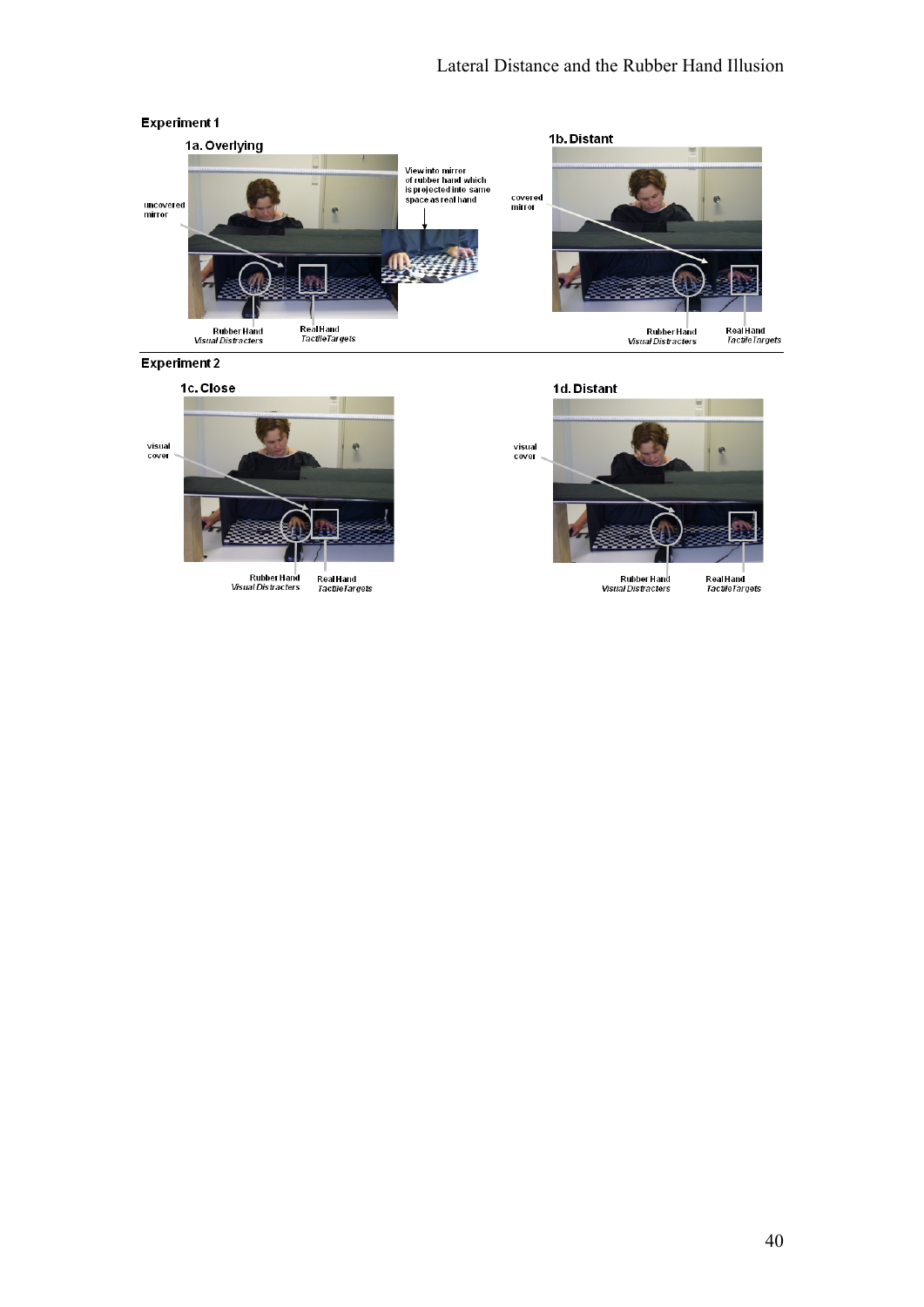



Figure 2.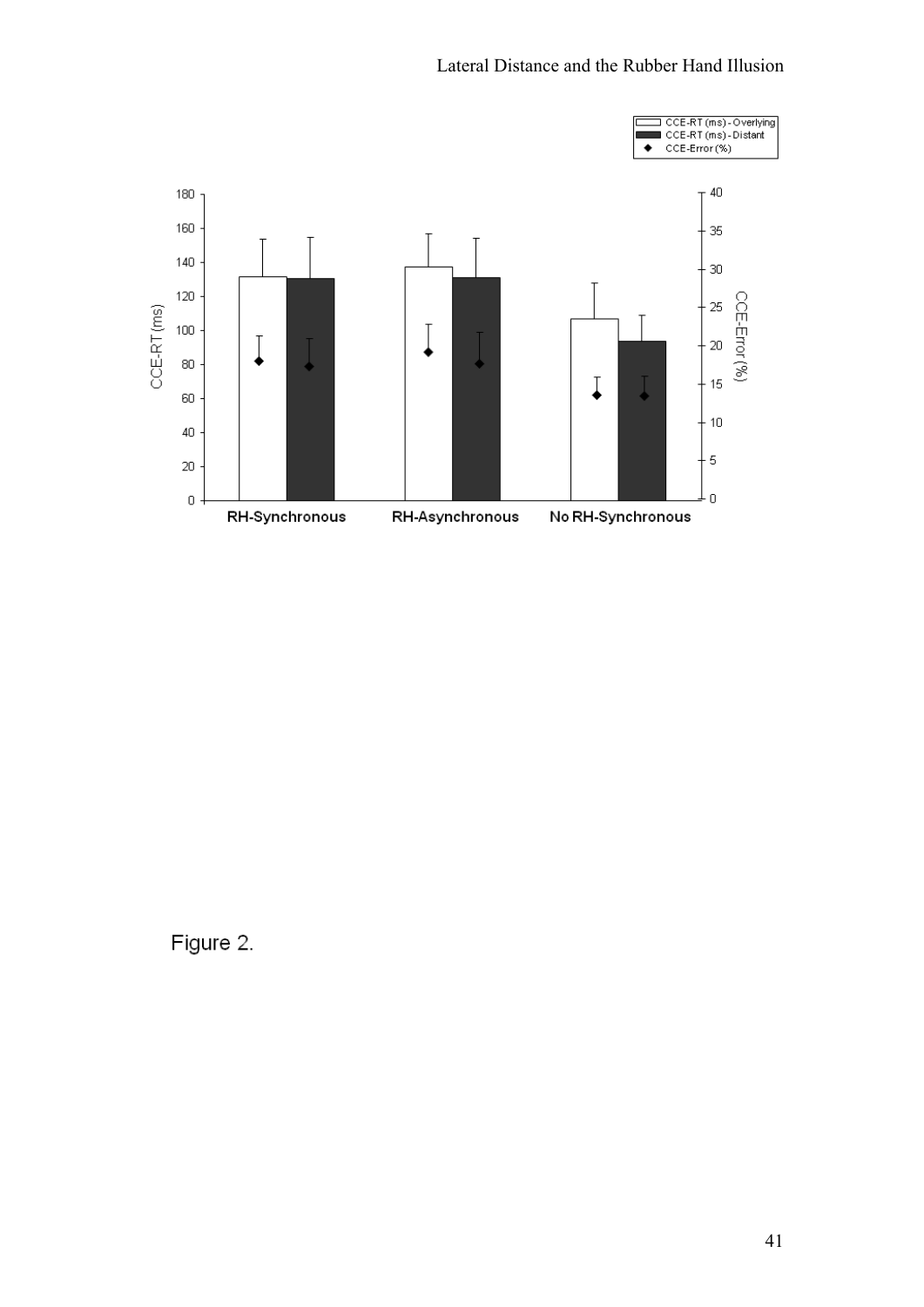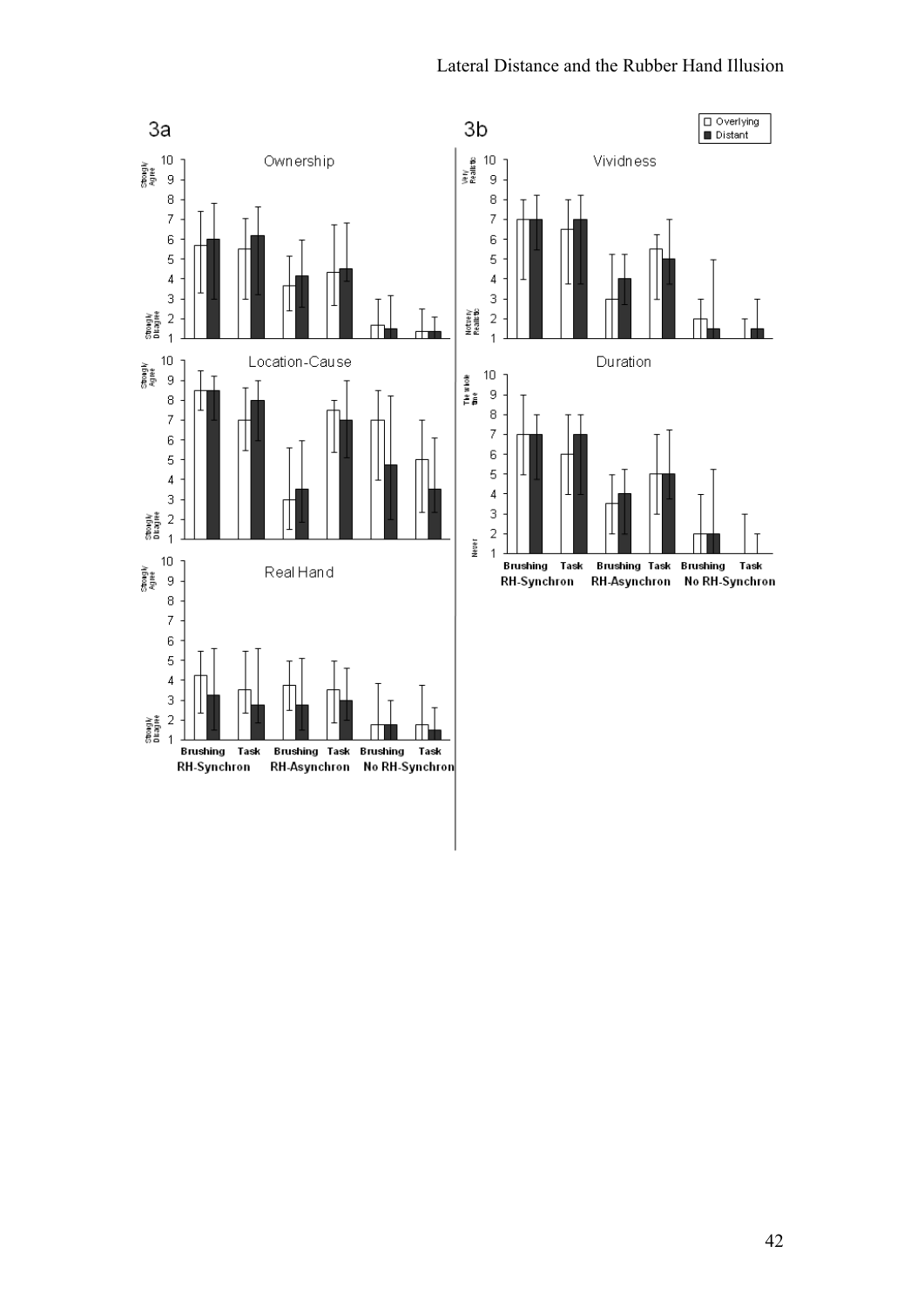



Figure 4.